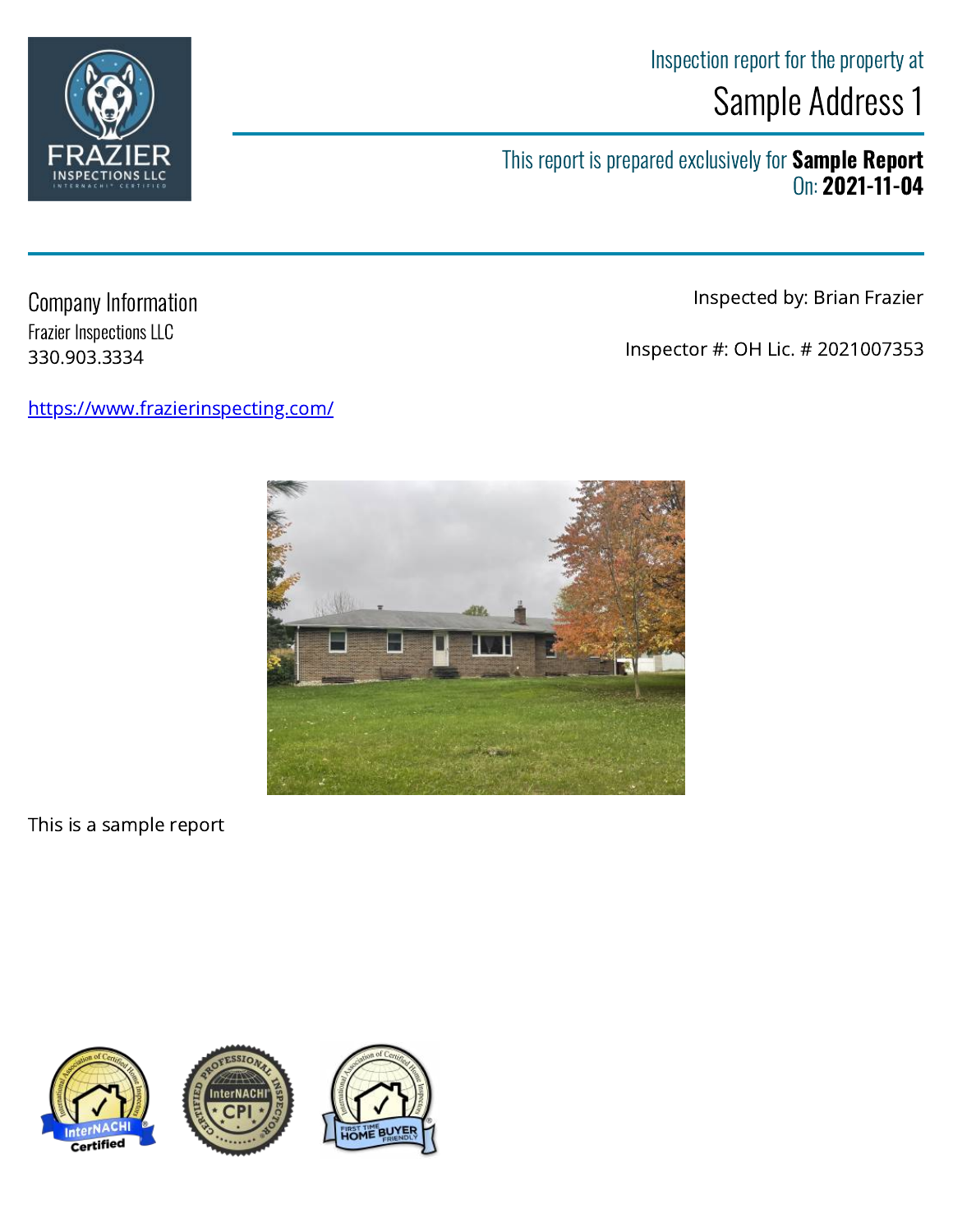# The Scope and Purpose of a Home Inspection

## Purchasing property involves risk

The purpose of a home inspection is to help reduce the risk associated with the purchase of a structure by providing a professional opinion about the overall condition of the structure. A home inspection is a limited visual inspection and it cannot eliminate this risk. Some homes present more risks than others. We cannot control this, but we try to help educate you about what we don't know during the inspection process. This is more difficult to convey in a report and one of many reasons why we recommend that you attend the inspection.

## A home inspection is not an insurance policy

This report does not substitute for or serve as a warranty or guarantee of any kind. Home warranties can be purchased separately from insuring firms that provide this service.

## A home inspection is visual and not destructive

The descriptions and observations in this report are based on a visual inspection of the structure. We inspect the aspects of the structure that can be viewed without dismantling, damaging or disfiguring the structure and without moving furniture and interior furnishings. However there might be times where when touching, walking , testing the area damage may occur - the Company is not responsible for any damage in relation to the processing of gathering information. Areas that are concealed, hidden or inaccessible to view are not covered by this inspection. Some systems cannot be tested during this inspection as testing risks damaging the building. For example, overflow drains on bathtubs are generally not tested because if they were found to be leaking they could damage the finishes below. Our procedures involve non-invasive investigation and non-destructive testing which will limit the scope of the inspection.

## This is not an inspection for code compliance

This inspection and report are not intended for city / local code compliance. During the construction process structures are inspected for code compliance by municipal inspectors. Framing is open at this time and conditions can be fully viewed. Framing is not open during inspections of finished homes, and this limits the inspection. All houses fall out of code compliance shortly after they are built, as the codes continually change. National codes are augmented at least every three years for all of the varying disciplines. Municipalities can choose to adopt and phase in sections of the codes on their own timetables. There are generally no requirements to bring older homes into compliance unless substantial renovation is being done.

## This is just our opinion

Construction techniques and standards vary. There is no one way to build a house or install a system in a house. The observations in this report are the opinions of the home inspector. Other inspectors and contractors are likely to have some differing opinions. You are welcome to seek opinions from other professionals.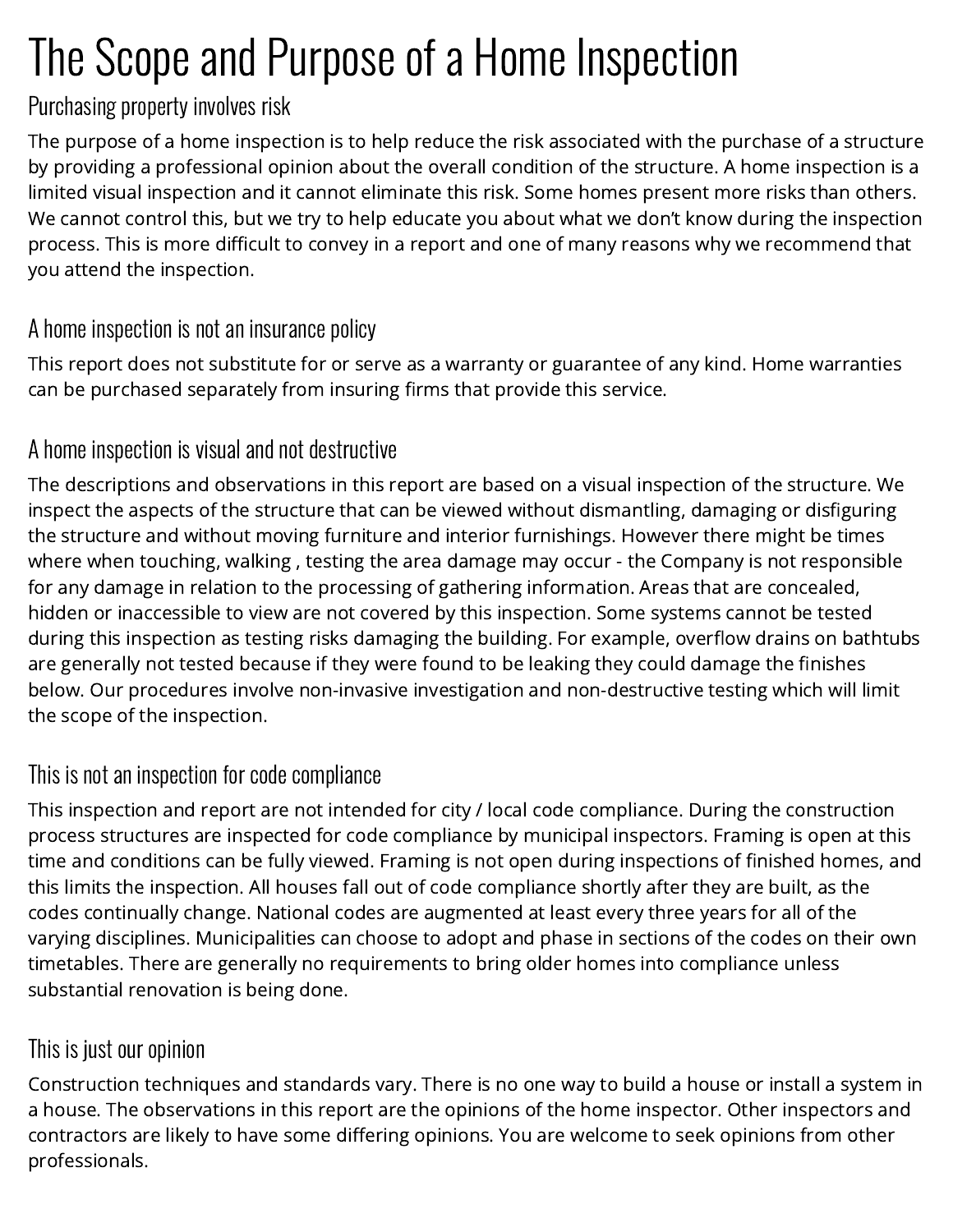## The scope of this inspection

This inspection will include the following systems: exterior, roof, structure, drainage, foundation, attic, interior, plumbing, electrical and heating. The evaluation will be based on limited observations that are primarily visual and non-invasive. This inspection and report are not intended to be technically exhaustive.

## Your expectations

The overall goal of a home inspection is to help ensure that your expectations are appropriate with the house you are proposing to buy. To this end we assist with discovery by showing and documenting observations during the home inspection. This should not be mistaken for a technically exhaustive inspection designed to uncover every defect with a building. Such inspections are available but they are generally cost-prohibitive to most homebuyers.

## Corrections for defects

It is understood that this report will identify a recommendation of a qualified trade. The Company does not estimate costs of corrections and that some corrections may require multiple trades - this report only identifies the initial qualified trade to evaluate further- again other trades might be needed not mentioned in this report to correct.

## Standards of Practice

The Company will perform the Inspection in accordance with (a) the current standards of practice and canons of ethics set forth in ORC Section 4764 and posted online, respectively, at <https://www.com.ohio.gov/documents/1301.17.1.17-StandardsofPractice.pdf> and <https://www.com.ohio.gov/documents/1301.17.1.16-CanonsofEthics.pdf>(collectively, the "OH SOP") and (b) the current standards of practice of the International Association of Certified Home Inspectors (the "NACHI SOP") posted at [www.nachi.org/sop.](http://www.nachi.org/sop) Client understands that the OH SOP and the NACHI SOP contain certain limitations, exceptions, and exclusions. In the event of a conflict between the terms of the OH SOP and the terms of the NACHI SOP, the OH SOP will control. Client is responsible to view and understand the SOP prior to signing the contract.

## Your participation is requested

Your presence is requested during this inspection. A written report will not substitute for all the possible information that can be conveyed verbally by a shared visual observation of the conditions of the property.

# How to Read This Report

Getting the Information to You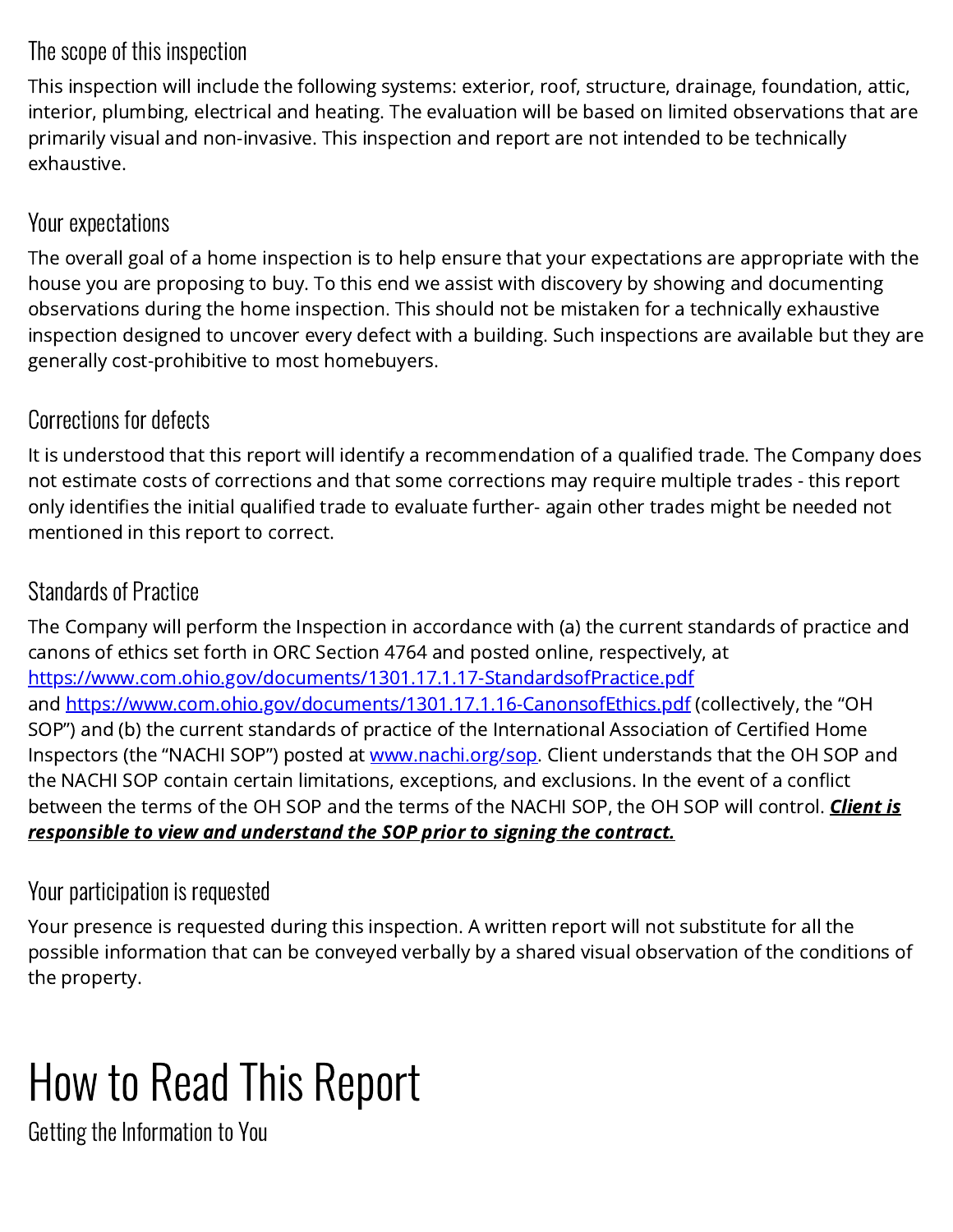This report is designed to deliver important and technical information in a way that is easy for anyone to access and understand. If you are in a hurry, you can take a quick look at our <u>["Summary Page"](#page-5-0)</u> and quickly get critical information for important decision making. However, we strongly recommend that you take the time to read the full [Report,](#page-13-0) which includes digital photographs, captions, diagrams, descriptions, videos and hot links to additional information.

The best way to get the layers of information that are presented in this report is to read your report online, which will allow you to expand your learning about your house. You will notice some words or series of words highlighted in blue and underlined – clicking on these will provide you with a link to additional information.

This report can also be <u>printed on paper or to a PDF document</u>.

## Chapters and Sections

This report is divided into chapters that parcel the home into logical inspection components. Each chapter is broken into sections that relate to a specific system or component of the home. You can navigate between chapters with the click of a button on the left side margin.

Most sections will contain some descriptive information done in black font. Observation narrative, done in colored boxes, will be included if a system or component is found to be significantly deficient in some way or if we wish to provide helpful additional information about the system or the scope of our inspection. If a system or component of the home was deemed to be in satisfactory or serviceable condition, there may be no narrative observation comments in that section and it may simply say "tested," or "inspected."

## Observation Labels

All narrative observations are colored, numbered and labeled to help you find, refer to, and understand the severity of the observation. Observation colors and labels used in this report are:

**Inspected:** The component was inspected and found no visible defects based on Ohio and InterNachi SOP per contract

**Not Inspected:** Component is part of the Ohio and InterNachi SOP - however was not inspected - reason explained.

**Defect Requiring Qualified Trade Contractor:** A visible defect was found requiring a "Qualified" trade contractor

**Due Diligence:** Observation such as a buried oil tank that may require further investigation to determine the severity and / or urgency of repair.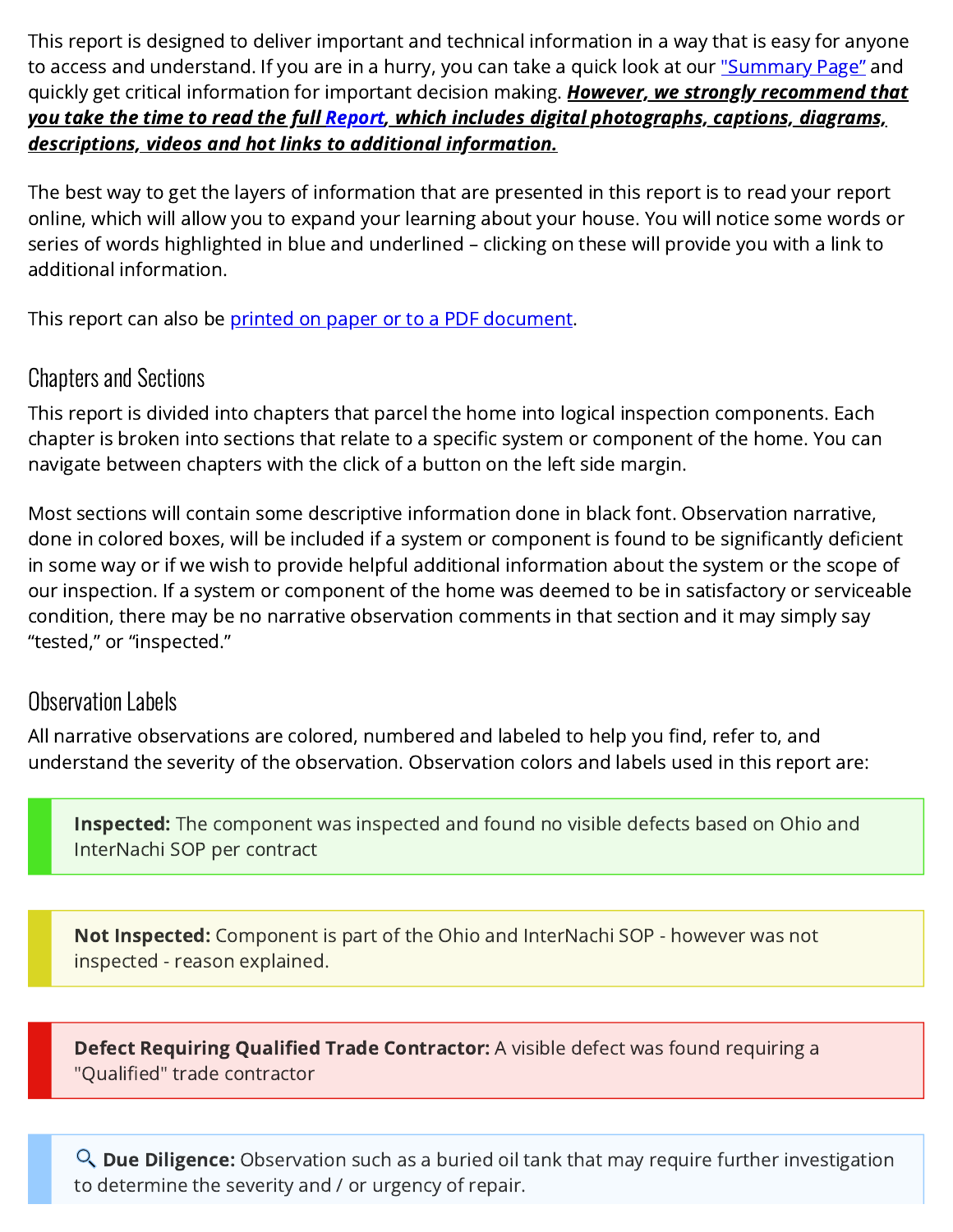$\hat{\mathcal{S}}$  Note: Refers to aside information and /or any comments elaborating on descriptions of systems in the home or limitations to the home inspection.

## Summary Page

The Summary Page is designed as a bulleted overview of all the observations noted during inspection. This helpful overview is not a substitution for reading the entire inspection report. The entire report must be read to get a complete understanding of this inspection report as the Summary Page does not include photographs or photo captions.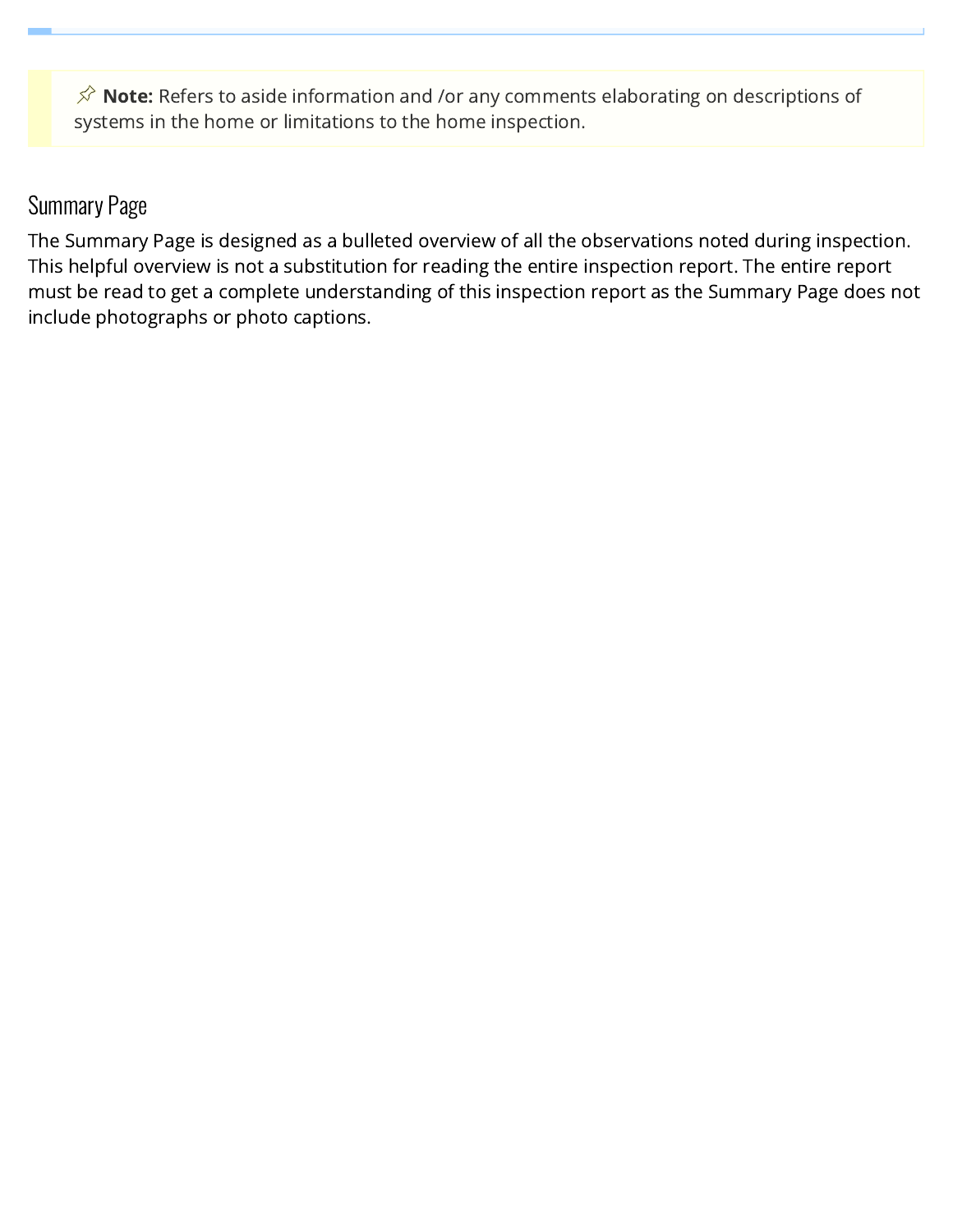## <span id="page-5-0"></span>**Summary**

#### Inspecteds

**[G-1](#page-14-0) Grounds: Inspected** 

**[ESDW-1](#page-16-0) Exterior Siding, Doors and Windows: Inspected [ESDW-5](#page-17-0) Exterior Siding, Doors and Windows: Inspected [ESDW-6](#page-17-1) Exterior Siding, Doors and Windows: Inspected [ESDW-7](#page-17-2) Exterior Siding, Doors and Windows: Inspected [ESDW-8](#page-17-3) Exterior Siding, Doors and Windows: Inspected [DPB-4](#page-18-0) Decks, Porches and Balconies: Inspected [FSD-1](#page-19-0) Fuel Storage and Distribution: Inspected [FSD-2](#page-19-1) Fuel Storage and Distribution: Inspected [FSD-3](#page-19-2) Fuel Storage and Distribution: Inspected** 

[G2-1](#page-19-3) Garage: Inspected

### Not Inspecteds

[G-8](#page-16-1) Grounds: Fences are not part of the SOP - however the metal fence was noticed - posts not securely grounded, bent and not securing the property - recommend client review further if important condition to them.

[G-9](#page-16-2) Grounds: Not part of the SOP

[DPB-3](#page-18-1) Decks, Porches and Balconies: The structure of the deck could not be inspected due to secured screening at perimeter - recommend review of structure of posts and ledger board to home be inspected by a qualified carpenter or qualified general contractor.

**[ES1-10](#page-24-0) Electric Service:** Could not validate inside of panel. Recommend further evaluation by a qualified electrician

## Defect Requiring Qualified Trade Contractors

**[G-2](#page-15-0) Grounds:** The downspout is not properly connected to the storm drain and is spilling water adjacent to the foundation. This requires immediate repair to ensure proper control of roof runoff.

**[G-3](#page-15-1) Grounds:** Portions of the walkway flatwork around the home are settling creating trip hazards. Hire a qualified general contractor to further investigate and repair to eliminate all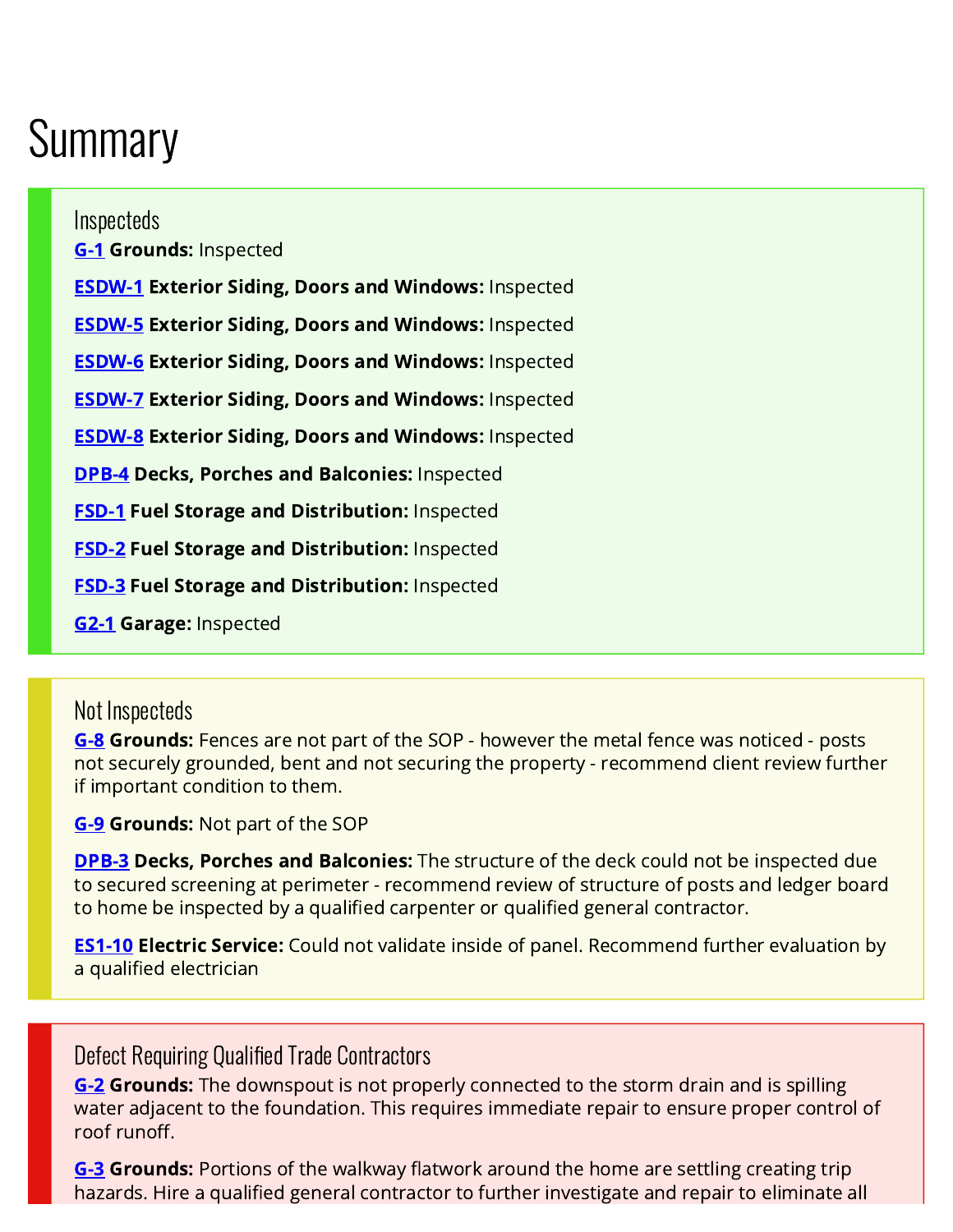trip hazards and ensure a reliable walking surface.

[G-4](#page-15-2) Grounds: The gravel driveway is sloping toward the house and does not have the benefit of a drain - just a swale to divert water to the side of the garage. Difficult to know how this will perform but this would appear vulnerable to garage leakage during heavy rains. Monitor as a drain may be needed to better protect this garage.

[G-5](#page-15-3) Grounds: Pruning trees, branches and vegetation away from the house is recommended. Where trees, branches and large shrubs can provide rodent access to the roof, a minimum 6 foot clearance is recommended as many rodents can jump 6-feet. All vegetation, including smaller landscaping such as grasses, flowers and shrubs should be kept 1-foot off the house to eliminate contact which could trap moisture against the building.

**[G-6](#page-15-4) Grounds:** An arborist should be hired to further evaluate the large trees on the property and prune or remove as recommended. Whenever large trees are located near a house a higher level of maintenance should be expected to keep trees safe and healthy and to eliminate the risks of damage to the home or building materials from falling limbs and to eliminate rodent entry points. With larger trees such as firs pruning is recommended to eliminate the sail effect and reduce strain on these tress during high winds. If an arborist has not been out in the last few years, I recommend a new consultation.

**[G-7](#page-16-3) Grounds:** Trees and shrubbery should be pruned back away from the electric service drop to prevent damage to the electric service conductors. Contact the utility or a professional arborist to implement this repair as working around live electric wires is hazardous.

[ESDW-2](#page-16-4) Exterior Siding, Doors and Windows: Localized paint failure was noted at the exterior see especially where exposed to the weather. Implement localized painting as needed.

**[ESDW-3](#page-16-5) Exterior Siding, Doors and Windows:** The steel lintels that support the brick above garage door are corroding and require repair to prevent on-going corrosion of the lintel that could damage the masonry siding. These can be expensive and difficult to repair. Hire a qualified mason to further evaluate and repair.

[ESDW-4](#page-17-4) Exterior Siding, Doors and Windows: Localized siding repairs are needed to the exterior vinyl siding system on back of house at the 3 season room addition. Please note that vinyl siding is impossible to see behind and it is difficult to determine if these defects have allowed water to enter the siding envelope or not. Hire a vinyl siding specialist to further evaluate and repair.

**[DPB-1](#page-18-2) Decks, Porches and Balconies:** Numerous repairs are needed to the decking systems on this house to ensure safe and reliable performance. Some of these repairs can be made, while other issues may be difficult to fully correct until the deck is rebuilt. I recommend additional inspection and repair of these decks by a qualified carpenter or qualified general contractor. Options include a full re-building or implementing repairs as are feasible to prolong the useful life of the deck.

**[DPB-2](#page-18-3) Decks, Porches and Balconies:** The softwood decking on this deck is at the end of its useful service life. The decking is rotting and in poor condition. Temporary repairs can be made by replacing the worst boards, re-setting loose nails and cleaning and re-staining the wood but this deck needs to be re-decked in the near term. The structure should be fully evaluated by a qualified general contractor prior to re-decking. Even treated wood will eventually decay and older decks are seldom built to today's standards. This can make complete deck re-building a better option that just re-decking.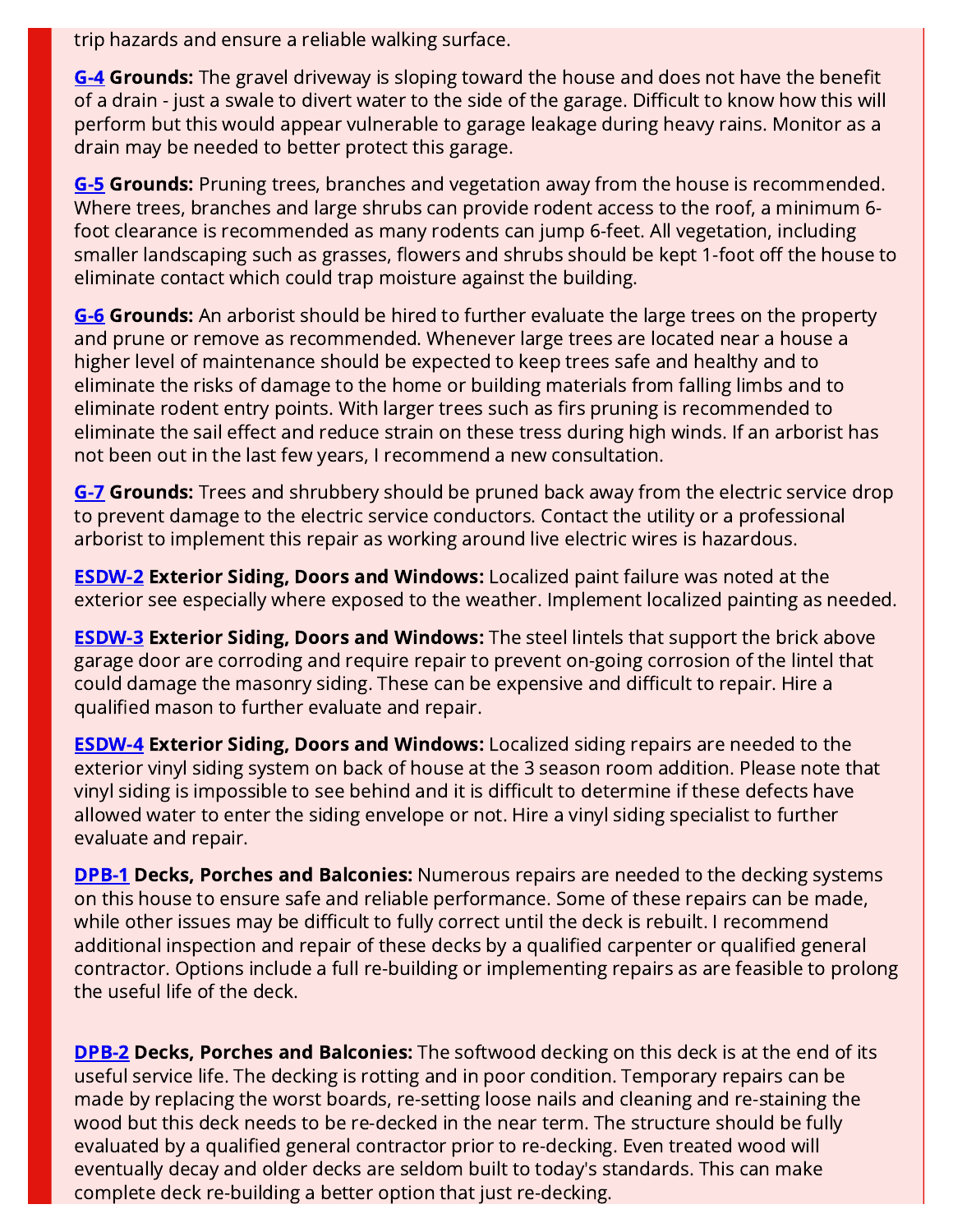**[G2-2](#page-19-4) Garage:** Repair the damaged weather stripping on the bottom of the garage door. This is important to prevent water and rodent entry.

**[G2-3](#page-20-0) Garage:** The garage concrete slab has a larger than normal crack. I did not see cracking running into the stem wall or footing, indicating this is likely not structural to the house, but poor preparation of the soils below the slab prior to the pour. To date the slab is still functional, but not ideal. It is difficult to gauge the urgency for repair here as one could live with this unless it worsens. I did check for signs that the building could be settling and I could not find evidence for this. Repair as needed / desired.

[RCG-1](#page-20-1) Roof, Chimney and Gutters: This roof is done in a three tab composition shingle. The roof looks to be close to the end of its useful service life and localized areas of failure were noted. Roof replacement can be more cost-effective than repairs depending on the scope, cost and urgency of needed repairs.

#### Recommendation:

Hire a qualified roofing contractor to further evaluate this roof and repair or replace as recommended. Examples of specific observations noted during inspection include:

**[RCG-3](#page-21-0) Roof, Chimney and Gutters:** Numerous repairs are needed to the masonry chimneys on this house. I recommend additional inspection of the masonry chimneys by a qualified mason or chimney sweep. Implement repairs as recommended. Examples of visible defects noted during inspection include: failing mortar

**[RCG-4](#page-21-1) Roof, Chimney and Gutters:** Failing mortar was noted at the masonry chimney above the roof line. This condition risks increased water entry and penetration into the masonry chimney which can lead to water damage, loose bricks and eventually a failing structure. Hire a licensed masonry contractor to further evaluate and repair the masonry chimney as recommended.

**[RCG-5](#page-21-2) Roof, Chimney and Gutters:** The concrete chimney cap is in poor condition and requires repair to prevent water from entering and damaging the chimney. Hire a mason to further evaluate and repair the masonry chimney cap.

**[RCG-7](#page-22-0) Roof, Chimney and Gutters:** Repair all of the loose / poorly secured downspouts. Many of the downspouts are not well secured to the home and are vulnerable to disconnecting. This could lead to water damage. Tune up all downspouts to ensure they are reliably secured. Recommend further evaluation by a qualified roofing or gutter contractor.

[RCG-8](#page-22-1) Roof, Chimney and Gutters: Repair all downspouts that are discharging onto wood. See Be sure all water is diverted away from wood.

**[ES1-1](#page-22-2) Electric Service:** Overall, numerous problems were noted in the wiring system indicating older, incomplete and unreliable wiring practices. I recommend a complete evaluation of the entire electrical system by a qualified electrical contractor. Implement repairs and updates as recommended. The dead cover was not removed for evaluation due to being in moisture areas and blank breaker covers missing.

[ES1-2](#page-23-0) Electric Service: Some of the wires in the electric drop appear to have damaged insulation. This is a potential safety hazard that can lead to arcing and even fires. I recommend additional inspection of the electric service conductors by the utility. Repair as needed to ensure reliable performance.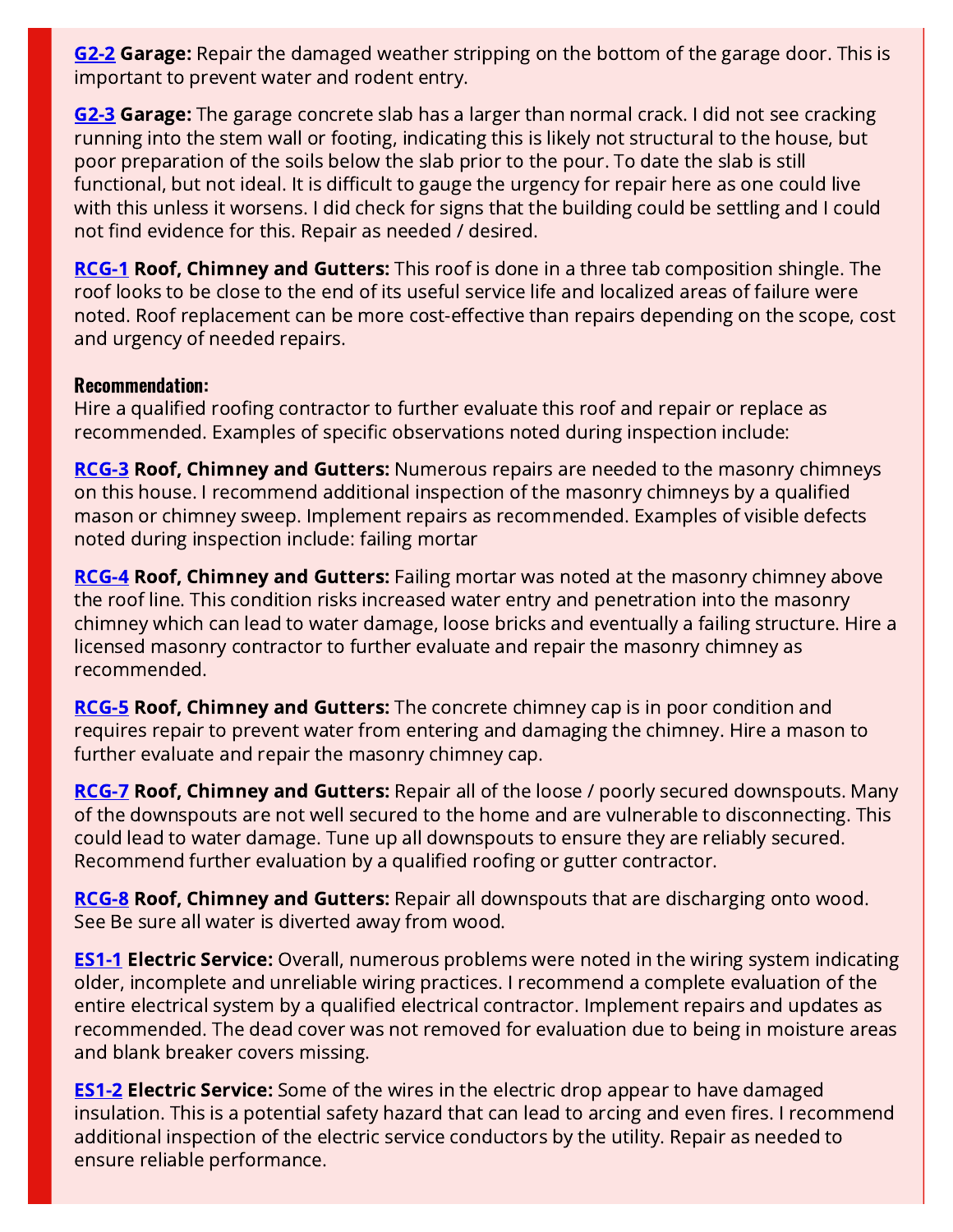**[ES1-3](#page-23-1) Electric Service:** Trees and vegetation are impacting the overhead electric service drop. This can fray through insulation and cause damage to the conductors and even arcing and fires. I recommend additional inspection of this drop by the utility. Remove trees, limbs and vegetation as needed and repair conductors if needed.

**[ES1-4](#page-23-2) Electric Service:** Corrosion was noted on the electric meter base. This does not require repair at this time. It is difficult to know when replacement may become needed. Recommend further evaluation by a qualified electrician

**[ES1-5](#page-23-3) Electric Service:** Inadequate labeling of the electric panel circuit breakers was noted during inspection. This should be corrected for improved safety.

**[ES1-6](#page-24-1) Electric Service:** Openings were noted in the dead front cover to the electric panel. This is unsafe as it does not adequately protect the energized area of the electric panel. Cover all open knock-outs with listed covers.

**[ES1-7](#page-24-2) Electric Service:** The dead front cover is missing many of the screws needed to adequately secure the cover. Install missing screws as needed for improved safety and please note that screws with sharp ends are not recommended.

**[ES1-8](#page-24-3) Electric Service:** Inadequate labeling of the electric panel circuit breakers was noted during inspection. This should be corrected for improved safety.

**[ES1-9](#page-24-4) Electric Service:** Openings were noted in the dead front cover to the electric panel. This is unsafe as it does not adequately protect the energized area of the electric panel. Cover all open knock-outs with listed covers.

**[EDFW-1](#page-25-0) Electric Distribution and Finish Wiring:** The open electrical junction boxes need to be covered for improved safety - see basement ceiling. This is as simple as installing a cover plate over the box to protect the wiring. Sometimes, an extension ring is needed if finishes are covering the box. Repair as needed for improved safety.

[EDFW-2](#page-25-1) Electric Distribution and Finish Wiring: The open electrical splices in the basement should be further evaluated and repaired by a licensed electrical contractor. All wiring splices should be contained inside listed junction boxes. Open or running splices are a sign of amateur or incomplete electrical work and could indicate a need for additional repairs that are latent or concealed. Have this further evaluated and repaired as recommended by a qualified electrical contractor.

[EDFW-3](#page-25-2) Electric Distribution and Finish Wiring: Overall, numerous defects and red flags were noted in the wiring system indicating unreliable and incomplete wiring practices. I recommend additional inspection and repair of the entire wiring system by a licensed electrical contractor as additional repairs could be needed that are latent or concealed. This should be considered urgent for safety reasons.

[EDFW-5](#page-25-3) Electric Distribution and Finish Wiring: The missing cover plates to electric receptacles, switches and junction boxes should be installed to cover all access to wiring at switches and receptacles. Where switches, receptacles or junction boxes are positioned below wall or ceiling or cabinet finishes, an extension ring may be needed.

**[EDFW-6](#page-25-4) Electric Distribution and Finish Wiring:** basement outlets should be GFCI as it's considered a possible moisture area. These will mitigate fire or shock issues. Recommend further evaluation by a qualified electrician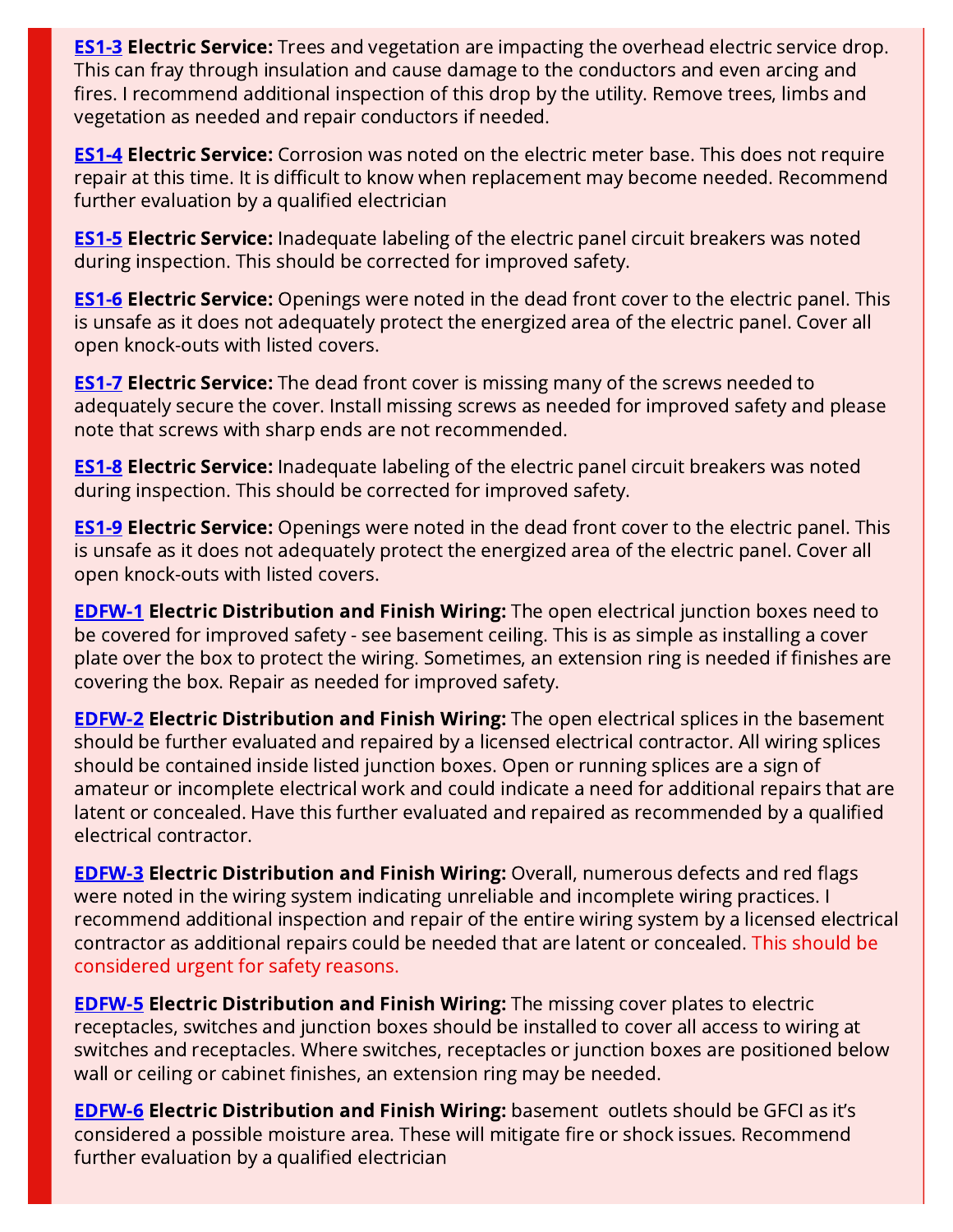**[EDFW-9](#page-27-0) Electric Distribution and Finish Wiring: Modern standards recommend smoke** alarms in all bedrooms, in all hallways outside bedrooms and at least one on each floor of the building. At the time of inspection smoke alarms were incomplete in the bedrooms. This is considered a safety concern. Recommend further evaluation by a qualified electrician.

[HCFV-4](#page-30-0) Heating, Cooling, Fireplaces and Ventilation: The heat register covers in the ceiling are missing in places and require repair so that ducts can be dampened as desired and for a proper finish.

**[I-2](#page-36-0) Interior:** The graspable handrail is loose and requires securing or tightening for improved safety.

**[I-3](#page-36-1) Interior:** The door was noted to be opening over the stairs. This is a safety hazard and is non-standard. All doors should open in or over a landing to avoid a trip hazard. Remove the door or change the direction the door swings for improved safety.

### **Repairs**

P<sub>2-4</sub> Plumbing: Install listed seismic straps to restrain the water heater in the event of an earthquake; none were noted during inspection. Two straps should be located on the water heater: one on upper 1/3rd of tank and one at the lower 1/3rd.

**P** [P2-5](#page-34-1) Plumbing: The hose bib at the front side of the house is poorly mounted to the siding. This could cause leaks in the siding around the hose bib and could allow the hose bib to become loose during operation. Hose bibs should be securely mounted to blocks that are lead into the siding and which are properly flashed or caulked.

**구 [I-1](#page-36-2) Interior:** It is not possible, in the context of a visual home inspection, to determine the load capacity and adequacy of installed closet shelving. During inspection we try and tug on parts of the shelving and sound near attachment points to see if the shelving is well-anchored, but resulting conclusions are just a guess, and the adequately of shelving systems depends on what occupants are using the shelving to store: how much weight they are putting on the systems. In this case, several concerns were noted during inspection:

#### Recommendation

I recommend additional inspection and repair of the closet shelving as deemed necessary. Again, the scope and urgency of repairs is subjective, but use caution if installing a lot of weight in any shelving system as failure can pose a safety hazard.

**P [A-3](#page-41-0) Attic:** The attic access hatch cover is missing insulation. Install a thermal barrier here to reduce heat loss.

**B-2 Structure and Basement:** The basement bedroom has no provision for escape and rescue. This is typically provided through an approved **escape and rescue opening**: a window or door and the window must meet some basic minimum size requirements that can have variation and exceptions but are basically: no more than 44-inches off the ground and with at least 5.7 sq/ft opening and at least 20-inches wide.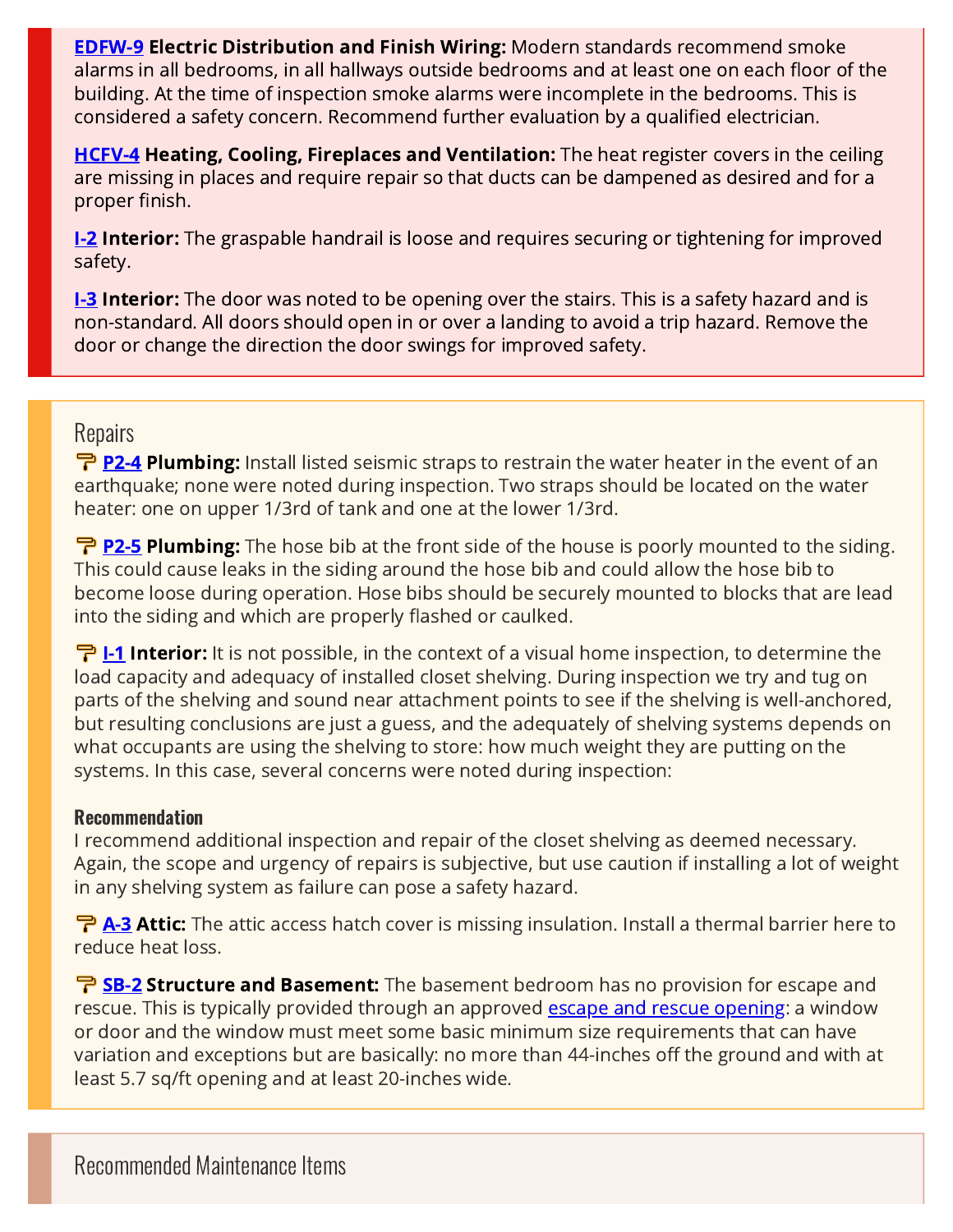**[RCG-2](#page-21-3) Roof, Chimney and Gutters:** The NFPA (National Fire Protection Association) recommends an annual inspection of all chimneys, fireplaces, solid fuel-burning appliances, and vents. They also recommend an NFPA 211 Standard, Level II inspection upon sale or transfer of the property. A Level II inspection includes, not only cleaning the interior of the chimney pipe, but also the use of specialized tools and testing procedures such as video cameras, etc. to thoroughly evaluate the serviceability of the entire flue lining and fireplace/chimney system. Level II inspections are not always needed, especially for short simple flues that can be inspected visually after a cleaning. If a chimney cleaning has not been performed over the past 12 months, such an inspection is recommended before the home changes ownership---for fire safety reasons. Implement any repairs as recommended.

**[RCG-6](#page-22-3) Roof, Chimney and Gutters:** The gutters are clogged with organic debris and require cleaning to ensure proper control of roof runoff. Clean the gutters and ensure they are unobstructed, leak free and properly sloped to drain. This is routine house maintenance; I would expect the need to clean gutters and downspouts regularly.

**[HCFV-1](#page-28-0) Heating, Cooling, Fireplaces and Ventilation:** Annual servicing of the electric forced air furnace is recommended for safe and reliable heat. I could not find recent service records on the furnace, so a servicing is recommended. The furnace was tested during inspection and was operational. Examples of observations noted during inspection include:

**[HCFV-5](#page-30-1) Heating, Cooling, Fireplaces and Ventilation:** Annual servicing of the gas log fireplace is recommended to ensure safe and reliable performance. No recent service records were noted. Have this appliance cleaned and serviced by a qualified gas appliance specialist. Examples of observations noted during inspection include:

#### **Improves**

**M** [EDFW-8](#page-27-1) Electric Distribution and Finish Wiring: The [carbon monoxide](https://www.doh.wa.gov/CommunityandEnvironment/Contaminants/CarbonMonoxide) (CO) alarms used here today are the type that are plugged into the wall. These are easily disabled as a child can simply unplug them. An improvement would be CO alarms in ceiling-mounted detectors. The modern standard is 1 / floor and 1 outside all sleeping areas.

**TH** [EDFW-10](#page-27-2) Electric Distribution and Finish Wiring: There appear to be some of the original smoke alarms. These are getting old. Fire marshals recommended updating smoke alarms every 10 years to ensure reliable performance. Updating is recommended.

 $\mathcal{M}_{\text{max}}$  Additional Plumbing: The sump pump system does not appear to have any provisions for alarming the occupant if the system is disabled or failing. Consider installing a high water alarm system to alert the occupants should the pump fail or become disabled.

 $\frac{K}{\ln 1}$  [K-2](#page-38-0) Kitchen: A ductless exhaust fan was noted for the cook-top. Installation of a fan that ducts to the exterior is recommended to remove moist air and odors to the exterior. Please note that if you switch to a gas range or cooktop in the future, a fan that vents to the exterior is still not required, as long as there is some ventilation in the kitchen, but is more strongly recommended. Gas ovens produce carbon monoxide while running and should really have an exhaust vent to the exterior.

 $\mathcal{M}_{\text{min}}$  [LF-1](#page-38-1) Laundry Facilities: A moisture alarm with water shut-off features is recommended under the washing machine to protect against accidental leaks in the supply hoses. Pans can be effective when there is a drain, but even these will not protect against a burst supply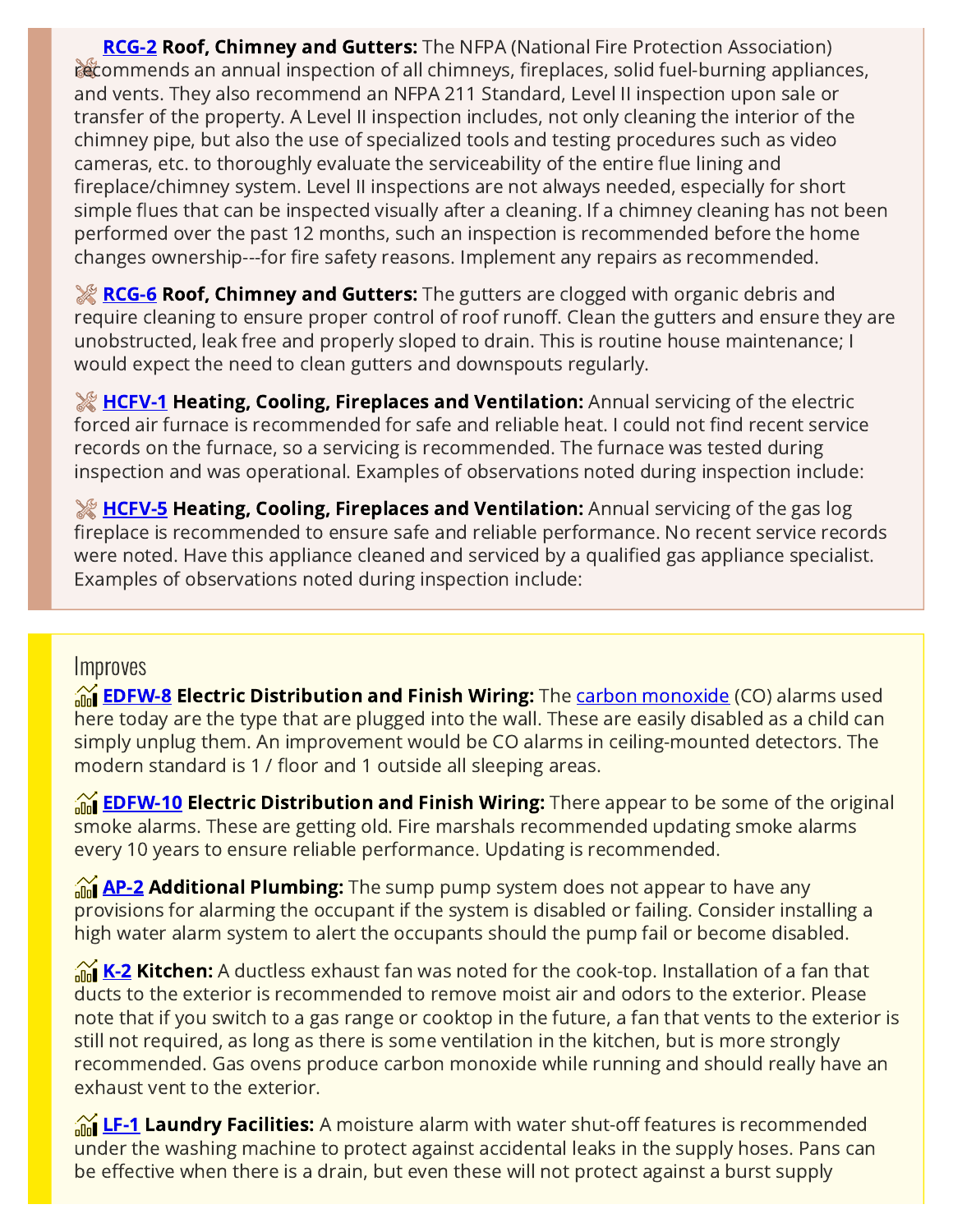connector. A moisture alarm with automatic shut-off will. Watts is a brand I have seen installed: [Link](https://www.watts.com/our-story/brands/intelliflow).

 $\frac{1}{\ln 2}$  Structure and Basement: As always with older homes steps can be taken to improve the seismic stability of this home. Improvements include bolting the home to the foundation, adding sheer panels to pony walls and installing positive connections between posts and beams and posts and footings. Consult with a licensed general contractor or company specializing in seismic retrofits to further evaluate and improve the structure.

## Due Diligences

Q **[P2-3](#page-32-0) Plumbing:** Based on visible components, this property appears to have a private onsite septic system. These are specialty systems and are excluded from this inspection. Comments in this report related to this system are made as a courtesy only and are not meant to be a substitute for a full evaluation by a qualified specialist. Generally, septic tanks should be pumped and inspected every 3 years. Depending on the type of system and municipal regulations, inspection and maintenance may be required more frequently, often annually. I recommend:

- Investigating any information about this system's maintenance and repair history
- Reviewing any documentation available for this system
- Learning inspection and maintenance requirements for this system
- Hire a qualified specialist to evaluate, perform maintenance and make repairs as needed

 $\mathsf{Q}_{\mathsf{A}}$  Additional Plumbing: A sump pump system was noted for this building. Inquire with the seller for more information about this pump system; is it needed to keep the building dry? Some sump pumps are installed as a prophylactic measure, other systems are critical for keeping a building dry. The importance of this system is impossible to determine during a onetime inspection. Sump pumps always require maintenance. If it is determined that the pump is critical to maintain a dry basement or crawl space, I recommend installing

- Back up power systems so the pump will work in a power outage
- Have a back-up pump and an alarm to alert the occupants in case of a pump failure.

Q 1-4 Interior: The basement "bedrooms" do not have adequate [escape and rescue openings.](http://www.buellinspections.com/window-escape-rescue-from-bedrooms/) Today, all bedrooms must have a second means of **egress** in case of emergency. This is provided through a window that is at least 20 inches wide and at lest 24 inches tall and is 5.7 sq/ft or greater. If the window is at grade, meaning within 44-inches of the ground outside, the window must be at least 5 sq/ft. The bottom of the window must not be more than 44-inches off the floor on the inside of the house. Hire a licensed general contractor to further evaluate and repair for improved safety if these rooms are to be used as a bedroom.

### Escape and rescue openings must comply with these basic guidelines:

- Minimum width of opening: 20 inches
- Minimum height of opening: 24 inches
- Minimum net clear opening at any **grade floor level** escape and rescue window: 5 square feet
- Minimum net clear opening of other escape and rescue windows: 5.7 square feet
- Maximum height of base of opening above interior side floor: 44 inches
- Windows should open easily without the use of keys or tools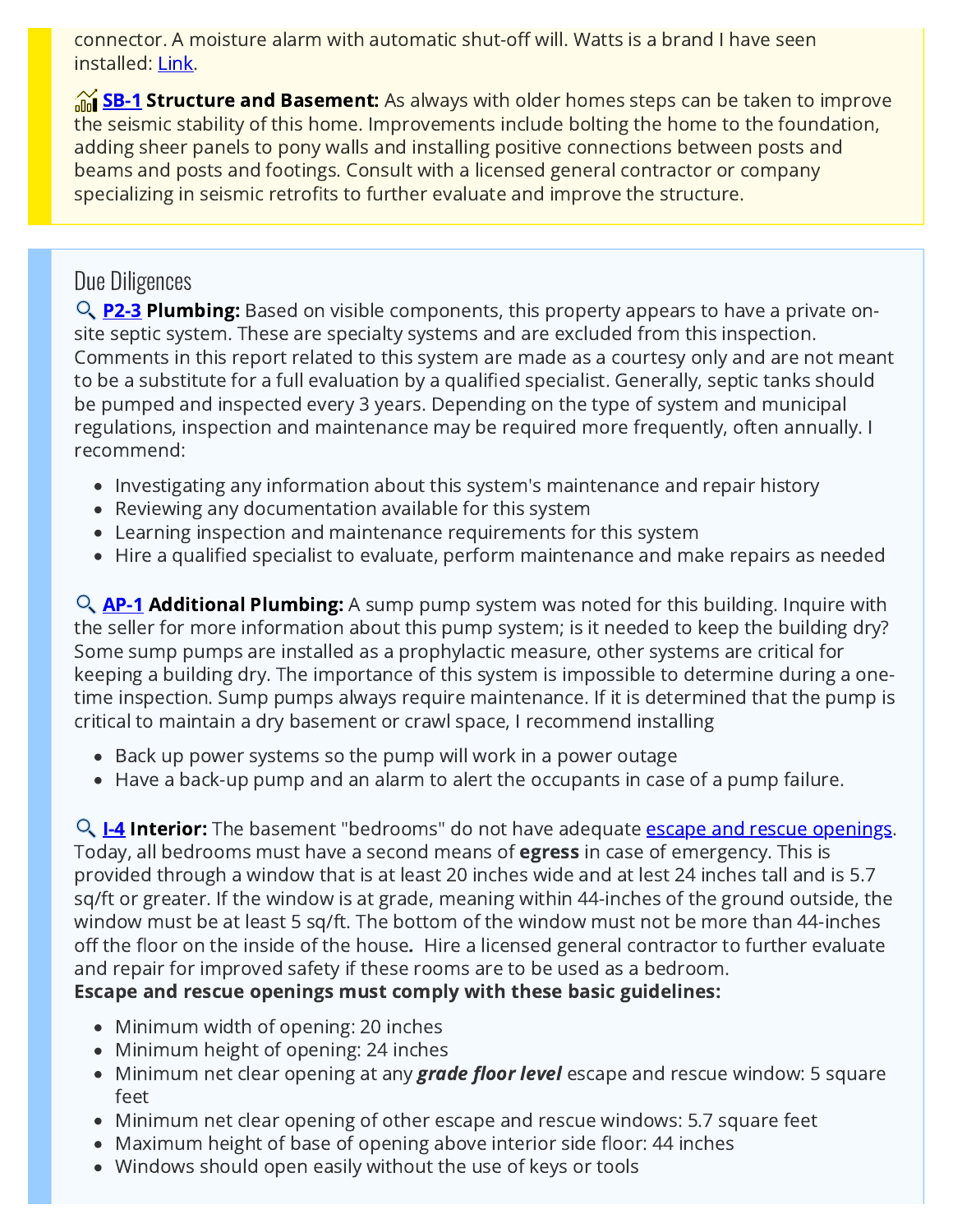And for window wells below grade:

- Minimum net clear area of 9 square feet
- Minimum horizontal projection and width of 36 inches
- Wells with a vertical depth greater than 44 inches require a permanent ladder or steps usable with the window in the fully open position

 $\mathsf{Q}_{k-1}$  Kitchen: Inquire with the seller about appropriate products and directions for sealing and caring for your slab stone or engineered stone countertops. It is common to use sealers to seal the stone and other products to protect them from stains. Citric acids and oils can stain these countertops.

### **Efficiencies**

 $\mathcal{D}$  [A-4](#page-42-0) Attic: The attic insulation could be improved to modern standards, which recommend R-49 on the floor and R-21 on walls. R-value is the measure of resistance to heat loss; the higher the R-value the better the insulation. During insulation repairs it is best practices to implement any air seal-up repairs to seal air leakage. Also, be sure you have completed any wiring or other projects that are needed in the attic. Then, hire an insulation contractor to improve thermal barriers.

### Completed Items

**[P2-2](#page-31-0) Plumbing:** Water for this home appears to be supplied by a well system. **Inspection of** the well, water supply and water quality is beyond the scope of this inspection. I recommend hiring a well specialist to inspect and evaluate the well and well water. Well equipment: the pump and captive storage tank have limited service lives and often require updating on a 20 year schedule. There are other elements of a well system that should be evaluated as well, such as the well production, often tested in a draw down test, water quality and well depth.

#### Notes

 $\hat{\mathcal{S}}$  [EDFW-4](#page-26-0) Electric Distribution and Finish Wiring: During inspection I test all Ground Fault Circuit Interrupter (GFCI) devices that are readily accessible. GFCI's are those electric receptacles with re-set buttons that you commonly see in bathrooms, kitchens and at the exterior of the home. GFCI's are important safety devices that limit the duration of electrical shocks and have demonstrably saved lives. I recommend being aware of where re-set buttons are located in the house as GFCI's can trip and disable a circuit which can not be re-energized without re-setting the button. I avoid testing to determine if a receptacle or circuit is GFCI protected if it is not clear where the re-set button can be found. This is because re-set buttons can be concealed behind stored items, so such a test risks disabling a circuit in the home. Occasionally, during testing of GFCI's one can fail. This is a statistical reality that some of these devices will fail under testing and require replacement after testing.

 $\hat{\varphi}$  [HCFV-2](#page-29-0) Heating, Cooling, Fireplaces and Ventilation: The air condition system and condensate control system could not be tested during inspection. Outdoor temperatures should exceed 65 degrees F for at least 24-hours or the air conditioning equipment can be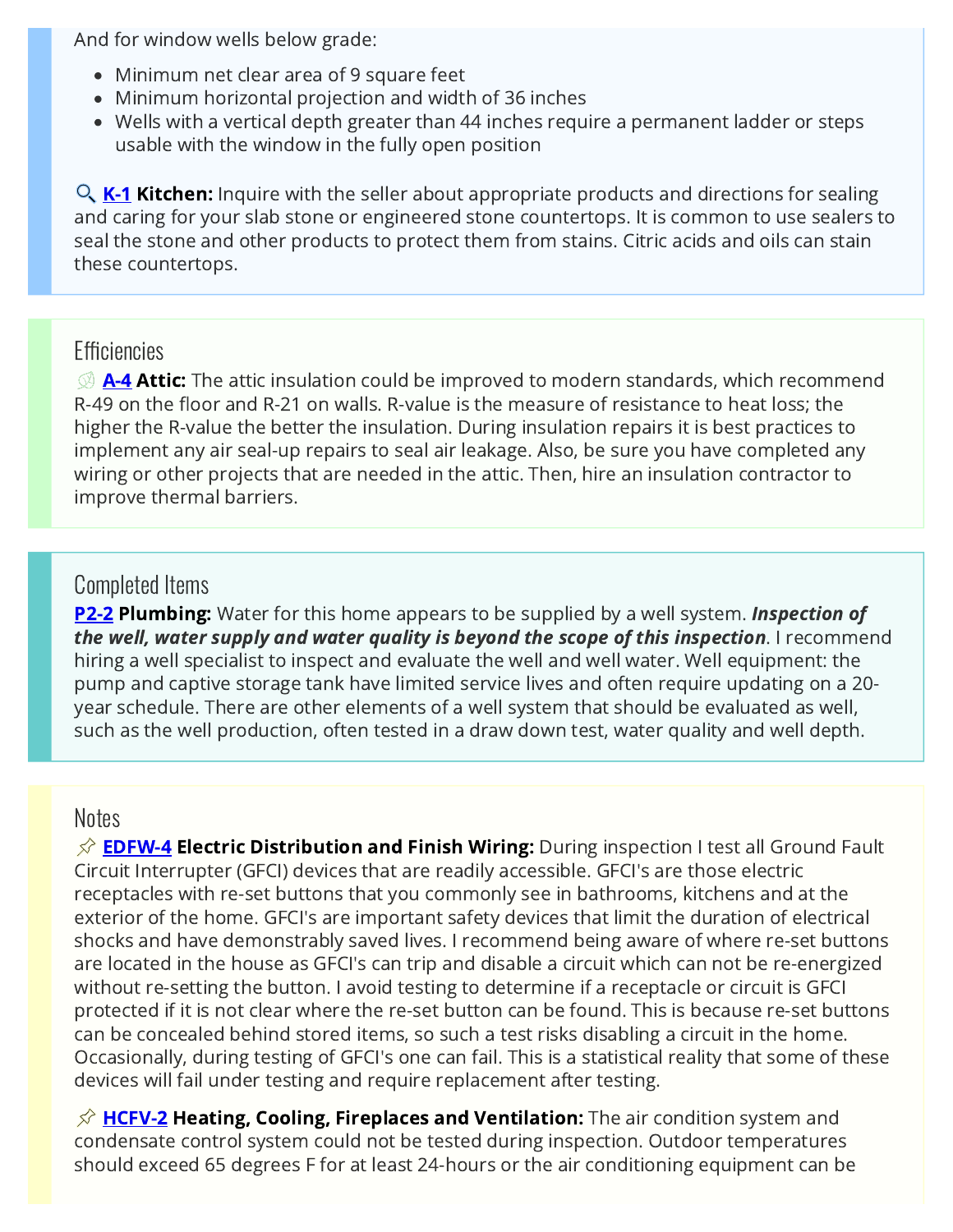damaged by testing. I recommended having this system serviced and inspected prior to the next cooling season.

 $\hat{\varphi}$  [P2-1](#page-31-1) Plumbing: Water meter is in basement at bottom of steps in closet

 $\hat{\varphi}$  [A-1](#page-42-1) Attic: There is no ramp or safe way to access the attic space. Crawling through insulation and on top of framing risks damaging thermal barriers and ceiling finishes and is not a safe way to access an attic. This limited inspection of this space.

 $\hat{\varphi}$  [A-2](#page-42-2) Attic: I did not crawl the crawl space for the attic where there was no ramp or safe way to access the space. Crawling in the V of trusses or on top of framing risks damaging thermal barriers and ceiling finishes and is not a safe way to access an attic. This limited inspection of this space.

# <span id="page-13-0"></span>The Full Report

## General Comments

Building Characteristics, Conditions and Limitations

Style of Home: Ranch **Type of Building:** Single Family (1 story with Basement) Approximate Square Footage: 1700

> The approximate square footage listed here is listed as a courtesy and is based off of public records and disclosure. An evaluation of square footage of the buildings and property lines is beyond the scope of this inspection.

### Approximate Year of Original Construction: 1971

Unless the wiring in the building has been fully updated, this building likely has wiring that predates the late 1980's. Branch circuit wiring installed in buildings built prior to the late 1980s is typically rated for a maximum temperature of only 60 degrees Celsius. This includes non-metallic sheathed (Romex) wiring, and both BX and AC metal-clad flexible wiring. Knob and tube wiring, typically installed in homes built prior to 1950, may be rated for even lower maximum temperatures. Newer electric fixtures including lighting and fans typically require wiring rated for 90 degrees Celsius. Connecting newer fixtures to older, 60degree-rated wiring is a potential fire hazard. Repairs for such conditions may involve replacing the last few feet of wiring to newer fixtures with new 90-degree-rated wire, and installing a junction box to join the old and new wiring. It is beyond the scope of this inspection to determine if any such incompatible components are installed. Based on the age of this building, be aware that such components may be present.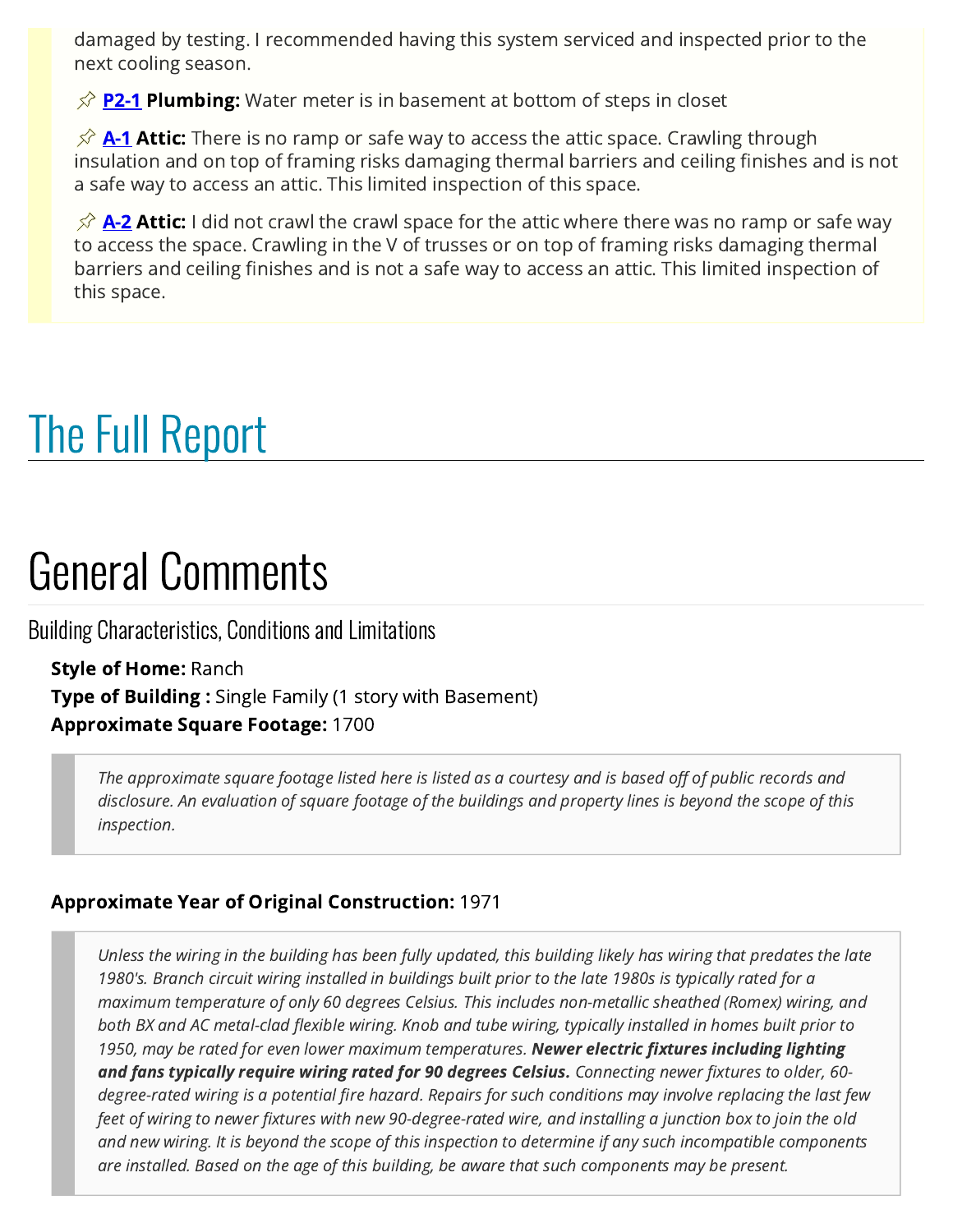In 1978, federal laws were passed to prohibit use of lead and asbestos in building materials. Manufacturers of building materials were allowed to sell existing stocks of materials that were manufactured with lead and asbestos, so even buildings constructed as late as the mid-1980's could possibly contain lead or asbestos. Identification and testing for lead and asbestos and other environmental testing is beyond the scope of this home inspection. If you wish to seek additional information, I recommend contacting an environmental lab or industrial hygienist.

Solid conductor aluminum wiring was used in residential construction for 15 and 20-amp circuits in the 1960's through the 1970's. This wiring has proven to be problematic and a fire hazard, primarily due to problems with loose connections and metal fatigue. I looked hard to find any signs of solid conductor aluminum here. No signs were found. There is always a chance that solid conductor aluminum wiring exists and is concealed from view. If this wiring is ever uncovered during subsequent renovation work, I recommend removal and replacement.

Attending the Inspection: Vacant (inspector only) **Occupancy: Occupied** Animals Present: Cat/s present Weather during the inspection: Partly cloudy Approximate temperature during the inspection: Below 50[F], Below 65[F] Ground/Soil surface conditions: Damp For the Purposes of This Report, the Front Door Faces: North, West

This home was occupied at the time of the inspection. Inspection of occupied homes presents some challenges as occupant belongings can obstruct visual inspection of and access to parts of the building. We do our best during inspection to work around belongings to discover as much as possible about the house without moving or damaging personal property, however, the presence of personal items does limit the inspection.

## Grounds

General Grounds Photos

<span id="page-14-0"></span>**(G-1) Inspected:** Inspected

Drainage and Site

Clearance to Grade: Standard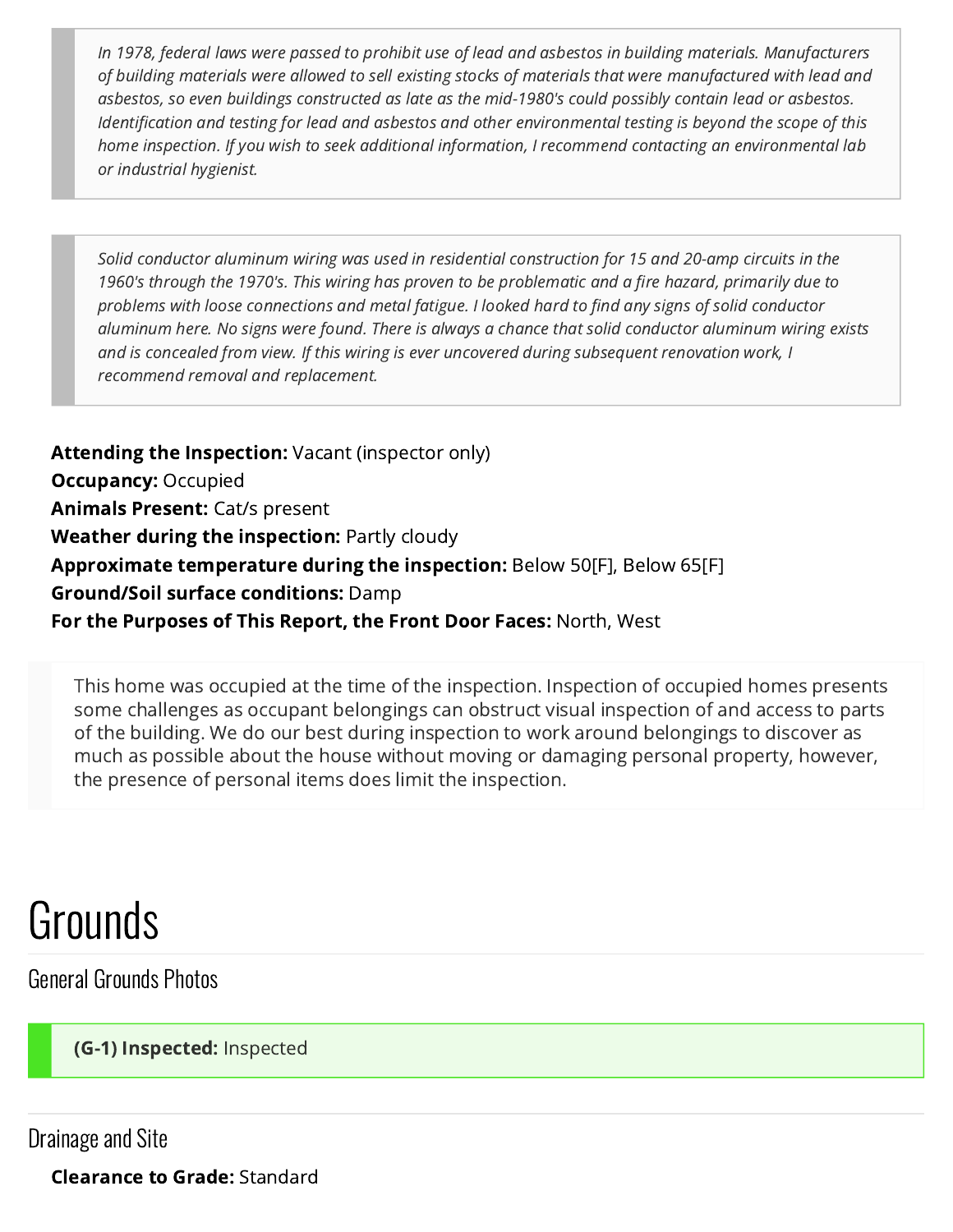<span id="page-15-0"></span>**(G-2) Defect Requiring Qualified Trade Contractor:** The downspout is not properly connected to the storm drain and is spilling water adjacent to the foundation. This requires immediate repair to ensure proper control of roof runoff.

Driveways/Walkways/Flatwork

Driveway: Gravel Walkways: Concrete Patios: None noted

> <span id="page-15-1"></span>**(G-3) Defect Requiring Qualified Trade Contractor:** Portions of the walkway flatwork around the home are settling creating trip hazards. Hire a qualified general contractor to further investigate and repair to eliminate all trip hazards and ensure a reliable walking surface.

<span id="page-15-2"></span>**(G-4) Defect Requiring Qualified Trade Contractor:** The gravel driveway is sloping toward the house and does not have the benefit of a drain - just a swale to divert water to the side of the garage. Difficult to know how this will perform but this would appear vulnerable to garage leakage during heavy rains. Monitor as a drain may be needed to better protect this garage.

### Grounds, Trees and Vegetation

**Trees/Vegetation too near building:** Yes - Prune Vegetation off House, Arborist Recommended, Trees (On Electric Drop)

<span id="page-15-3"></span>**(G-5) Defect Requiring Qualified Trade Contractor:** Pruning trees, branches and vegetation away from the house is recommended. Where trees, branches and large shrubs can provide rodent access to the roof, a minimum 6-foot clearance is recommended as many rodents can jump 6-feet. All vegetation, including smaller landscaping such as grasses, flowers and shrubs should be kept 1-foot off the house to eliminate contact which could trap moisture against the building.

<span id="page-15-4"></span>**(G-6) Defect Requiring Qualified Trade Contractor:** An arborist should be hired to further evaluate the large trees on the property and prune or remove as recommended. Whenever large trees are located near a house a higher level of maintenance should be expected to keep trees safe and healthy and to eliminate the risks of damage to the home or building materials from falling limbs and to eliminate rodent entry points. With larger trees such as firs pruning is recommended to eliminate the sail effect and reduce strain on these tress during high winds. If an arborist has not been out in the last few years, I recommend a new consultation.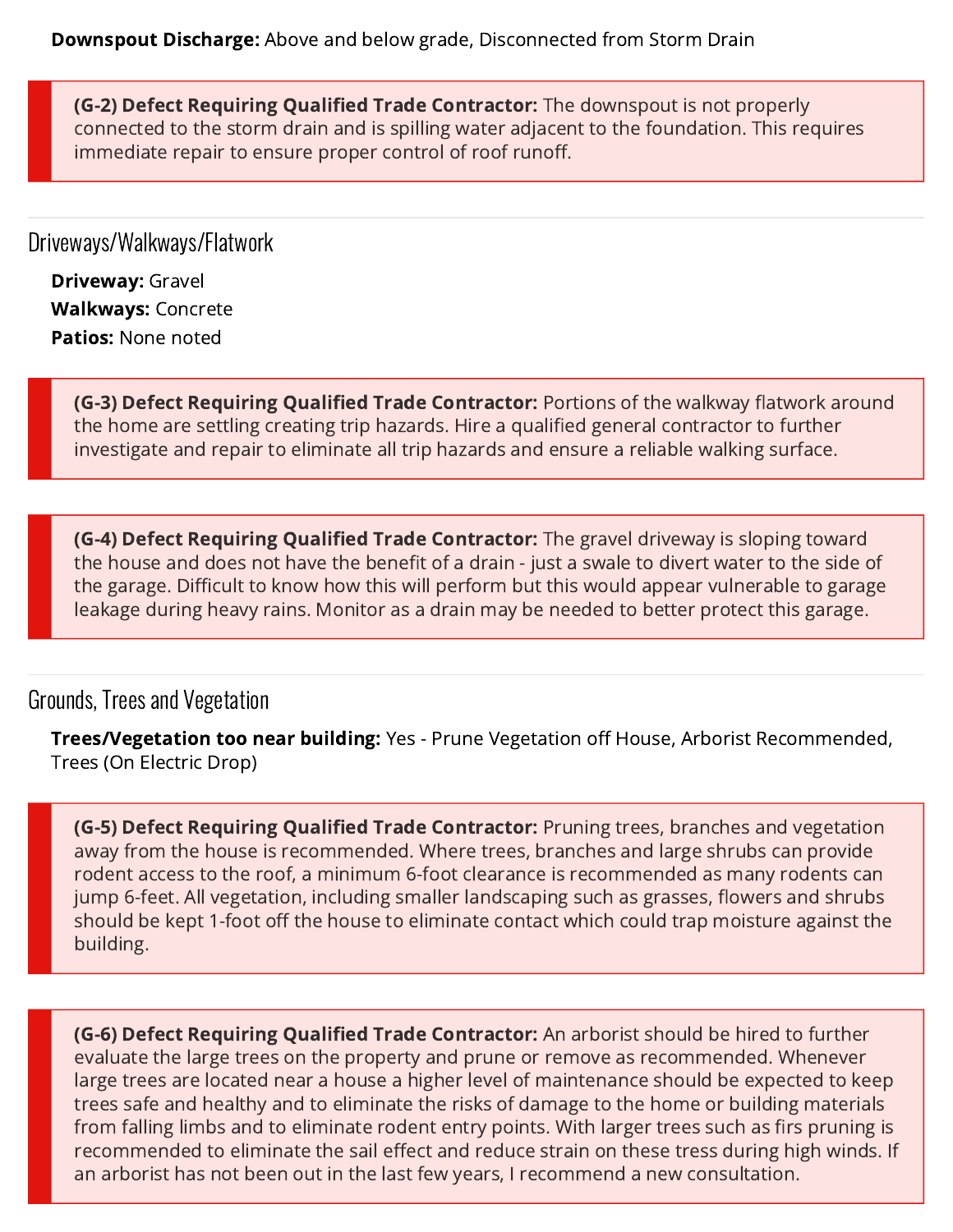<span id="page-16-3"></span>(G-7) Defect Requiring Qualified Trade Contractor: Trees and shrubbery should be pruned back away from the electric service drop to prevent damage to the electric service conductors. Contact the utility or a professional arborist to implement this repair as working around live electric wires is hazardous.

Fences

**Exterior Fencing: Present** 

<span id="page-16-1"></span>**(G-8) Not Inspected:** Fences are not part of the SOP - however the metal fence was noticed posts not securely grounded, bent and not securing the property - recommend client review further if important condition to them.

Outbuildings, Trellises, Storage Sheds, Barns

Not included, Not inspected

<span id="page-16-2"></span>**(G-9) Not Inspected:** Not part of the SOP

# Exterior Siding, Doors and Windows

Exterior Elevations

<span id="page-16-0"></span>(ESDW-1) Inspected: Inspected

Siding and Trim

Trim Material: Wood, Metal, Masonry, Vinyl Siding Material: Brick, Vinyl

<span id="page-16-4"></span>(ESDW-2) Defect Requiring Qualified Trade Contractor: Localized paint failure was noted at the exterior see especially where exposed to the weather. Implement localized painting as needed.

<span id="page-16-5"></span>(ESDW-3) Defect Requiring Qualified Trade Contractor: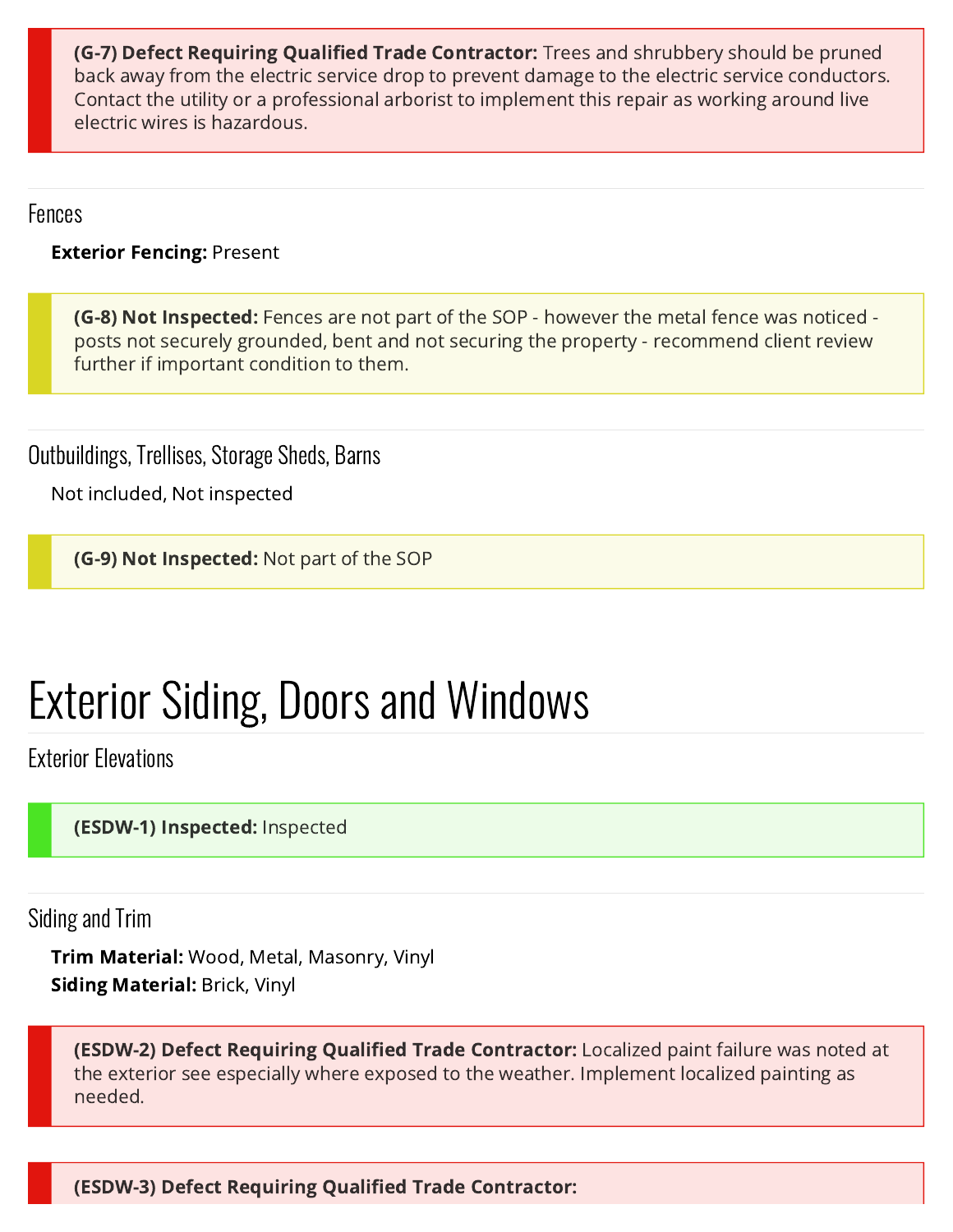The steel lintels that support the brick above garage door are corroding and require repair to prevent on-going corrosion of the lintel that could damage the masonry siding. These can be expensive and difficult to repair. Hire a qualified mason to further evaluate and repair.

<span id="page-17-4"></span>(ESDW-4) Defect Requiring Qualified Trade Contractor: Localized siding repairs are needed to the exterior vinyl siding system on back of house at the 3 season room addition. Please note that vinyl siding is impossible to see behind and it is difficult to determine if these defects have allowed water to enter the siding envelope or not. Hire a vinyl siding specialist to further evaluate and repair.

## Exterior Vent and Exhaust Terminations

<span id="page-17-0"></span>(ESDW-5) Inspected: Inspected

Eaves

Aluminum

<span id="page-17-1"></span>(ESDW-6) Inspected: Inspected

Exterior Doors

Solid core, Sliding glass

<span id="page-17-2"></span>(ESDW-7) Inspected: Inspected

Exterior Window Frames

Vinyl, Wood

<span id="page-17-3"></span>(ESDW-8) Inspected: Inspected

# Decks, Porches and Balconies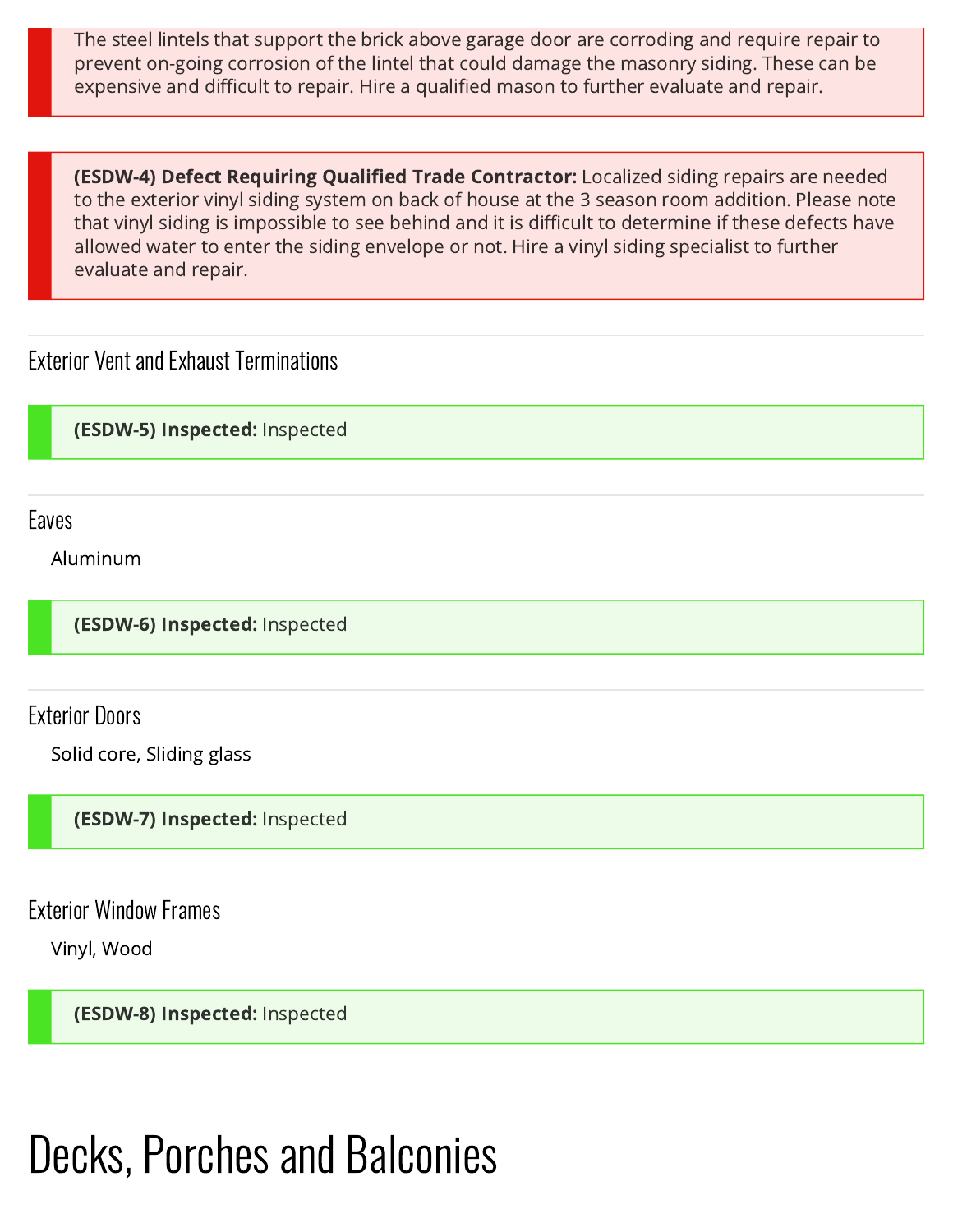## Decks, Porches and Balconies

#### Present

To see a prescriptive guide for residential wood deck construction click [this link:](https://awc.org/pdf/codes-standards/publications/dca/AWC-DCA62015-DeckGuide-1804.pdf)

**Structure:** Appearance grade treated lumber Ledger Board: Standard **Guardrail:** Localized Wood Decay in Decking and Railing Decking Material: Treated wood Posts, Beams and Footings: Not Visible

<span id="page-18-0"></span>(DPB-4) Inspected: Inspected

<span id="page-18-1"></span>**(DPB-3) Not Inspected:** The structure of the deck could not be inspected due to secured screening at perimeter - recommend review of structure of posts and ledger board to home be inspected by a qualified carpenter or qualified general contractor.

<span id="page-18-2"></span>**(DPB-1) Defect Requiring Qualified Trade Contractor:** Numerous repairs are needed to the decking systems on this house to ensure safe and reliable performance. Some of these repairs can be made, while other issues may be difficult to fully correct until the deck is rebuilt. I recommend additional inspection and repair of these decks by a qualified carpenter or qualified general contractor. Options include a full re-building or implementing repairs as are feasible to prolong the useful life of the deck.

<span id="page-18-3"></span>**(DPB-2) Defect Requiring Qualified Trade Contractor:** The softwood decking on this deck is at the end of its useful service life. The decking is rotting and in poor condition. Temporary repairs can be made by replacing the worst boards, re-setting loose nails and cleaning and restaining the wood but this deck needs to be re-decked in the near term. The structure should be fully evaluated by a qualified general contractor prior to re-decking. Even treated wood will eventually decay and older decks are seldom built to today's standards. This can make complete deck re-building a better option that just re-decking.

## Fuel Storage and Distribution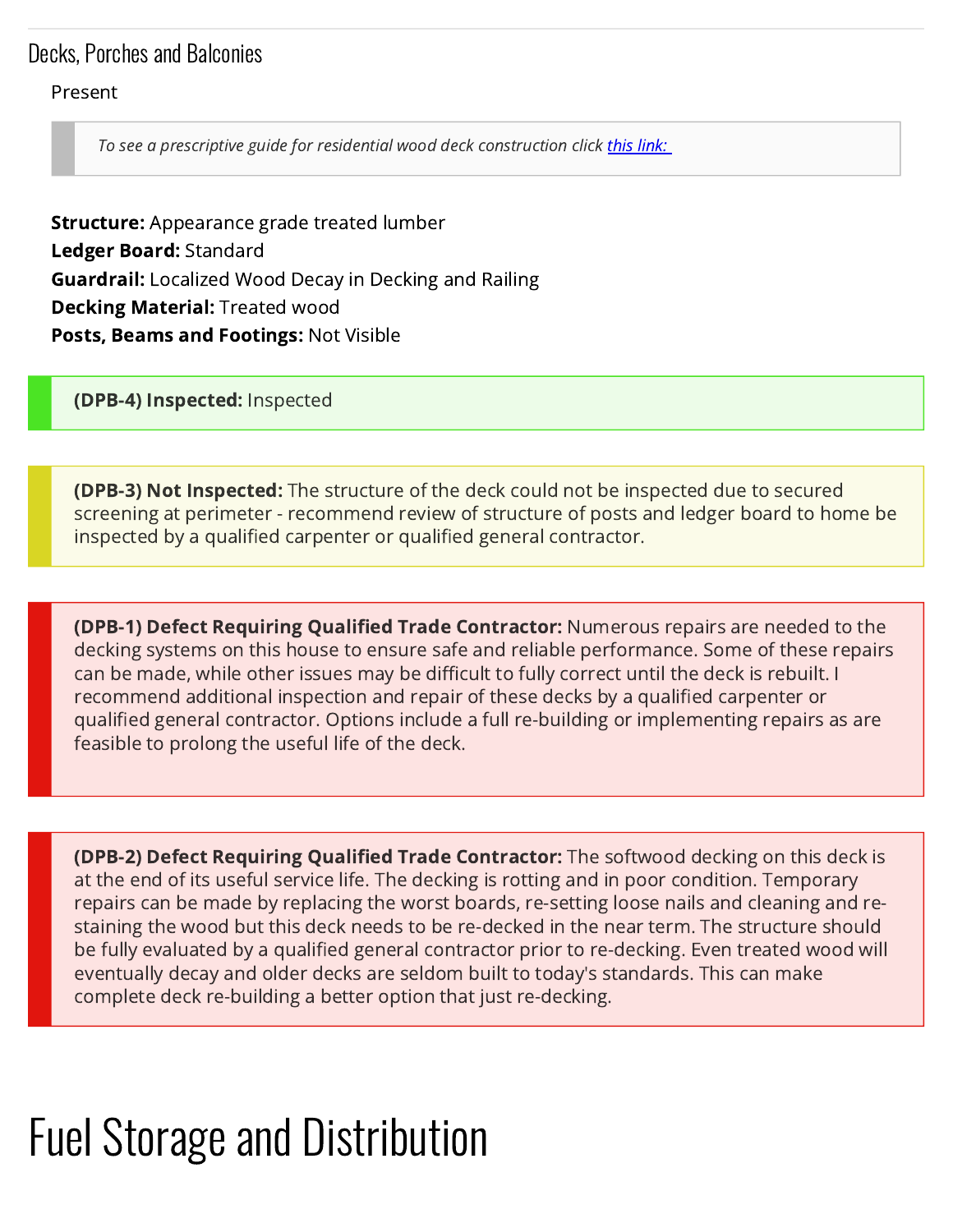## General Comments

#### <span id="page-19-0"></span>(FSD-1) Inspected: Inspected

Gas Meter

Present

Gas Shutoff Location: Front of home Gas Pipe Materials: Steel and flex pipe

<span id="page-19-1"></span>(FSD-2) Inspected: Inspected

Gas, Propane and Oil Piping

Gas Piping Materials Noted: Steel

<span id="page-19-2"></span>(FSD-3) Inspected: Inspected

## Garage

Garage General

Garage Type: Attached

<span id="page-19-3"></span>(**G2-1) Inspected:** Inspected

Garage Doors and Automatic Openers

Overhead Garage Door Type: Metal Automatic Garage Opener: Present **Garage Occupant Door:** Solid Wood, Missing Weather Strip

<span id="page-19-4"></span>**(G2-2) Defect Requiring Qualified Trade Contractor:** Repair the damaged weather stripping on the bottom of the garage door. This is important to prevent water and rodent entry.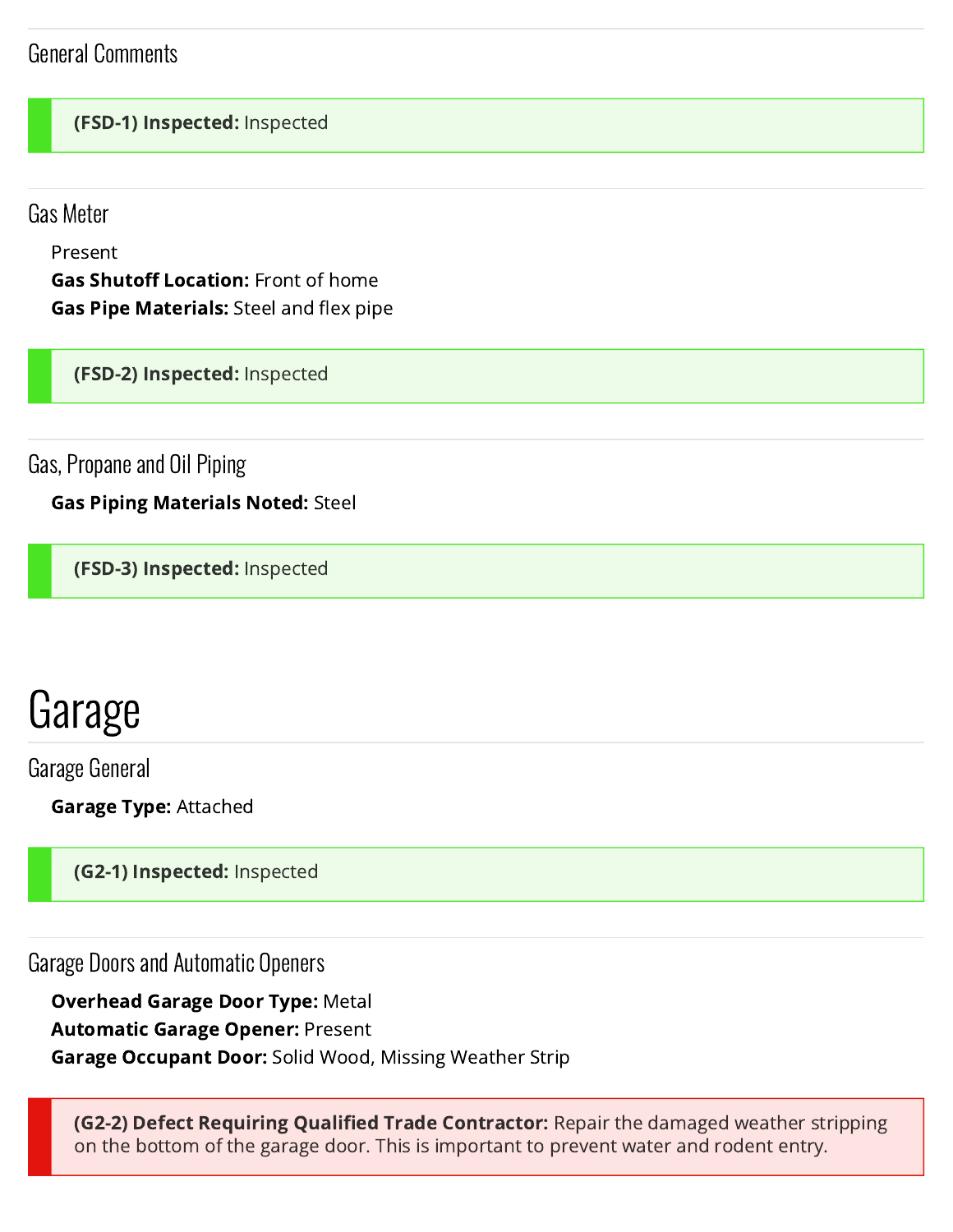## Garage Floor

**Garage Slab:** Concrete, Large Cracks Noted in Slab Not Foundation

<span id="page-20-0"></span>**(G2-3) Defect Requiring Qualified Trade Contractor:** The garage concrete slab has a larger than normal crack. I did not see cracking running into the stem wall or footing, indicating this is likely not structural to the house, but poor preparation of the soils below the slab prior to the pour. To date the slab is still functional, but not ideal. It is difficult to gauge the urgency for repair here as one could live with this unless it worsens. I did check for signs that the building could be settling and I could not find evidence for this. Repair as needed / desired.

# Roof, Chimney and Gutters

Roof Materials

Method of Roof Inspection: Viewed with binoculars, Viewed at top of ladder Roof Style: Hip Flashings: Present and Visually Standard

Roof flashings are used to keep a roofing system waterproof where the roofing material starts, stops, changes direction or is penetrated. During inspection, we look for standard flashing techniques that could be considered normal or standard in our region. Damaged, incomplete or non-standard flashings can be a sign of an older or less reliable roofing system and may require repair. Any non-standard flashings noted during inspection will be reported on below if found.

Roof Covering Materials: Three-tab composition shingle Approximate Age of Roof Covering: Older roof 2 layers Will require tear off when replaced

<span id="page-20-1"></span>**(RCG-1) Defect Requiring Qualified Trade Contractor:** This roof is done in a three tab composition shingle. The roof looks to be close to the end of its useful service life and localized areas of failure were noted. Roof replacement can be more cost-effective than repairs depending on the scope, cost and urgency of needed repairs.

#### Recommendation:

Hire a qualified roofing contractor to further evaluate this roof and repair or replace as recommended. Examples of specific observations noted during inspection include:

## **Chimneys**

Present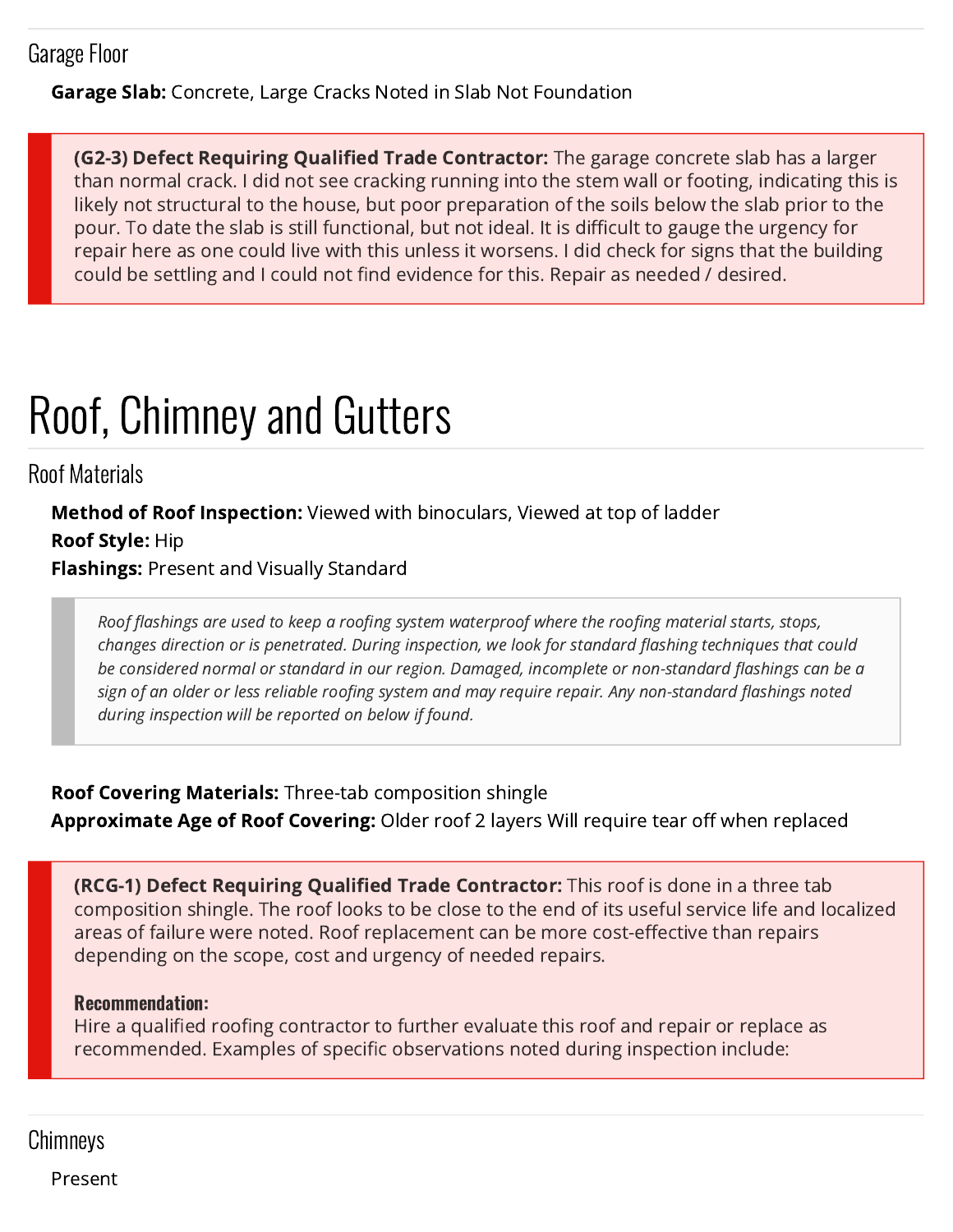<span id="page-21-0"></span>(RCG-3) Defect Requiring Qualified Trade Contractor: Numerous repairs are needed to the masonry chimneys on this house. I recommend additional inspection of the masonry chimneys by a qualified mason or chimney sweep. Implement repairs as recommended. Examples of visible defects noted during inspection include: failing mortar

<span id="page-21-1"></span>(RCG-4) Defect Requiring Qualified Trade Contractor: Failing mortar was noted at the masonry chimney above the roof line. This condition risks increased water entry and penetration into the masonry chimney which can lead to water damage, loose bricks and eventually a failing structure. Hire a licensed masonry contractor to further evaluate and repair the masonry chimney as recommended.

<span id="page-21-2"></span>**(RCG-5) Defect Requiring Qualified Trade Contractor:** The concrete chimney cap is in poor condition and requires repair to prevent water from entering and damaging the chimney. Hire a mason to further evaluate and repair the masonry chimney cap.



<span id="page-21-3"></span>(RCG-2) Recommended Maintenance: The NFPA (National Fire Protection Association) recommends an annual inspection of all chimneys, fireplaces, solid fuel-burning appliances, and vents. They also recommend an NFPA 211 Standard, Level II inspection upon sale or transfer of the property. A Level II inspection includes, not only cleaning the interior of the chimney pipe, but also the use of specialized tools and testing procedures such as video cameras, etc. to thoroughly evaluate the serviceability of the entire flue lining and fireplace/chimney system. Level II inspections are not always needed, especially for short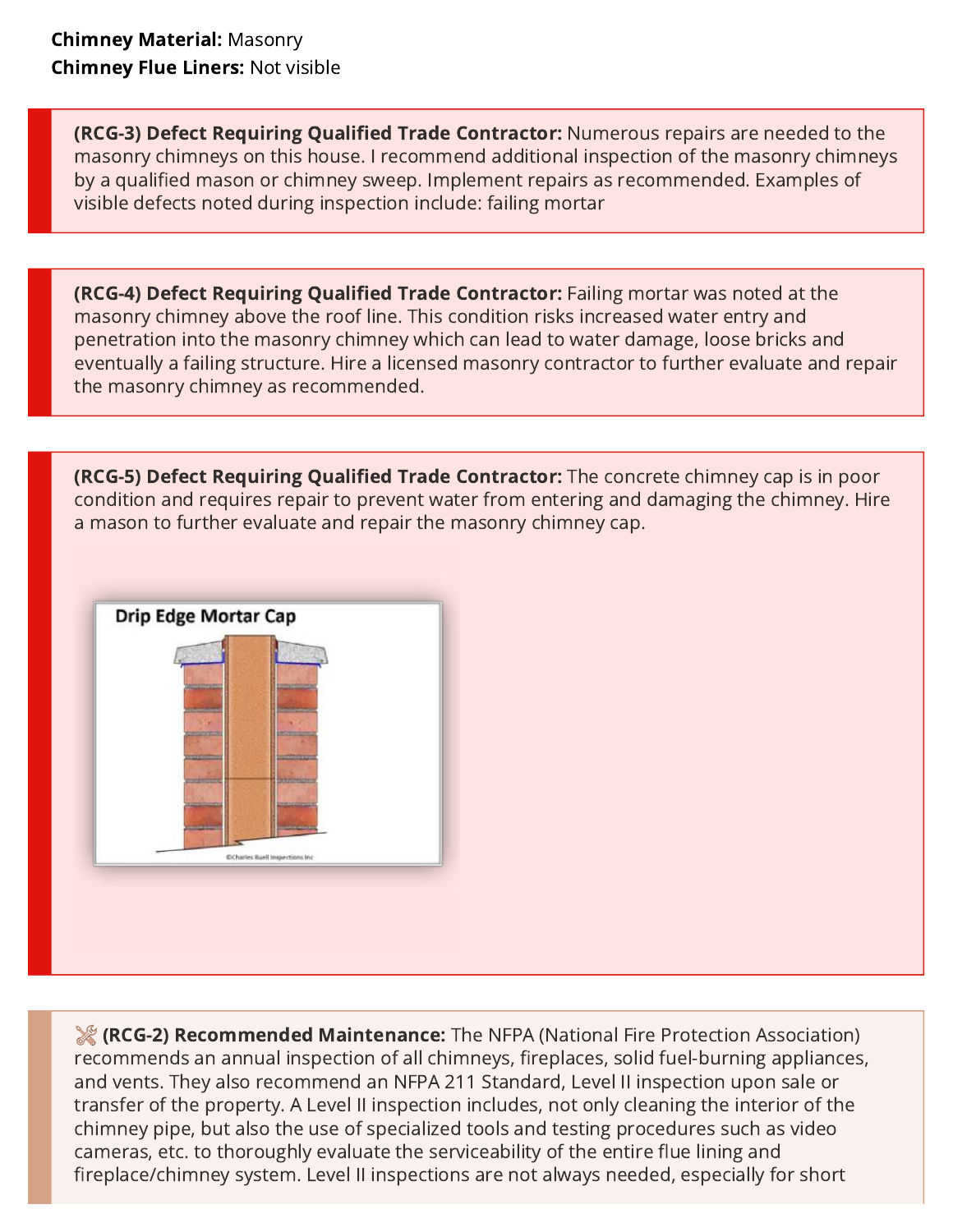simple flues that can be inspected visually after a cleaning. If a chimney cleaning has not been performed over the past 12 months, such an inspection is recommended before the home changes ownership---for fire safety reasons. Implement any repairs as recommended.

## Gutters and Downspouts

### Gutter and Downspout Materials: Aluminum

<span id="page-22-0"></span>**(RCG-7) Defect Requiring Qualified Trade Contractor:** Repair all of the loose / poorly secured downspouts. Many of the downspouts are not well secured to the home and are vulnerable to disconnecting. This could lead to water damage. Tune up all downspouts to ensure they are reliably secured. Recommend further evaluation by a qualified roofing or gutter contractor.

<span id="page-22-1"></span>**(RCG-8) Defect Requiring Qualified Trade Contractor:** Repair all downspouts that are discharging onto wood. See Be sure all water is diverted away from wood.

<span id="page-22-3"></span>**(RCG-6) Recommended Maintenance:** The gutters are clogged with organic debris and require cleaning to ensure proper control of roof runoff. Clean the gutters and ensure they are unobstructed, leak free and properly sloped to drain. This is routine house maintenance; I would expect the need to clean gutters and downspouts regularly.

# Electric Service

Electrical System Safety Overview

<span id="page-22-2"></span>(ES1-1) Defect Requiring Qualified Trade Contractor: Overall, numerous problems were noted in the wiring system indicating older, incomplete and unreliable wiring practices. I recommend a complete evaluation of the entire electrical system by a qualified electrical contractor. Implement repairs and updates as recommended. The dead cover was not removed for evaluation due to being in moisture areas and blank breaker covers missing.

Electric Service Voltage Tested

Service Voltage: 120/240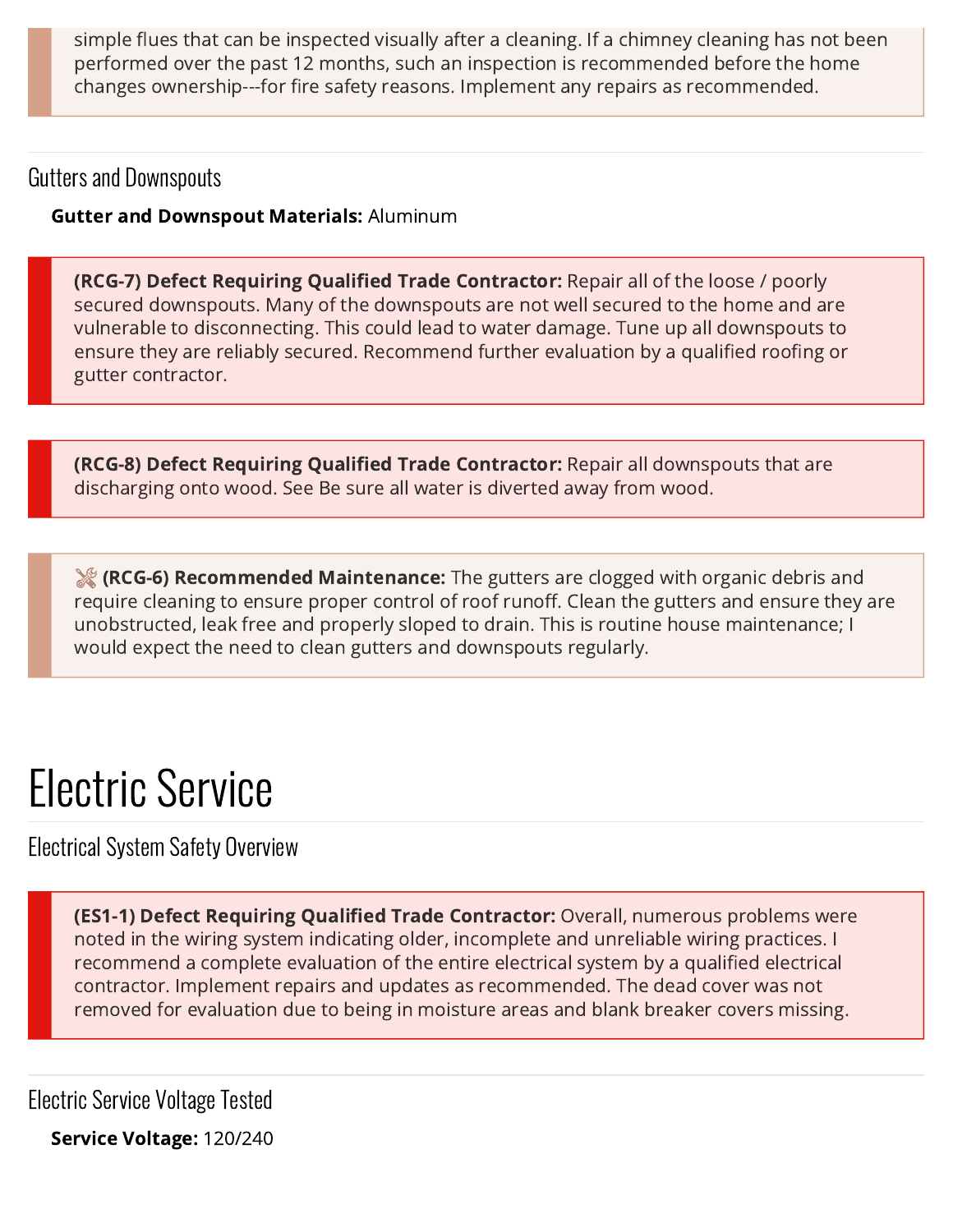## Electric Service

Service Entrance: Above Ground Meter Base Amperage: 125

<span id="page-23-0"></span>**(ES1-2) Defect Requiring Qualified Trade Contractor:** Some of the wires in the electric drop appear to have damaged insulation. This is a potential safety hazard that can lead to arcing and even fires. I recommend additional inspection of the electric service conductors by the utility. Repair as needed to ensure reliable performance.

<span id="page-23-1"></span>(ES1-3) Defect Requiring Qualified Trade Contractor: Trees and vegetation are impacting the overhead electric service drop. This can fray through insulation and cause damage to the conductors and even arcing and fires. I recommend additional inspection of this drop by the utility. Remove trees, limbs and vegetation as needed and repair conductors if needed.



<span id="page-23-2"></span>(ES1-4) Defect Requiring Qualified Trade Contractor: Corrosion was noted on the electric meter base. This does not require repair at this time. It is difficult to know when replacement may become needed. Recommend further evaluation by a qualified electrician

Electric Service Equipment

<span id="page-23-3"></span>Electric Service Amperage: 125 amps Main Electric Panel Location: Garage Panel Manufacturer: GE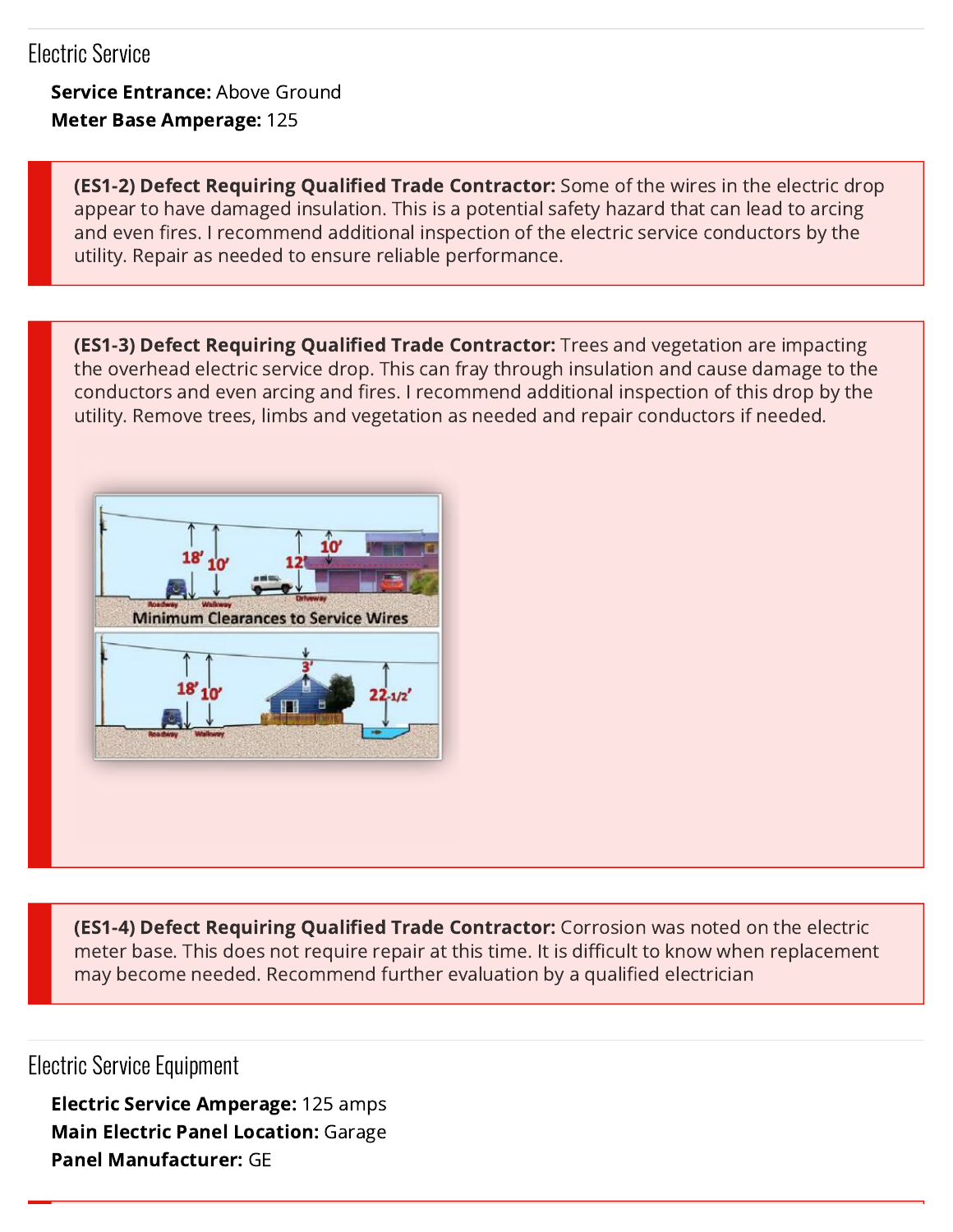**(ES1-5) Defect Requiring Qualified Trade Contractor:** Inadequate labeling of the electric panel circuit breakers was noted during inspection. This should be corrected for improved safety.

<span id="page-24-1"></span>**(ES1-6) Defect Requiring Qualified Trade Contractor:** Openings were noted in the dead front cover to the electric panel. This is unsafe as it does not adequately protect the energized area of the electric panel. Cover all open knock-outs with listed covers.

Sub Panel

Sub Panel Location: Basement Sub Panel Manufacturer: GE

<span id="page-24-2"></span>**(ES1-7) Defect Requiring Qualified Trade Contractor:** The dead front cover is missing many of the screws needed to adequately secure the cover. Install missing screws as needed for improved safety and please note that screws with sharp ends are not recommended.

<span id="page-24-3"></span>**(ES1-8) Defect Requiring Qualified Trade Contractor:** Inadequate labeling of the electric panel circuit breakers was noted during inspection. This should be corrected for improved safety.

<span id="page-24-4"></span>**(ES1-9) Defect Requiring Qualified Trade Contractor:** Openings were noted in the dead front cover to the electric panel. This is unsafe as it does not adequately protect the energized area of the electric panel. Cover all open knock-outs with listed covers.

Electrical Grounding System

Grounding Rod Noted

Ground rod connections were noted at the exterior. The ground rods looked to be fully driven and connections looked standard,

Electrical Bonding System

See electrical comments could not verify

<span id="page-24-0"></span>(ES1-10) Not Inspected: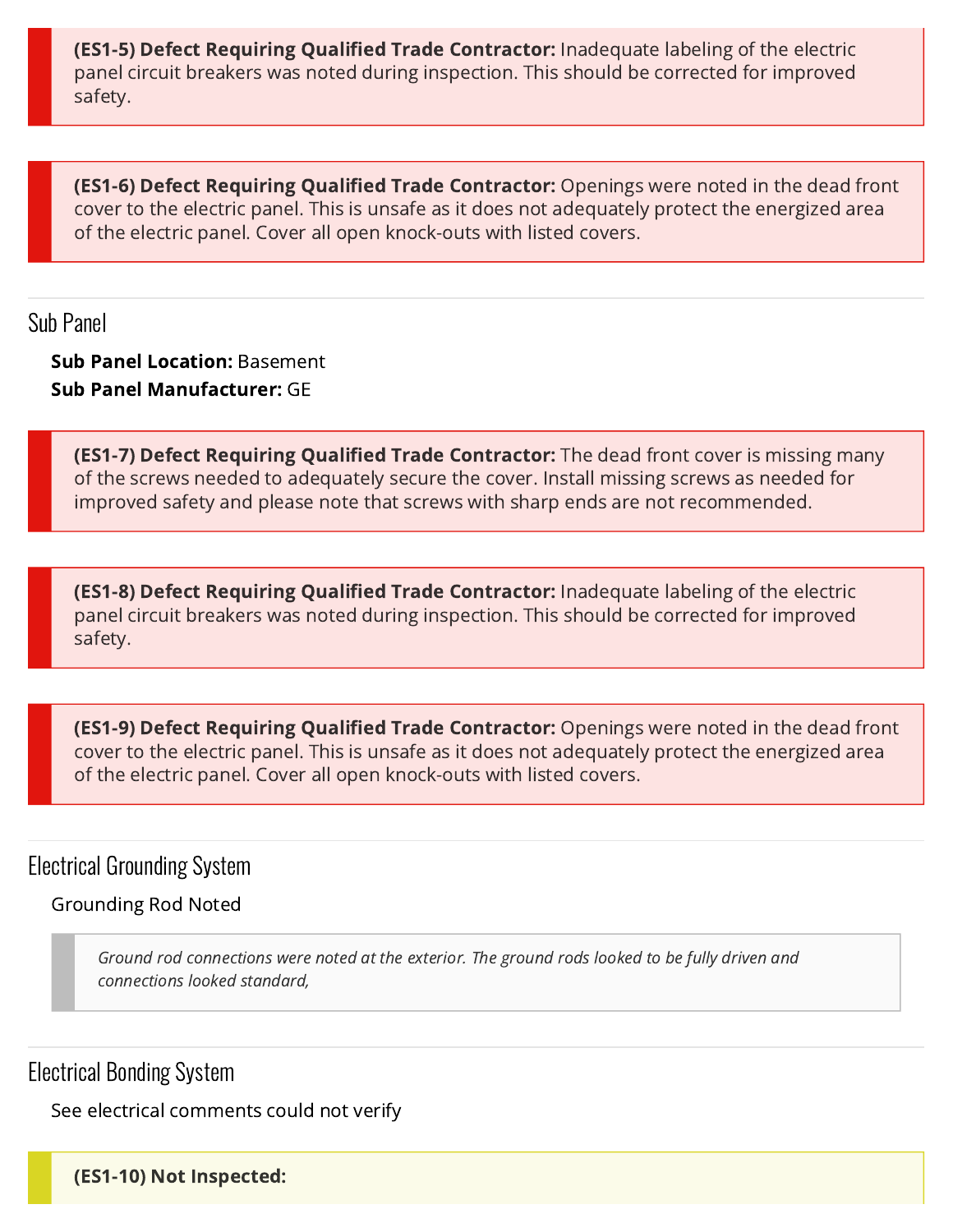## Electric Distribution and Finish Wiring

Branch Wiring

Wiring Method: Non-metallic sheathed cable

<span id="page-25-0"></span>**(EDFW-1) Defect Requiring Qualified Trade Contractor:** The open electrical junction boxes need to be covered for improved safety - see basement ceiling. This is as simple as installing a cover plate over the box to protect the wiring. Sometimes, an extension ring is needed if finishes are covering the box. Repair as needed for improved safety.

<span id="page-25-1"></span>**(EDFW-2) Defect Requiring Qualified Trade Contractor:** The open electrical splices in the basement should be further evaluated and repaired by a licensed electrical contractor. All wiring splices should be contained inside listed junction boxes. Open or running splices are a sign of amateur or incomplete electrical work and could indicate a need for additional repairs that are latent or concealed. Have this further evaluated and repaired as recommended by a qualified electrical contractor.

<span id="page-25-2"></span>(EDFW-3) Defect Requiring Qualified Trade Contractor: Overall, numerous defects and red flags were noted in the wiring system indicating unreliable and incomplete wiring practices. I recommend additional inspection and repair of the entire wiring system by a licensed electrical contractor as additional repairs could be needed that are latent or concealed. This should be considered urgent for safety reasons.

## Receptacles and Fixtures

<span id="page-25-3"></span>**(EDFW-5) Defect Requiring Qualified Trade Contractor:** The missing cover plates to electric receptacles, switches and junction boxes should be installed to cover all access to wiring at switches and receptacles. Where switches, receptacles or junction boxes are positioned below wall or ceiling or cabinet finishes, an extension ring may be needed.

<span id="page-25-4"></span>(EDFW-6) Defect Requiring Qualified Trade Contractor: basement outlets should be GFCI as it's considered a possible moisture area. These will mitigate fire or shock issues. Recommend further evaluation by a qualified electrician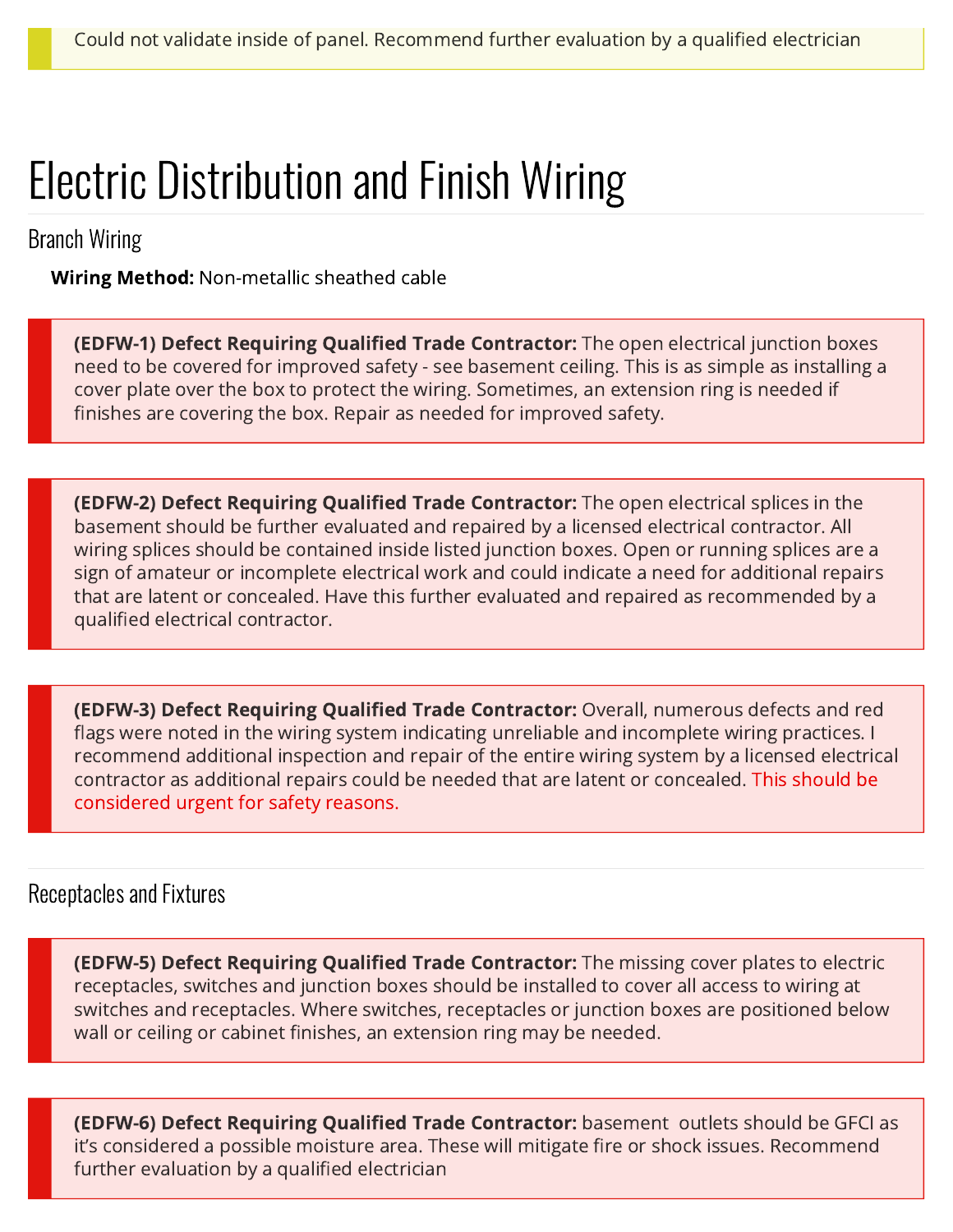<span id="page-26-0"></span> $\hat{\varphi}$  (EDFW-4) Note: During inspection I test all Ground Fault Circuit Interrupter (GFCI) devices that are readily accessible. GFCI's are those electric receptacles with re-set buttons that you commonly see in bathrooms, kitchens and at the exterior of the home. GFCI's are important safety devices that limit the duration of electrical shocks and have demonstrably saved lives. I recommend being aware of where re-set buttons are located in the house as GFCI's can trip and disable a circuit which can not be re-energized without re-setting the button. I avoid testing to determine if a receptacle or circuit is GFCI protected if it is not clear where the re-set button can be found. This is because re-set buttons can be concealed behind stored items, so such a test risks disabling a circuit in the home. Occasionally, during testing of GFCI's one can fail. This is a statistical reality that some of these devices will fail under testing and require replacement after testing.



[This diagram shows how GFCI protection has](https://reports.getscribeware.com/yNe9aMTyyV6srGt7RzIB/2021/11/04/ad318/ESFI%20GFCI%20Prevent%20Electrocutions-700x500%20(3)%20(1)%20(1).png) successfully reduced the number of electrocutions over the years.

## Ceiling Fans

### Ceiling Fans: Present and Tested

The ceiling fans were tested and operating during inspection.

## Smoke and Carbon Monoxide Alarm Systems

## CO Alarms: Plug in Type

The installation of **carbon monoxide** alarms is recommended for all homes that have fuel burning appliances such as gas or oil furnaces, gas water heaters, gas ovens and cook-tops, gas fireplaces and wood stoves. In addition, Washington State law [\(WAC 51-51-0315\)](http://apps.leg.wa.gov/WAC/default.aspx?cite=51-51-0315) now requires UL 2034 approved carbon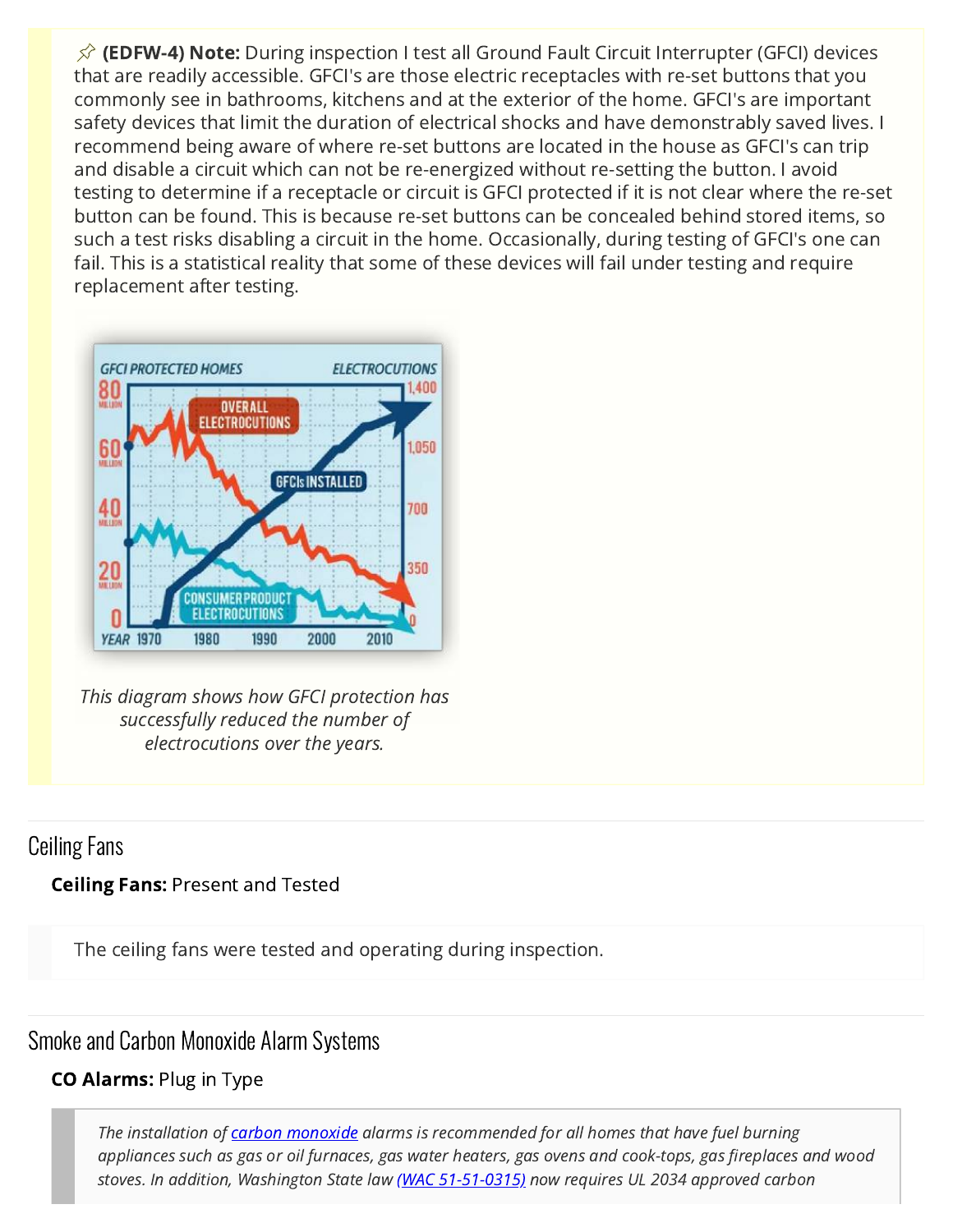monoxide alarms in ALL homes and condominiums being sold in Washington State. The location should be: at least one alarm outside of all sleeping areas and one on each floor of the house. Best practices are to have these alarms hardwired with a battery back-up - though requirements are for the installation to meet manufacturer's specifications. Carbon monoxide is a colorless, odorless gas that can cause sickness, nausea and even death. Alarms have a useful service life of roughly 6 years, so changing them more frequently than smoke alarms is recommended.

#### Smoke Alarms: None In Bedrooms, Old, Updating Recommended

During the home inspection, I try and test a representative sample of the smoke alarms by using the test button on the alarms. This is NOT an accurate test of the sensor just a test to see if the unit is powered. For reliability, fire marshals recommended updating smoke alarms every 10 years and changing batteries biannually. The latest data indicate that we should be using photoelectric technology in our smoke alarms for improved fire detection and to reduce problems with false alarms which can lead to disabling of this important safety system. Unfortunately, the alarms have to be removed to determine if they are photoelectric or ionization types. It is surprisingly complex to accurately test a smoke alarm system and determine the reliability, age, and type of sensor technology used, especially as many homes can have half a dozen or more alarms throughout the house. A complete evaluation of smoke alarms is beyond the scope of this inspection. For optimal fire safety, I recommend taking control of these important safety devices and learning about how to service and maintain your smoke alarm system to keep the building occupants safe. For more information, please read this link. [For more information, please read this link](http://www.ashireporter.org/HomeInspection/Articles/Smoke-Alarms/14747).

<span id="page-27-0"></span>(EDFW-9) Defect Requiring Qualified Trade Contractor: Modern standards recommend smoke alarms in all bedrooms, in all hallways outside bedrooms and at least one on each floor of the building. At the time of inspection smoke alarms were incomplete in the bedrooms. This is considered a safety concern. Recommend further evaluation by a qualified electrician.

<span id="page-27-1"></span>**(EDFW-8) Improve:** The <u>carbon monoxide</u> (CO) alarms used here today are the type that are plugged into the wall. These are easily disabled as a child can simply unplug them. An improvement would be CO alarms in ceiling-mounted detectors. The modern standard is 1 / floor and 1 outside all sleeping areas.

<span id="page-27-2"></span>**(EDFW-10) Improve:** There appear to be some of the original smoke alarms. These are getting old. Fire marshals recommended updating smoke alarms every 10 years to ensure reliable performance. Updating is recommended.

# Heating, Cooling, Fireplaces and Ventilation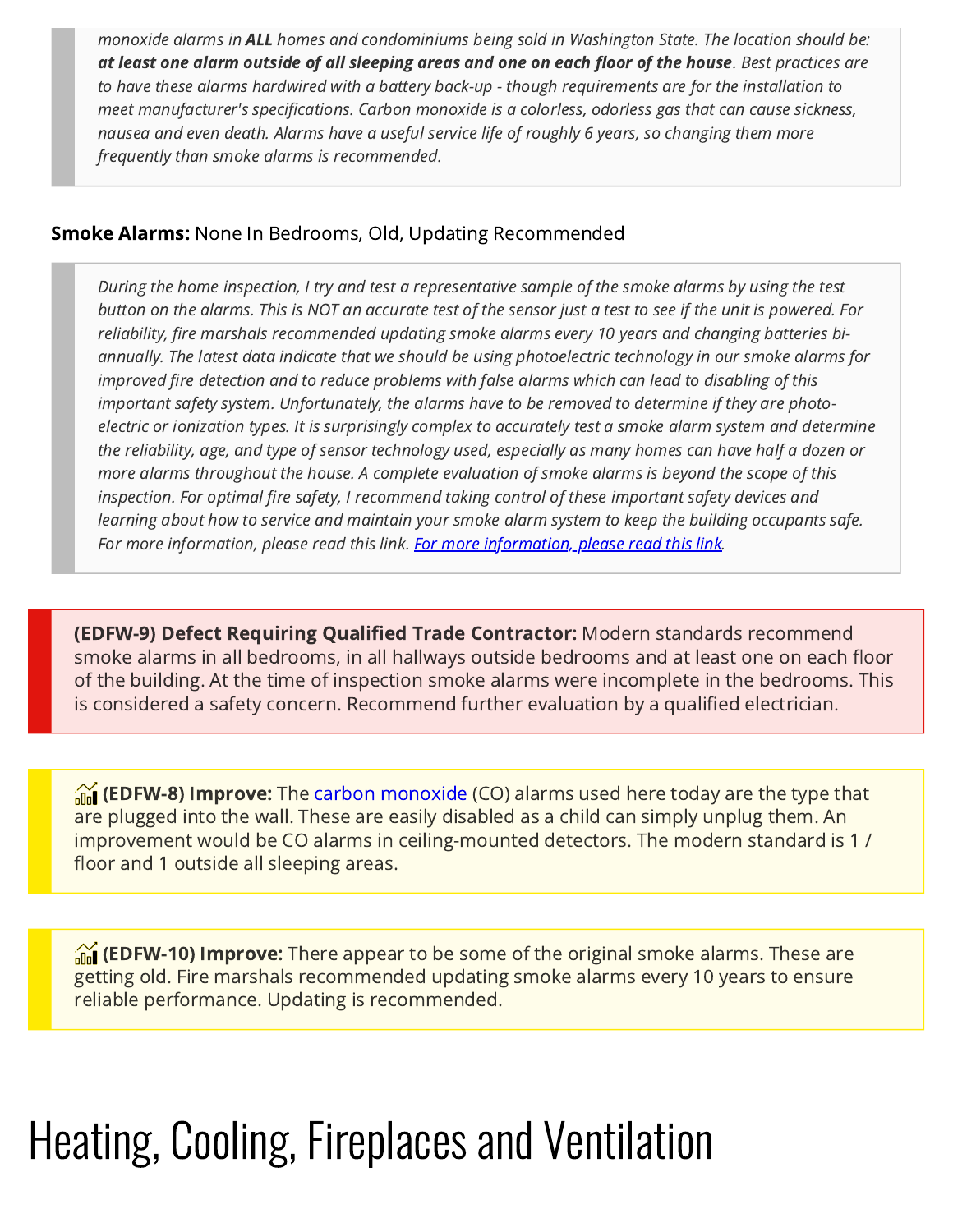## Heating System

## Energy Source: Natural gas Heating Method: Gas forced air furnace

This house has a gas forced air furnace. A critical component to all combustion heating equipment is the heat exchanger. This is the welded metal assembly inside the furnace that contains the products of combustion so that moisture, carbon monoxide and other products of combustion do not mix with interior air and get safely vented to the exterior. Heat exchangers on modern furnaces have an average life expectancy of 15-20 years. Unfortunately, heat exchangers are concealed inside the heating equipment; they are not visible and specifically excluded from a home inspection. Cracks in heat exchangers may be concealed and can pose a potential safety hazard.



### Manufacturer: Carrier Data Plate: Shown Here

This shows the data plate from the furnace.

## Age: 2020 Last Service Record: None

<span id="page-28-0"></span>**(HCFV-1) Recommended Maintenance:** Annual servicing of the electric forced air furnace is recommended for safe and reliable heat. I could not find recent service records on the furnace, so a servicing is recommended. The furnace was tested during inspection and was operational. Examples of observations noted during inspection include: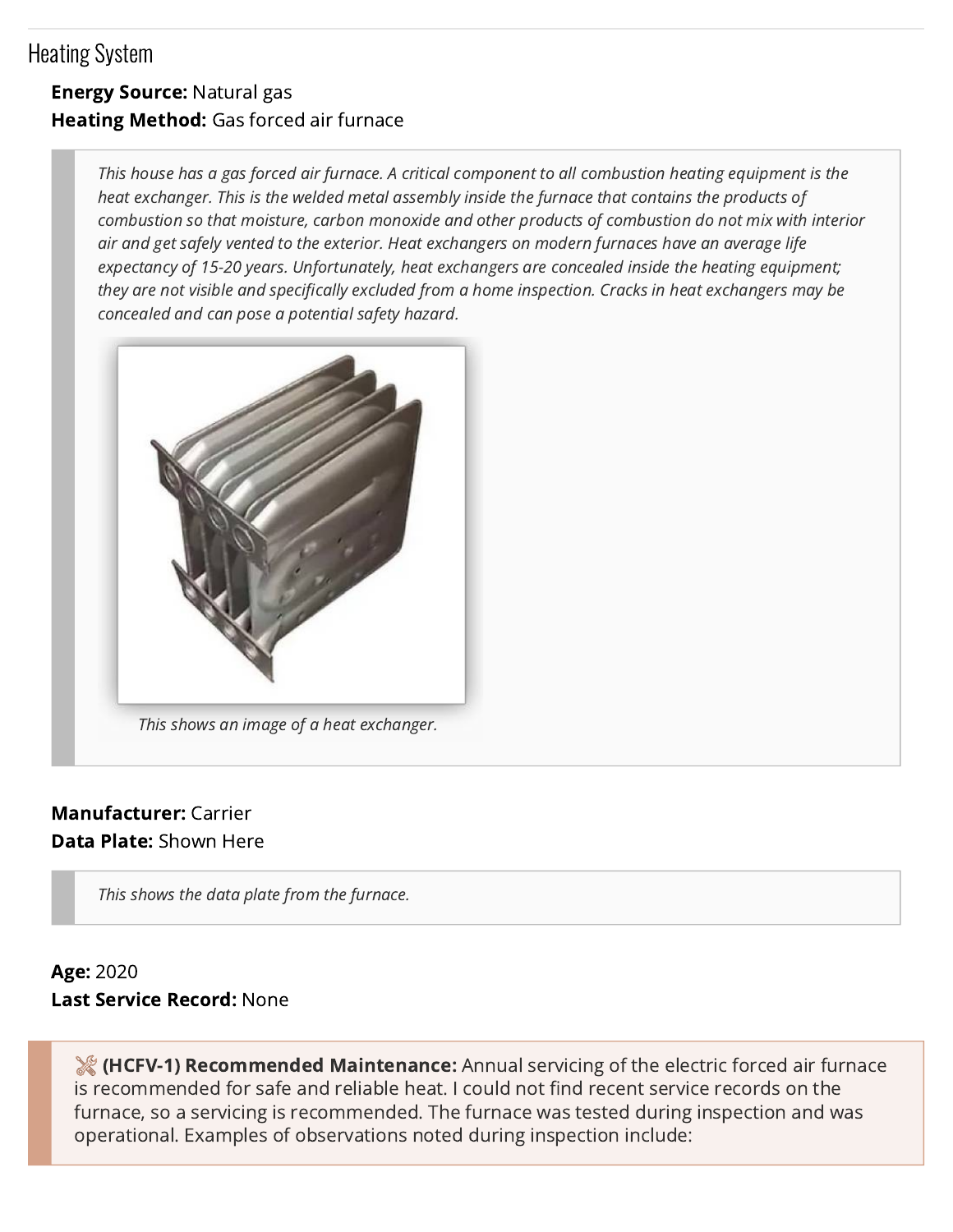## Air Filters

### **Filtration Systems: Electronic**

The heating and cooling system has an electrostatic air filter installed. This are above-average filtration systems that can be cleaned rather than a paper disposable filter. Be sure to clean the filter at least quarterly to ensure reliable air flow. Most of these filters have 4 pieces: 2 pre-filters and 2 main filters. Be sure to disconnect the power to the unit prior to cleaning.

## Cooling Systems and Heat Pumps

### Air Conditioning / Heat Pump: Air Conditioning Present

The following list is a minimum set of requirements to be expected of heat pump or air conditioning servicing. I provide these as a courtesy to show they types of check-ups that should be expected from a professional servicing.

- Check compressor efficiency
- Check refrigerant level
- Clean the condenser coil
- Change or clean air filters
- Inspect contactors and wiring
- Inspect drive-sheaves, pulleys and belts
- Check and adjust for proper air flow
- Clean the blower motor as needed
- Lubricate all motors and shaft bearings
- Check, calibrate and program the thermostats and be sure the thermostat has adequate batteries as needed
- Check unit smoke detector, clean filter if applicable
- Check safety disconnect, laser-temp -- check across contacts

### Manufacturer: Carrier Data Plate: Shown here

This shows the data plate from the exterior compressor.

System Type: Air Source Energy Source: Electric Age: 2020

> <span id="page-29-0"></span>**(HCFV-2) Note:** The air condition system and condensate control system could not be tested during inspection. Outdoor temperatures should exceed 65 degrees F for at least 24-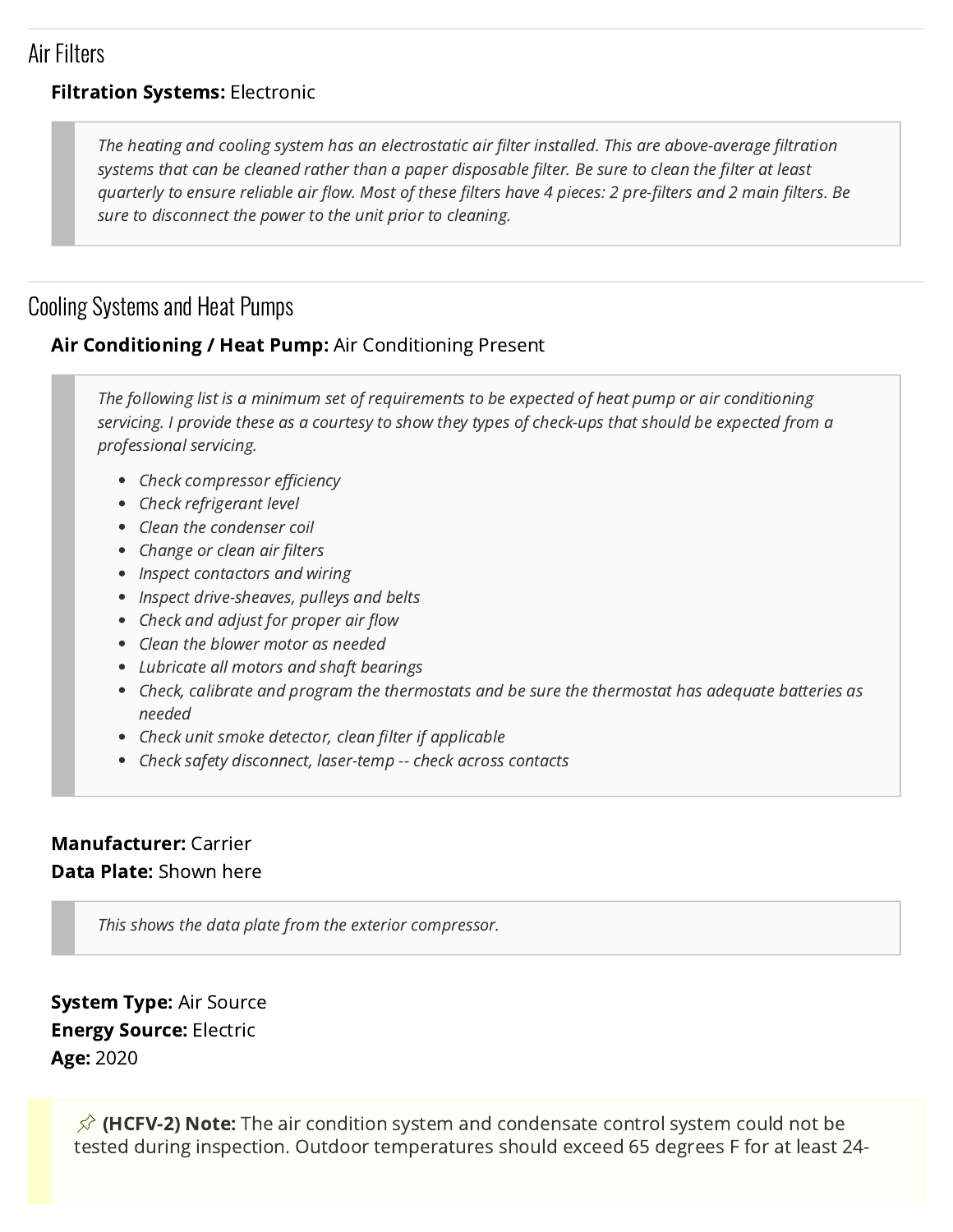hours or the air conditioning equipment can be damaged by testing. I recommended having this system serviced and inspected prior to the next cooling season.

Heating and Cooling Distribution Systems

Distribution Method: Forced Air / Ducts

<span id="page-30-0"></span>**(HCFV-4) Defect Requiring Qualified Trade Contractor:** The heat register covers in the ceiling are missing in places and require repair so that ducts can be dampened as desired and for a proper finish.

Localized places were found where foil tape was used to seal the heating ducts. This is not the recommended method for sealing ductwork as the tape can desiccate and fail relatively quickly. **Duct mastic** is recommended for air-sealing ductwork.

Mechanical Ventilation Systems

**Bath Fan Ducting: Ducted to exterior** Kitchen Fan Ducting: Not applicable Whole House Fans, Ventilation and HRVs: Unit has been disconnected

Gas Fireplaces

**Fireplace Types: Fireplace insert Fan Present:** Yes and It Came On During Testing

This gas log fireplace has a fan system installed. This system was tested and working during inspection.

LP Conversion Sticker Noted: Not Applicable Gas Shut off Noted: Yes

This shows the gas shut off for this gas fireplace.

## Battery Cradle: Not Applicable System Responded to Testing: Yes

<span id="page-30-1"></span>This shows the fireplace working during inspection.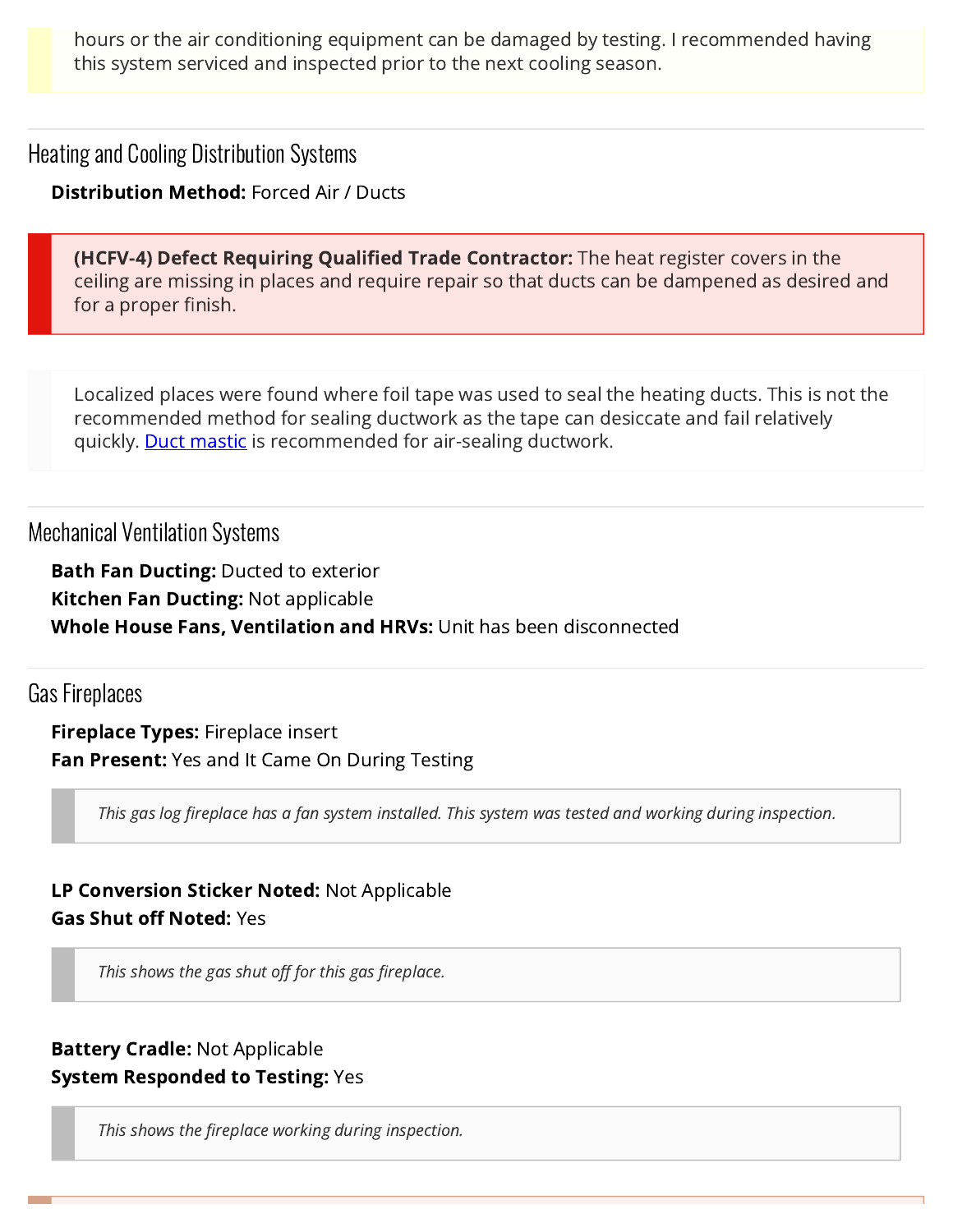**(HCFV-5) Recommended Maintenance:** Annual servicing of the gas log fireplace is recommended to ensure safe and reliable performance. No recent service records were noted. Have this appliance cleaned and serviced by a qualified gas appliance specialist. Examples of observations noted during inspection include:

## Plumbing

Water Meter

<span id="page-31-1"></span>Location of Water Meter Note

**(P2-1) Note:** Water meter is in basement at bottom of steps in closet

## Water Service Supply

Pipe Material: Copper Water Supply: Public water, Private well Main Water Shut-off Location: Basement

<span id="page-31-0"></span>**(P2-2) Completed:** Water for this home appears to be supplied by a well system. **Inspection of** the well, water supply and water quality is beyond the scope of this inspection. I recommend hiring a well specialist to inspect and evaluate the well and well water. Well equipment: the pump and captive storage tank have limited service lives and often require updating on a 20 year schedule. There are other elements of a well system that should be evaluated as well, such as the well production, often tested in a draw down test, water quality and well depth.

## Distribution Pipe

Pipe Insulation: Not visible Supply Pipe Materials: Copper

> Copper water supply pipes were installed. Copper pipes installed prior to the late 1980's may be joined with solder that contains lead, which is a known health hazard especially for children. Laws were passed in 1985 prohibiting the use of lead in solder, but prior to that solder normally contained approximately 50% lead. Note that testing for toxic materials such as lead, is beyond the scope of this inspection. Consider having a qualified lab test for lead, and if necessary take steps to reduce or remove lead from the water supply. Various solutions include:

• Flush water taps or faucets. Do not drink water that has been sitting in the plumbing lines for more than 6 hours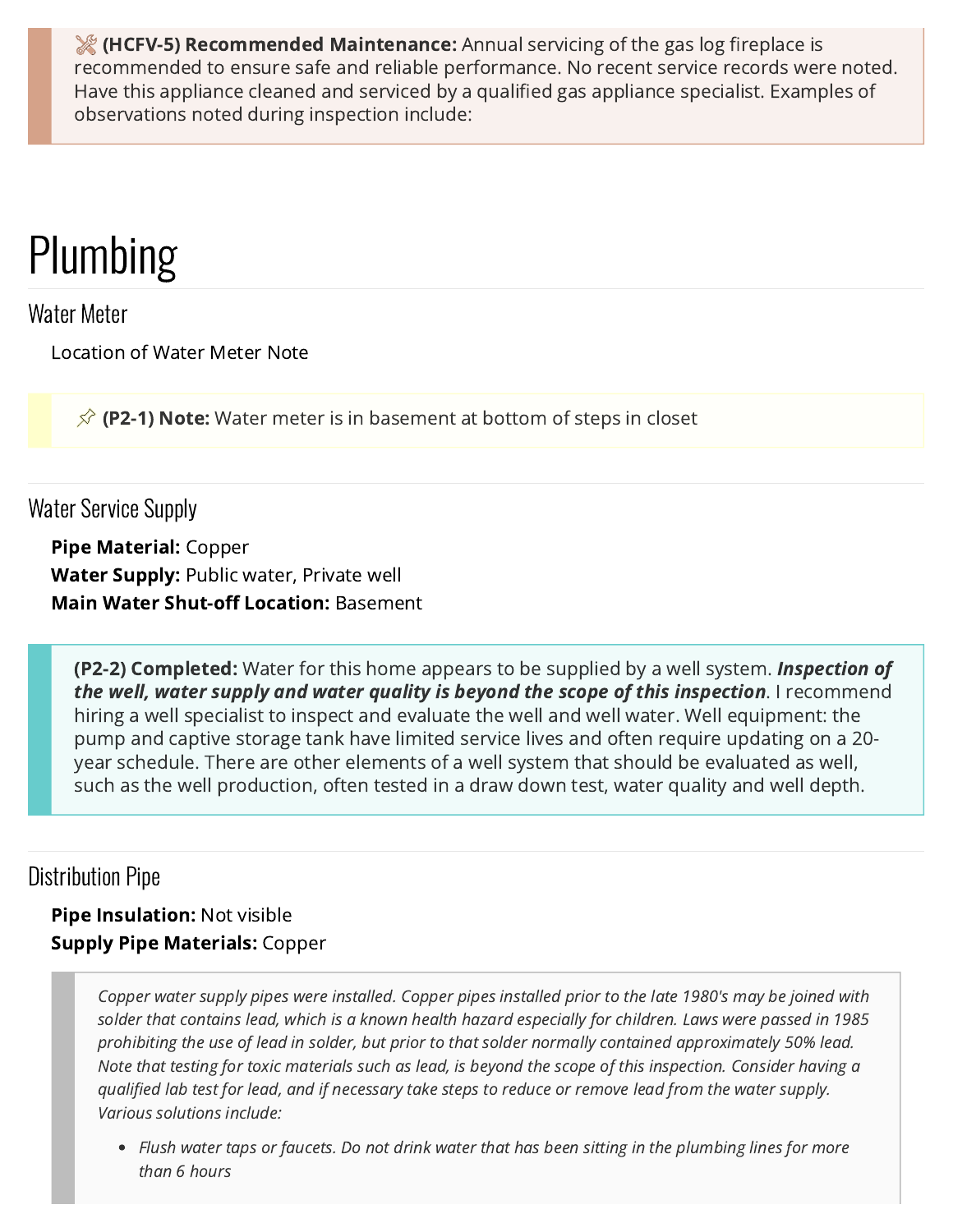- Install appropriate filters at points of use
- Use only cold water for cooking and drinking, as hot water dissolves lead more quickly than cold water
- Treat well water to make it less corrosive
- Have a qualified plumber replace supply pipes and/or plumbing components as necessary

Functional Flow: Average Circulation Pump: None Noted

## Waste Pipe and Discharge

Discharge Type: Septic System - Buyer Waste and Vent Pipe Materials: ABS plastic Location of Sewer Cleanout: Basement

This shows the location of the sewer cleanout found during inspection - basement.

<span id="page-32-0"></span>**(P2-3) Due Diligence:** Based on visible components, this property appears to have a private on-site septic system. These are specialty systems and are excluded from this inspection. Comments in this report related to this system are made as a courtesy only and are not meant to be a substitute for a full evaluation by a qualified specialist. Generally, septic tanks should be pumped and inspected every 3 years. Depending on the type of system and municipal regulations, inspection and maintenance may be required more frequently, often annually. I recommend:

- Investigating any information about this system's maintenance and repair history
- Reviewing any documentation available for this system
- Learning inspection and maintenance requirements for this system
- Hire a qualified specialist to evaluate, perform maintenance and make repairs as needed

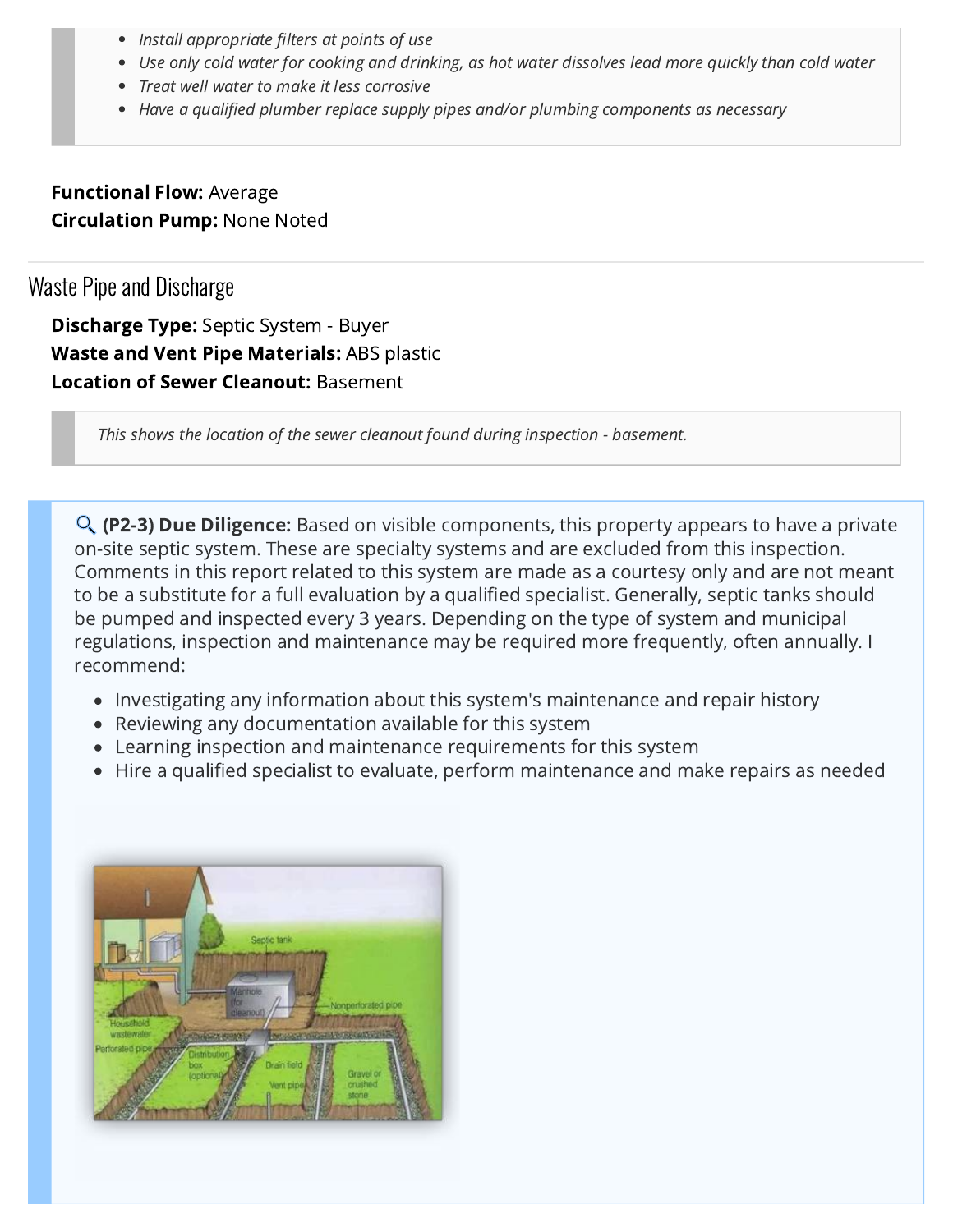## Water Heater

### Manufacturer: Bradford-White Data Plate: Shown Here

This shows the data plate for this water heater.

System Type: Tank Size: 40 gal Age: 2020 Energy Source: Gas Straps : None Found Pad: None Needed **Drain Pan: Present with drain** Expansion Tank: Present Temperature Pressure Relief Value: Present - Not Tested

A temperature and pressure relief valve (TPRV) is required on all water heaters to discharge any excessive pressure within the tank. A discharge pipe should be attached to the valve and directed to a safe location away from body contact. Newer installations must be directed to the building exterior or to an approved indoor drain receptor. Most manufacturers suggest that homeowners test these valves at least once a year by lifting the lever to ensure the valve discharges properly and also recommend inspection of these safety devices every three years. The picture here shows a typical TPRV. They may also be found on the side of the heater on some models. I do not test these valves due to the possibility that they may leak after testing. A leaking or inoperative TPRV should be replaced immediately by a licensed plumber.

Due to inconsistencies between both UPC and IPC Plumbing codes, and water heater manufacturer's instructions, and TPRV manufacturer instructions, it is not actually possible to install the drain from the Water Heater TPRV "properly." There are conflicts with distance of termination to the floor/ground, types of pipes approved, and diameters of pipes approved. Additional confusion is added when jurisdictional inspectors approve installations/materials specifically not allowed by both codes and manufacturers. My recommendations will vary depending on the installation and will be included in the applicable narratives below.

Most codes defer to manufacturer instructions and I favor those recommendations. The yellow tag on the valve states clearly the termination should be 6" above the floor which is more consistent with the UPC code requirements.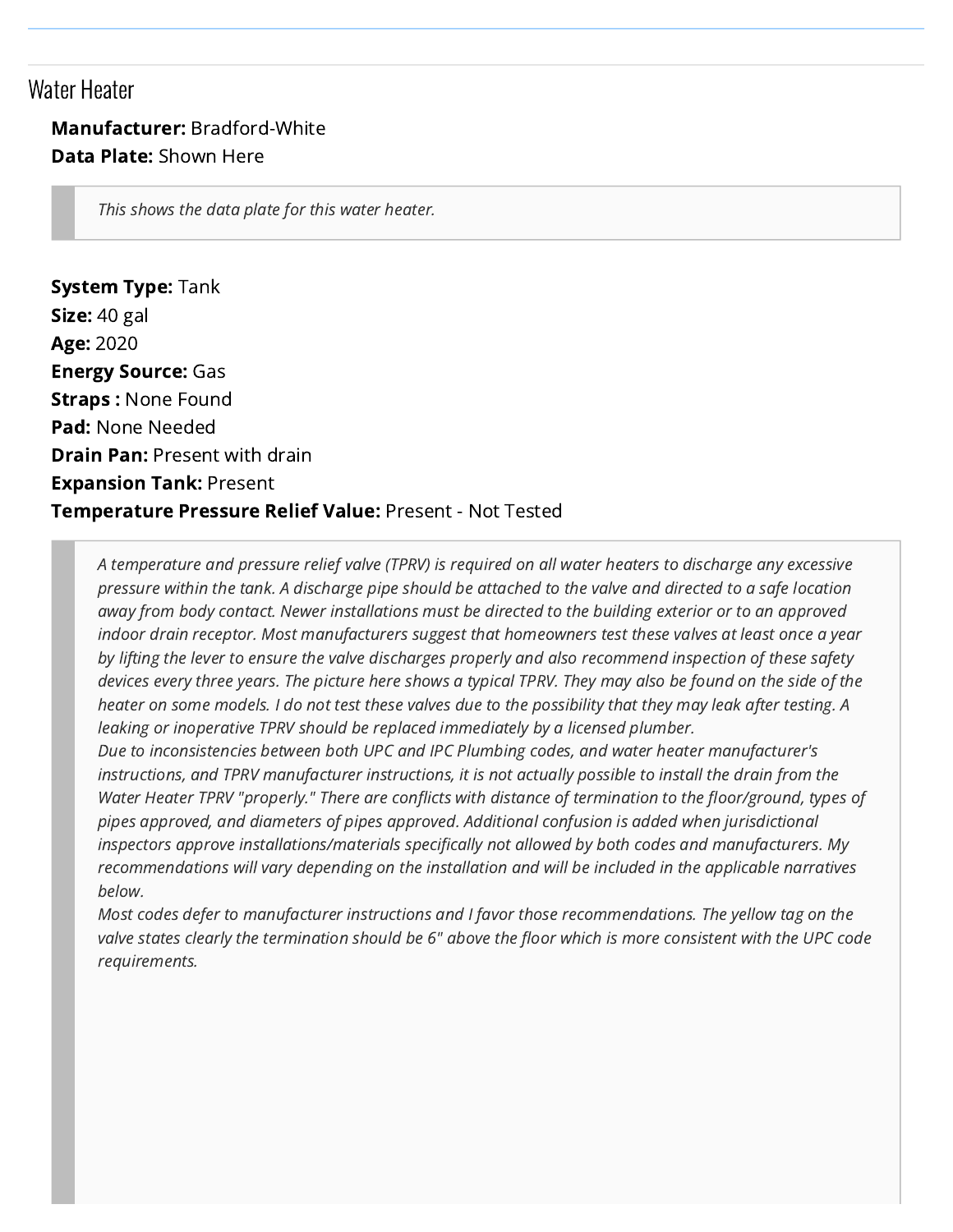

[The arrow shows how a TPRV can be tested](https://reports.getscribeware.com/yNe9aMTyyV6srGt7RzIB/2021/11/04/ad318/TPRV%20test-side-700x500%20(1)%20(1)%20(1).jpg)

<span id="page-34-0"></span>**(P2-4) Repair:** Install listed seismic straps to restrain the water heater in the event of an earthquake; none were noted during inspection. Two straps should be located on the water heater: one on upper 1/3rd of tank and one at the lower 1/3rd.

## Water Temperature

#### Water Temperature Measured During Inspection: 120 Degrees F

This thermal image shows approximate water temperature at the time of inspection.

## Exterior Hose Bibs

#### Winterized - not tested

The exterior hose bibs were winterized at the time of inspection and could not be tested. Inquire with the seller to see if they are generally operable.

<span id="page-34-1"></span>**(P2-5) Repair:** The hose bib at the front side of the house is poorly mounted to the siding. This could cause leaks in the siding around the hose bib and could allow the hose bib to become loose during operation. Hose bibs should be securely mounted to blocks that are lead into the siding and which are properly flashed or caulked.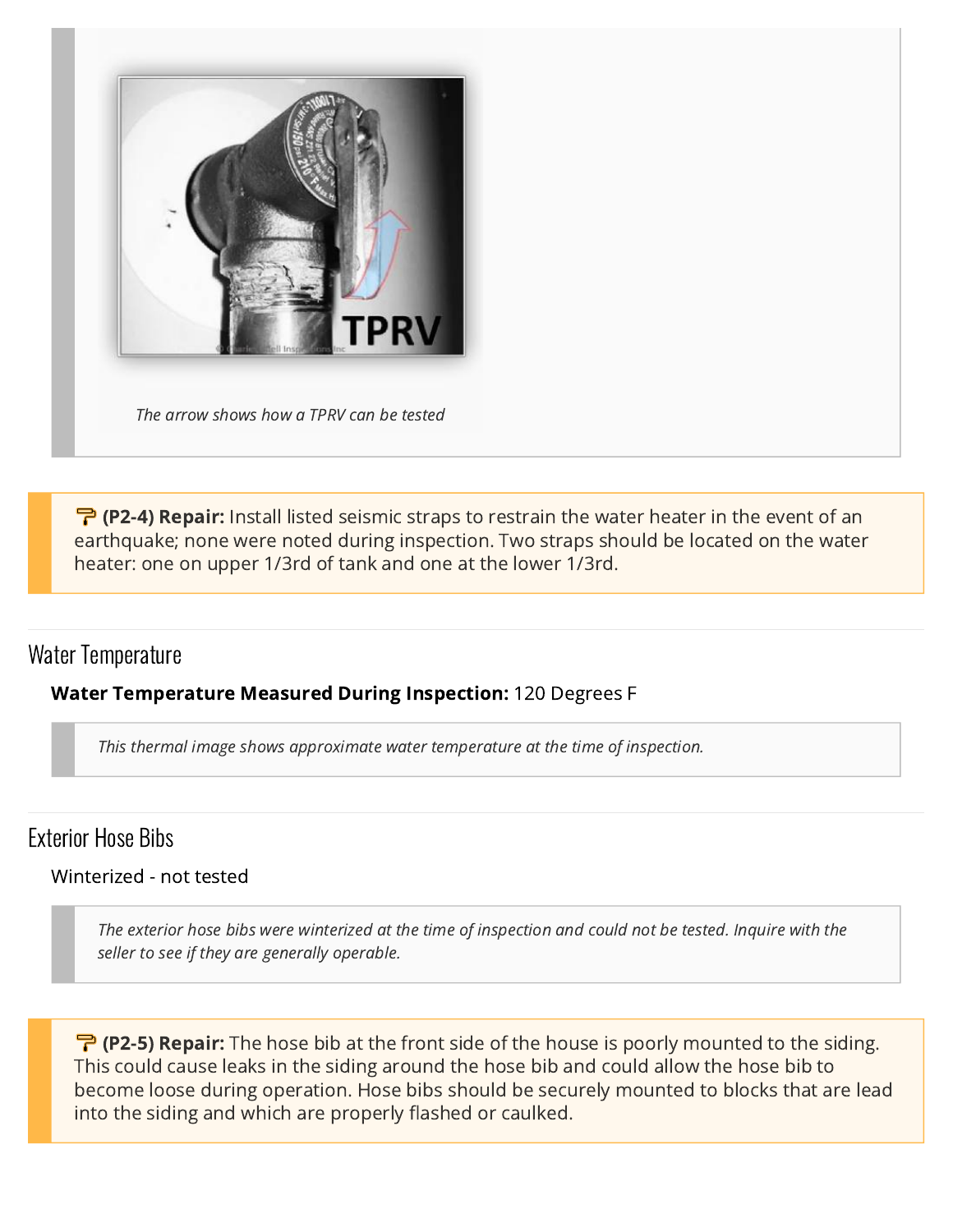# Additional Plumbing

Sump Pumps and Drains

### Floor Drain: None noted

Sump Pumps: Present, Noted - Buyer Note, No Alarm Noted, No Back Up Power Noted

This building has a sump pump installed. Sump pumps are generally installed as a means of collecting and discharging ground water that is entering a building's crawl space or basement. These are difficult systems to inspect during a one-time inspection as much depends on how critical the sump system is for keeping the space dry. Some systems are installed as prophylactic measures to provide a back-up in case of other drainage failures. Other systems can be critical to keeping a space dry. It is important when buying or selling a home to learn more about or provide more information about sump systems so owners can plan accordingly. During inspection we make an effort to see if the pump is working and evaluate the overall quality of the installation - some comments may be noted below. If it is determined that a sump pump is critical for keeping a space dry, I would consider installing additional back-up measures such as:

- 1. Install a back-up battery in case of a power outage
- 2. Have a back up pump in case of pump failure
- 3. Install a high water alarm to warn occupants of a failing sump system.

<span id="page-35-0"></span>**(AP-2) Improve:** The sump pump system does not appear to have any provisions for alarming the occupant if the system is disabled or failing. Consider installing a high water alarm system to alert the occupants should the pump fail or become disabled.

<span id="page-35-1"></span>**(AP-1) Due Diligence:** A sump pump system was noted for this building. Inquire with the seller for more information about this pump system; is it needed to keep the building dry? Some sump pumps are installed as a prophylactic measure, other systems are critical for keeping a building dry. The importance of this system is impossible to determine during a onetime inspection. Sump pumps always require maintenance. If it is determined that the pump is critical to maintain a dry basement or crawl space, I recommend installing

- Back up power systems so the pump will work in a power outage
- Have a back-up pump and an alarm to alert the occupants in case of a pump failure.

## Interior

Floors and Floor Materials

Floor Materials: Wood Laminate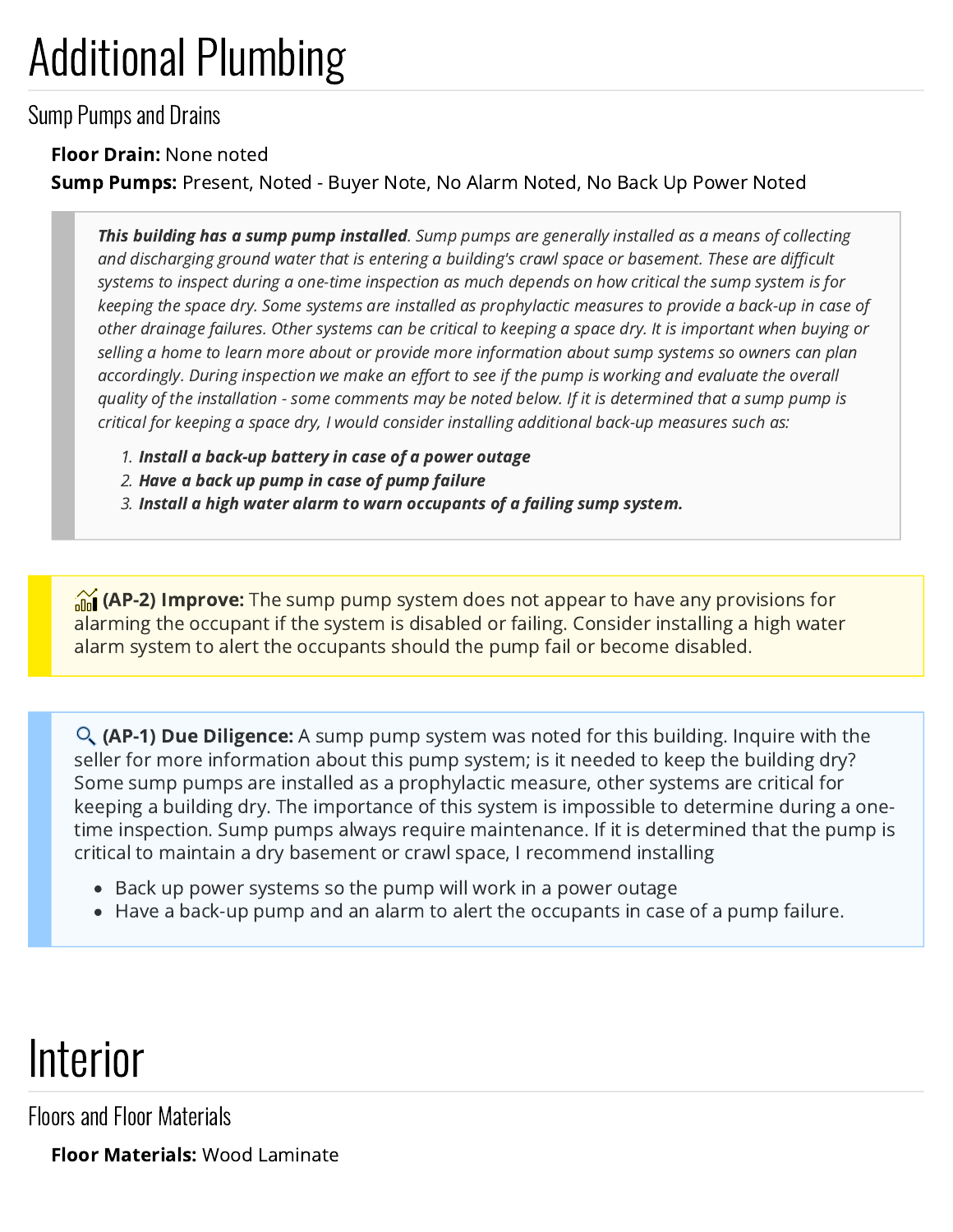Walls, Ceilings, Trim, Hallways and Closets

### Wall and Ceiling Materials: Drywall

<span id="page-36-2"></span>**(I-1) Repair:** It is not possible, in the context of a visual home inspection, to determine the load capacity and adequacy of installed closet shelving. During inspection we try and tug on parts of the shelving and sound near attachment points to see if the shelving is well-anchored, but resulting conclusions are just a guess, and the adequately of shelving systems depends on what occupants are using the shelving to store: how much weight they are putting on the systems. In this case, several concerns were noted during inspection:

#### Recommendation

I recommend additional inspection and repair of the closet shelving as deemed necessary. Again, the scope and urgency of repairs is subjective, but use caution if installing a lot of weight in any shelving system as failure can pose a safety hazard.

## Stairs and Railings

Handrail (Loose)

<span id="page-36-0"></span>(I-2) Defect Requiring Qualified Trade Contractor: The graspable handrail is loose and requires securing or tightening for improved safety.

## Interior Doors

**Interior Doors: Hollow Core, Door Opens Over Stairs** 

<span id="page-36-1"></span>**(I-3) Defect Requiring Qualified Trade Contractor:** The door was noted to be opening over the stairs. This is a safety hazard and is non-standard. All doors should open in or over a landing to avoid a trip hazard. Remove the door or change the direction the door swings for improved safety.

### Windows

Window Glazing: Double pane Interior Window Frame: Vinyl Window Styles: Double hung Window Brands Noted: Unknown

<span id="page-36-3"></span>**(I-4) Due Diligence:** The basement "bedrooms" do not have adequate <u>escape and rescue</u> openings. Today, all bedrooms must have a second means of **egress** in case of emergency.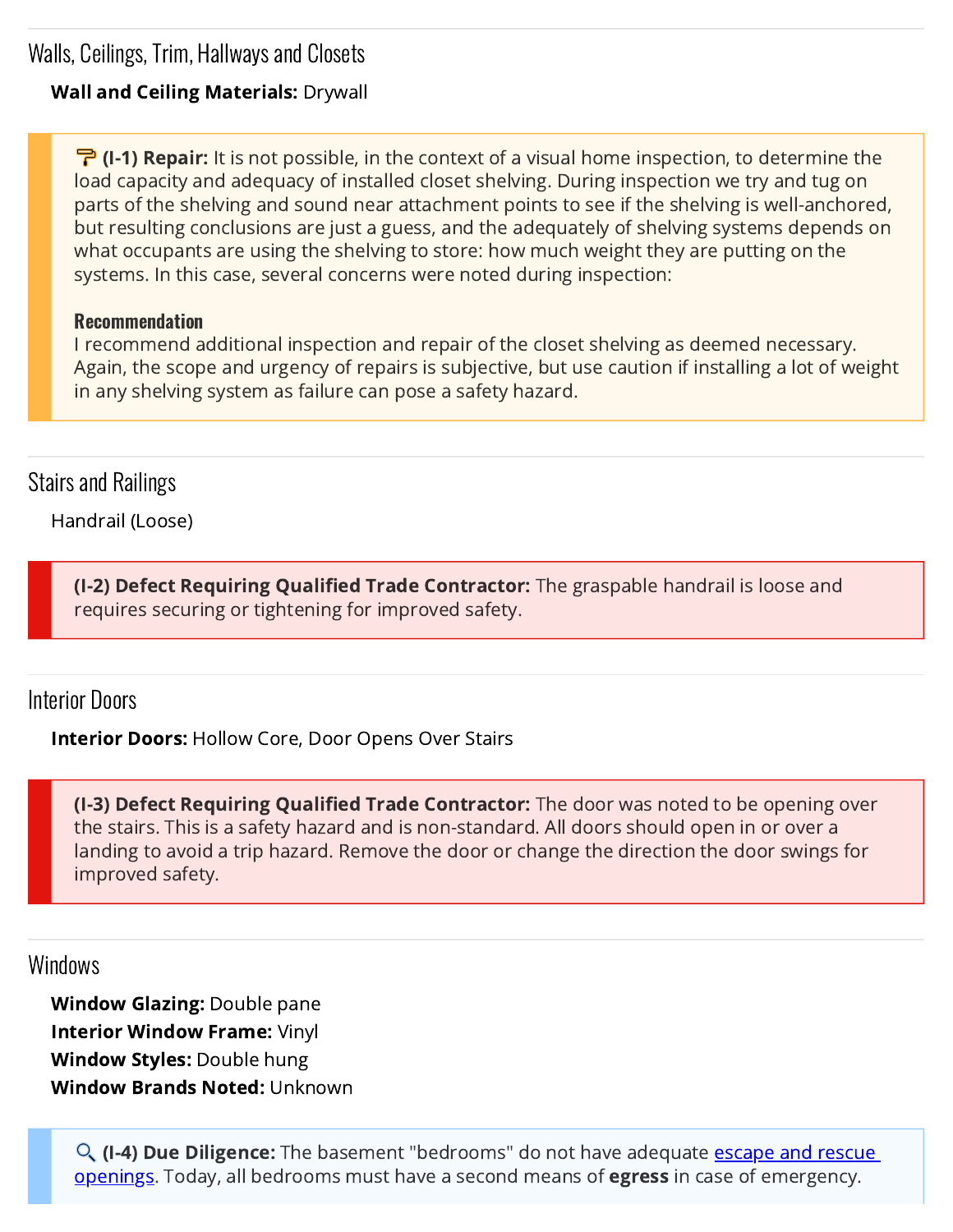This is provided through a window that is at least 20 inches wide and at lest 24 inches tall and is 5.7 sq/ft or greater. If the window is at grade, meaning within 44-inches of the ground outside, the window must be at least 5 sq/ft. The bottom of the window must not be more than 44-inches off the floor on the inside of the house. Hire a licensed general contractor to further evaluate and repair for improved safety if these rooms are to be used as a bedroom. Escape and rescue openings must comply with these basic guidelines:

- Minimum width of opening: 20 inches
- Minimum height of opening: 24 inches
- Minimum net clear opening at any **grade floor level** escape and rescue window: 5 square feet
- Minimum net clear opening of other escape and rescue windows: 5.7 square feet
- Maximum height of base of opening above interior side floor: 44 inches
- Windows should open easily without the use of keys or tools

And for window wells below grade:

- Minimum net clear area of 9 square feet
- Minimum horizontal projection and width of 36 inches
- Wells with a vertical depth greater than 44 inches require a permanent ladder or steps usable with the window in the fully open position

# Kitchen

## Sinks and Faucets

Tested

## Cabinets and Countertops

## **Countertop Material:** Granite, Inquire About Recommended Sealing

This is a great document From the [Natural Stone Institute](https://pubs.naturalstoneinstitute.org/pub/2e5df1e3-b07f-609e-2ce7-e67c2d781e33?fbclid=IwAR335RECyQYy1tEwmigkTSQcv3qRP95z7gVbd9iNZQHuEyXus6_8ESzWPnQ) that covers maintenance and installation recommendations for slab surface stone countertops.

## Cabinet Material: Wood laminate

<span id="page-37-0"></span>**(K-1) Due Diligence:** Inquire with the seller about appropriate products and directions for sealing and caring for your slab stone or engineered stone countertops. It is common to use sealers to seal the stone and other products to protect them from stains. Citric acids and oils can stain these countertops.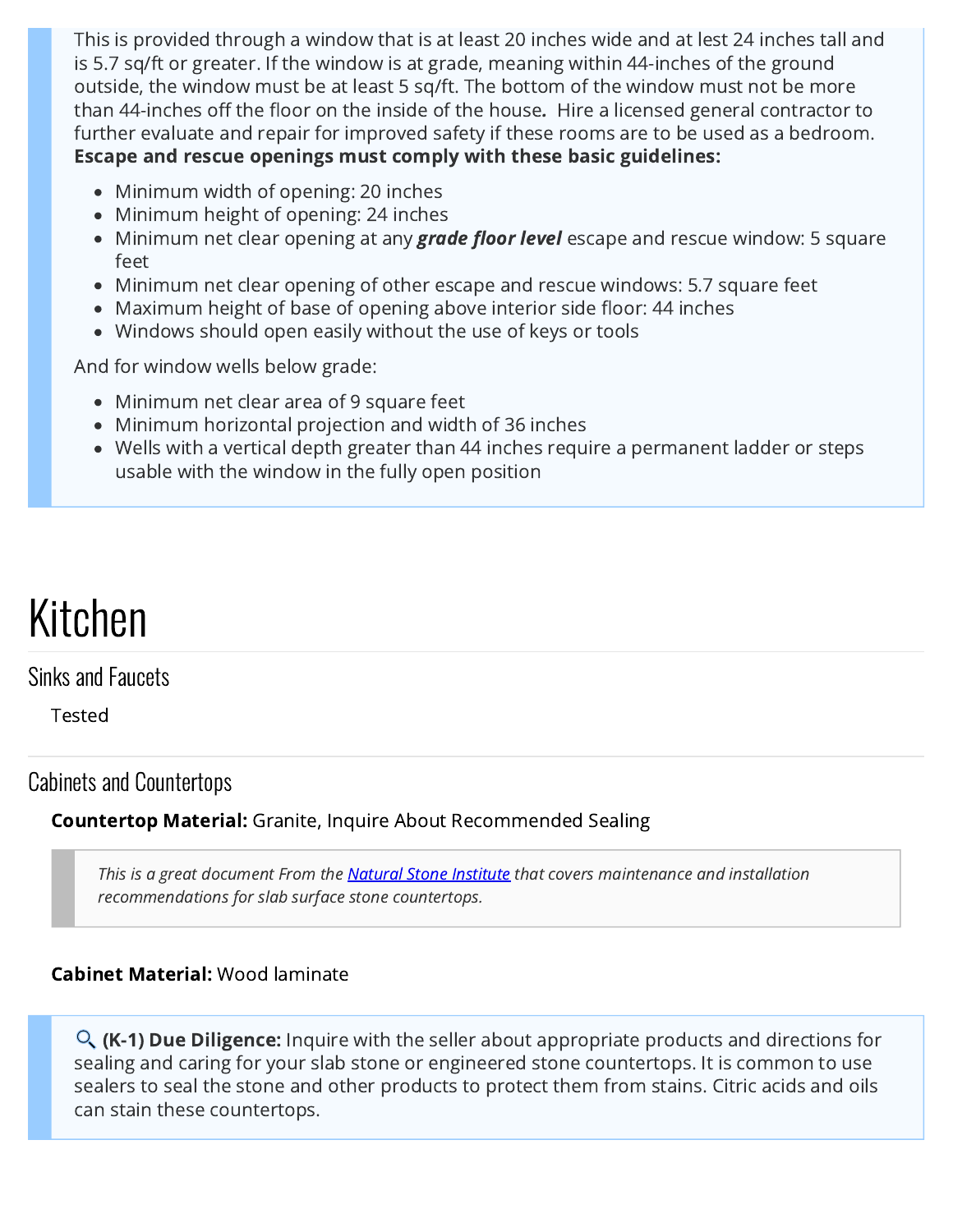### **Disposers**

Disposer: Operated

## Dishwasher

Dishwasher: Operated Dishwasher Air Gap: Present

## Ventilation Method

Ductless Fan - Electric

<span id="page-38-0"></span>**(K-2) Improve:** A ductless exhaust fan was noted for the cook-top. Installation of a fan that ducts to the exterior is recommended to remove moist air and odors to the exterior. Please note that if you switch to a gas range or cooktop in the future, a fan that vents to the exterior is still not required, as long as there is some ventilation in the kitchen, but is more strongly recommended. Gas ovens produce carbon monoxide while running and should really have an exhaust vent to the exterior.

## Ranges, Ovens and Cooktops

Range/ Oven /Cook-tops: Gas

**Refrigerators** 

Refrigerator: Operating

General Kitchen Condition

Standard

# Laundry Facilities

Washer

Tested

<span id="page-38-1"></span>**(LF-1) Improve:** A moisture alarm with water shut-off features is recommended under the washing machine to protect against accidental leaks in the supply hoses. Pans can be effective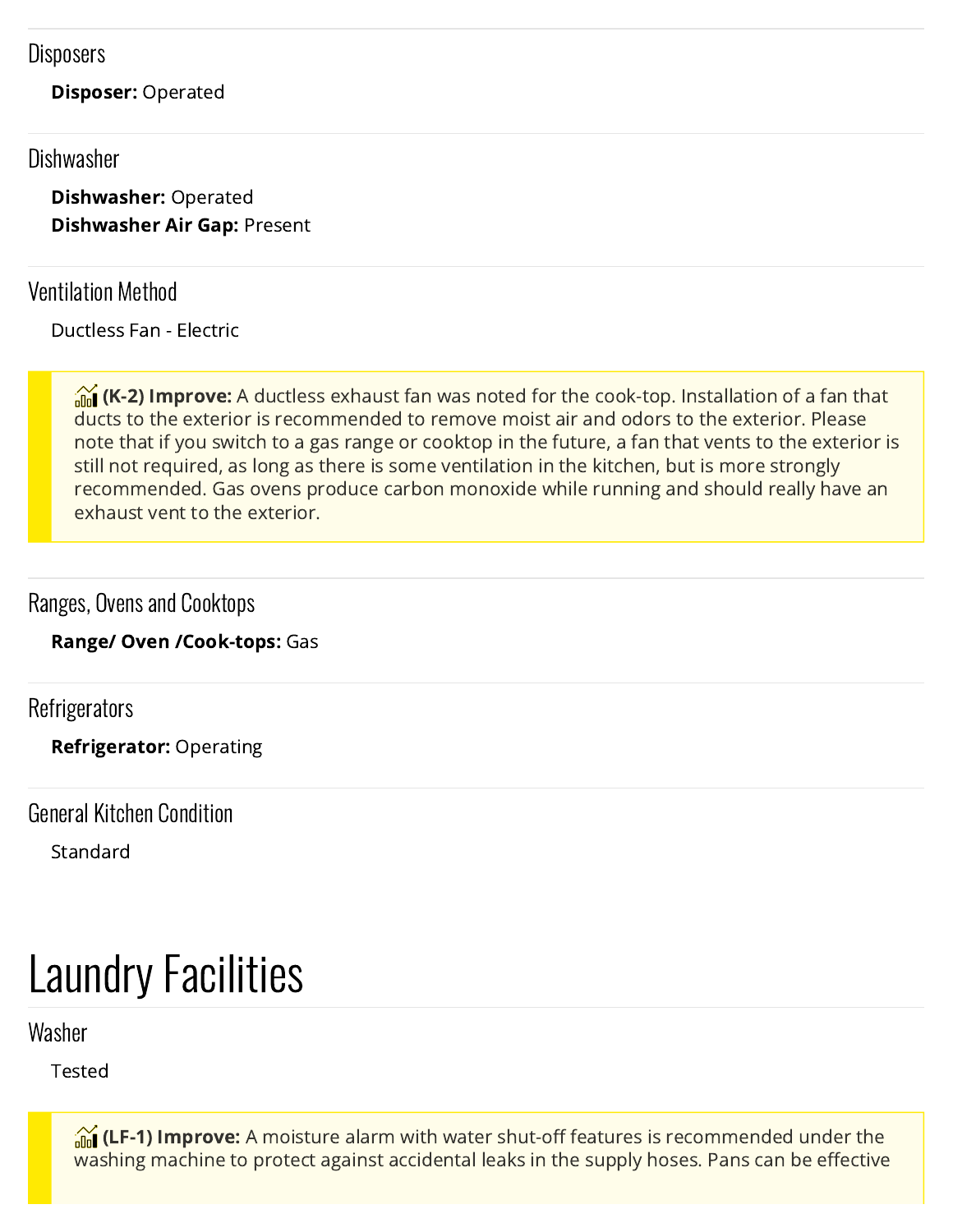when there is a drain, but even these will not protect against a burst supply connector. A moisture alarm with automatic shut-off will. Watts is a brand I have seen installed: [Link](https://www.watts.com/our-story/brands/intelliflow).



### Dryer

#### Tested

Proper dryer exhaust venting is critical for safe and reliable performance from the dryer. Here are some basic rules of thumb for dryer [exhaust duct installation:](https://www.thespruce.com/dryer-vent-safety-1824762) Unless a vent-free appliance is being used, the dryer exhaust vent must terminate outdoors. It should be no more than 25 feet long and for every 90 degree turn subtract 5 feet and for every 45 degree bend subtract 2.5 feet. Use only smooth-wall metal vent pipe @ 4 inch pipe diameter. Do not use plastic pipe and plastic flex pipe. If a flexible connector is needed behind the dryer use a short amount of corrugated metal pipe. If the exhaust duct is getting pinched behind dryer, consider use of a dryer vent box, pictured here. Flex and corrugated pipes should never be used in concealed spaces such as through walls or in attic or crawl spaces. Insulate dryer exhaust duct where it passes through unconditioned spaces to prevent condensation that could hasten lint build-up inside the pipe. Do not use screws to connect pipe as these can trap lint. Secure duct with foil tape as needed. Be sure duct is sleeved properly so that it will not trap lint and clean the vent regularly, especially if it is a long exhaust run.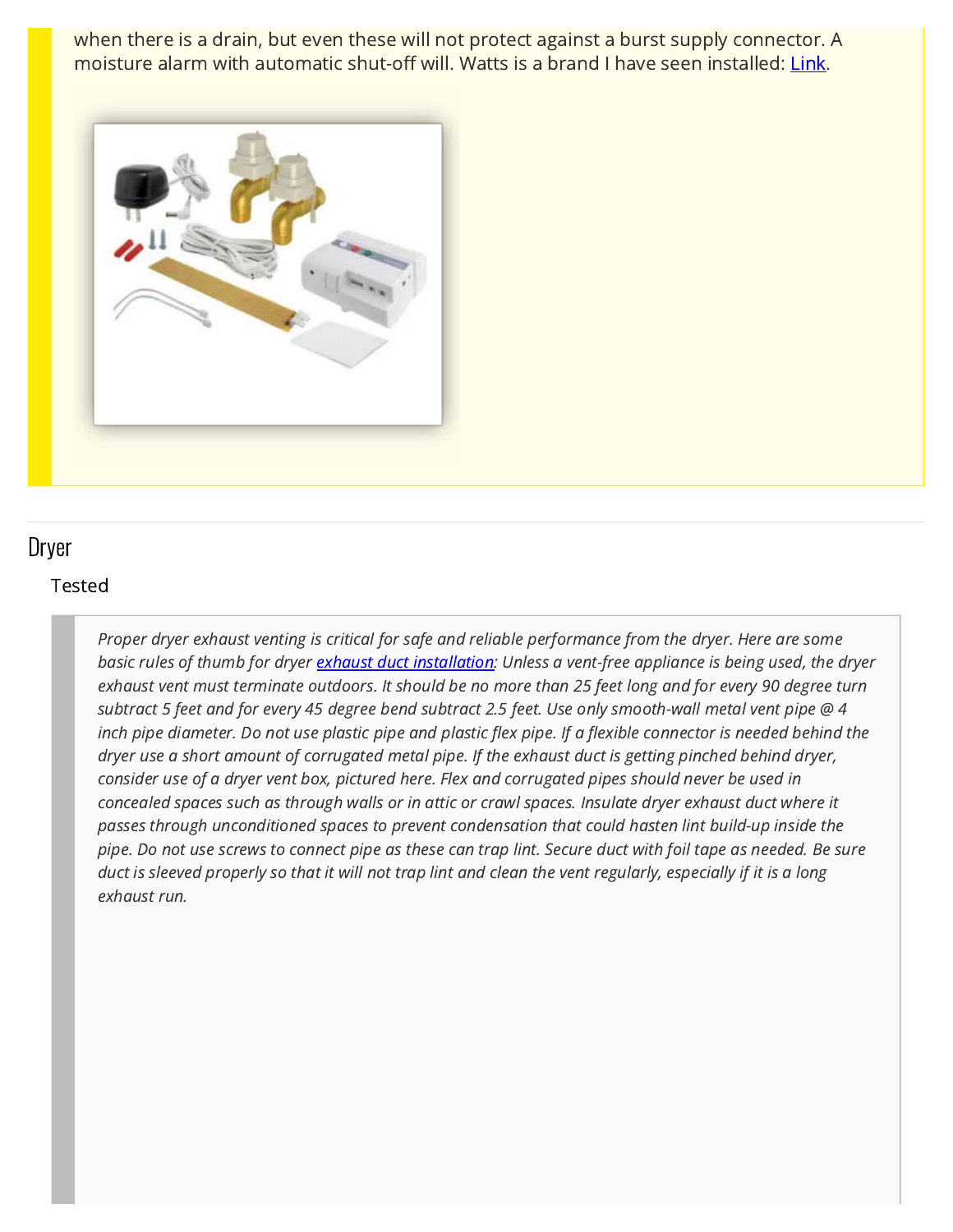

### Power Source: Electric Exhaust Duct: Ductwork Not Visible

Laundry Sinks

Operated

Laundry Ventilation

Type: Operable window

## Main Bathroom

Sinks and Cabinets

Tested

Toilet

Tested

Bathtub / Shower

Tested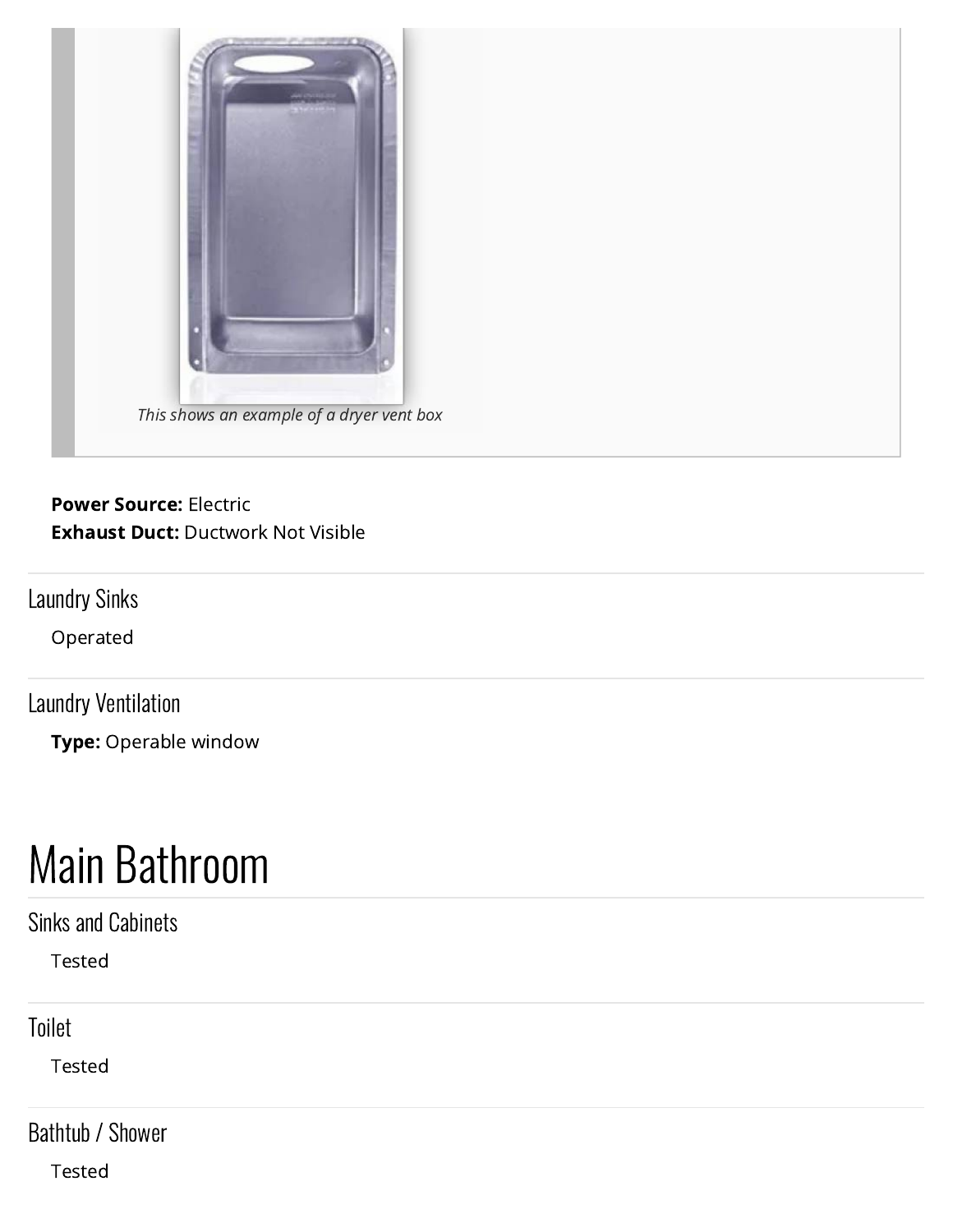## Bathroom Ventilation

Type: Bath fan

General Bath Condition Standard

# Guest Bathroom

| <b>Sinks and Cabinets</b>     |  |  |
|-------------------------------|--|--|
| Tested                        |  |  |
| Toilet                        |  |  |
| Tested                        |  |  |
| <b>Bathtub / Shower</b>       |  |  |
| Tested                        |  |  |
| <b>Bathroom Ventilation</b>   |  |  |
| Type: Bath fan                |  |  |
| <b>General Bath Condition</b> |  |  |
| Standard                      |  |  |
|                               |  |  |
| Attic                         |  |  |

Attic Access

Viewed at access

<span id="page-41-0"></span>**(A-3) Repair:** The attic access hatch cover is missing insulation. Install a thermal barrier here to reduce heat loss.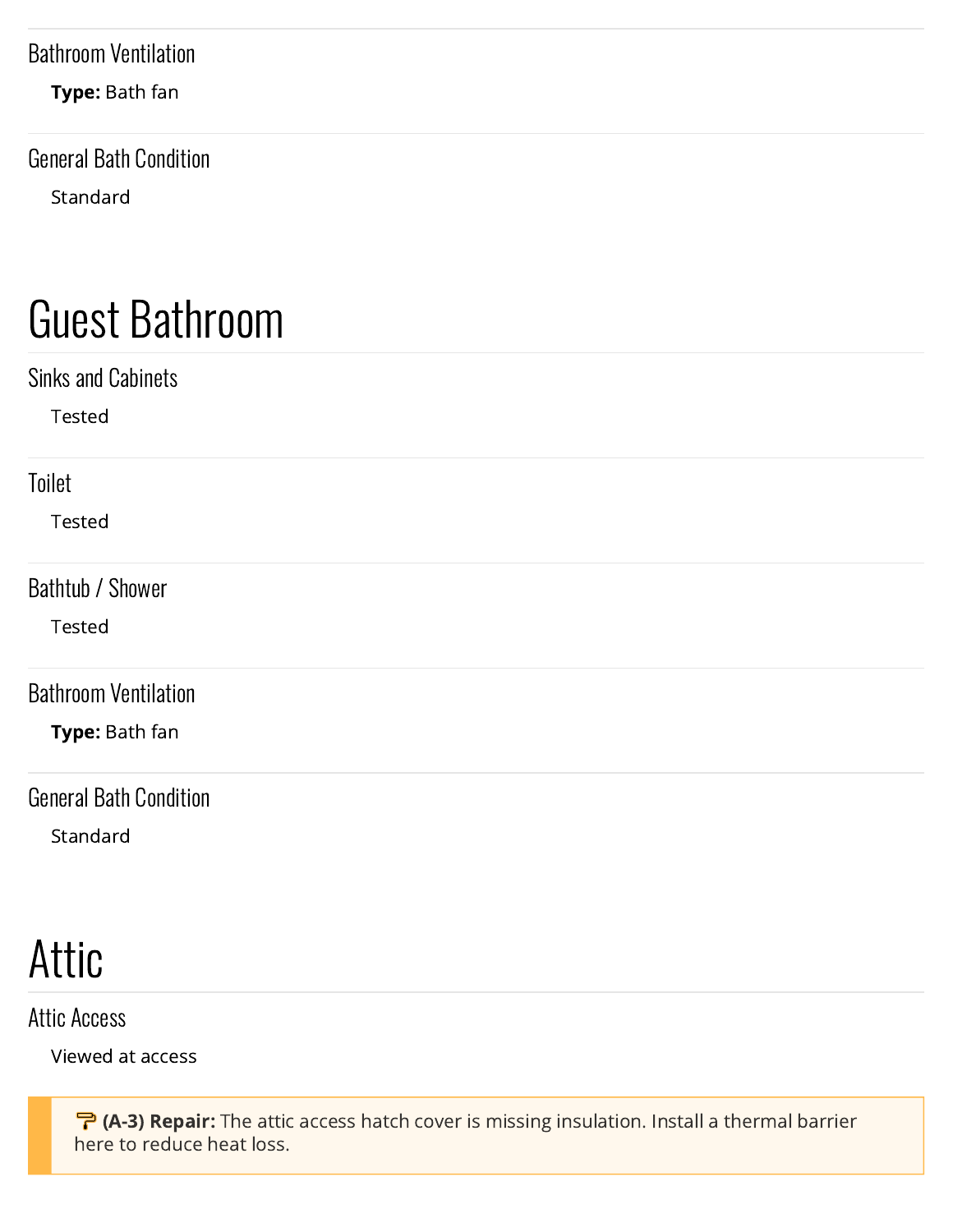<span id="page-42-1"></span>**(A-1) Note:** There is no ramp or safe way to access the attic space. Crawling through insulation and on top of framing risks damaging thermal barriers and ceiling finishes and is not a safe way to access an attic. This limited inspection of this space.

<span id="page-42-2"></span>**(A-2) Note:** I did not crawl the crawl space for the attic where there was no ramp or safe way to access the space. Crawling in the V of trusses or on top of framing risks damaging thermal barriers and ceiling finishes and is not a safe way to access an attic. This limited inspection of this space.

Roof Framing and Sheathing

Rafters: 2x8 Sheathing: Plywood

## Attic Insulation

Insulation Type: Fiberglass Approximate Insulation R-Value on Attic Floor: 11 Approximate Insulation R-Value on Attic Ceiling: 0 Approximate Insulation R-Value on Attic Walls: 0

<span id="page-42-0"></span>**(A-4) Efficiency:** The attic insulation could be improved to modern standards, which recommend R-49 on the floor and R-21 on walls. R-value is the measure of resistance to heat loss; the higher the R-value the better the insulation. During insulation repairs it is best practices to implement any air seal-up repairs to seal air leakage. Also, be sure you have completed any wiring or other projects that are needed in the attic. Then, hire an insulation contractor to improve thermal barriers.

## Attic and Roof Cavity Ventilation

### Attic Ventilation Method: Soffit vents, Roof jack vents

Attic and roof cavity ventilation is a frequently misunderstood element of residential construction. All roof cavities are required to have ventilation. The general default standard is 1 to 150 of the attic area and ideally, this comes from at least 60% lower roof cavity ventilation and 40% upper, but this is a wild oversimplifications of the subject. As a good guiding principle the most important elements for healthy attic spaces, which are traditionally insulated and ventilated are:

#### 1. Make sure the ceiling between the living space and the attic is airtight

- 2. Ventilate consistently across the whole lower part of the roof cavity with low, intake soffit venting
- 3. Upper roof cavity venting is less important and if over-installed can exacerbate air migration into the attic from the living space.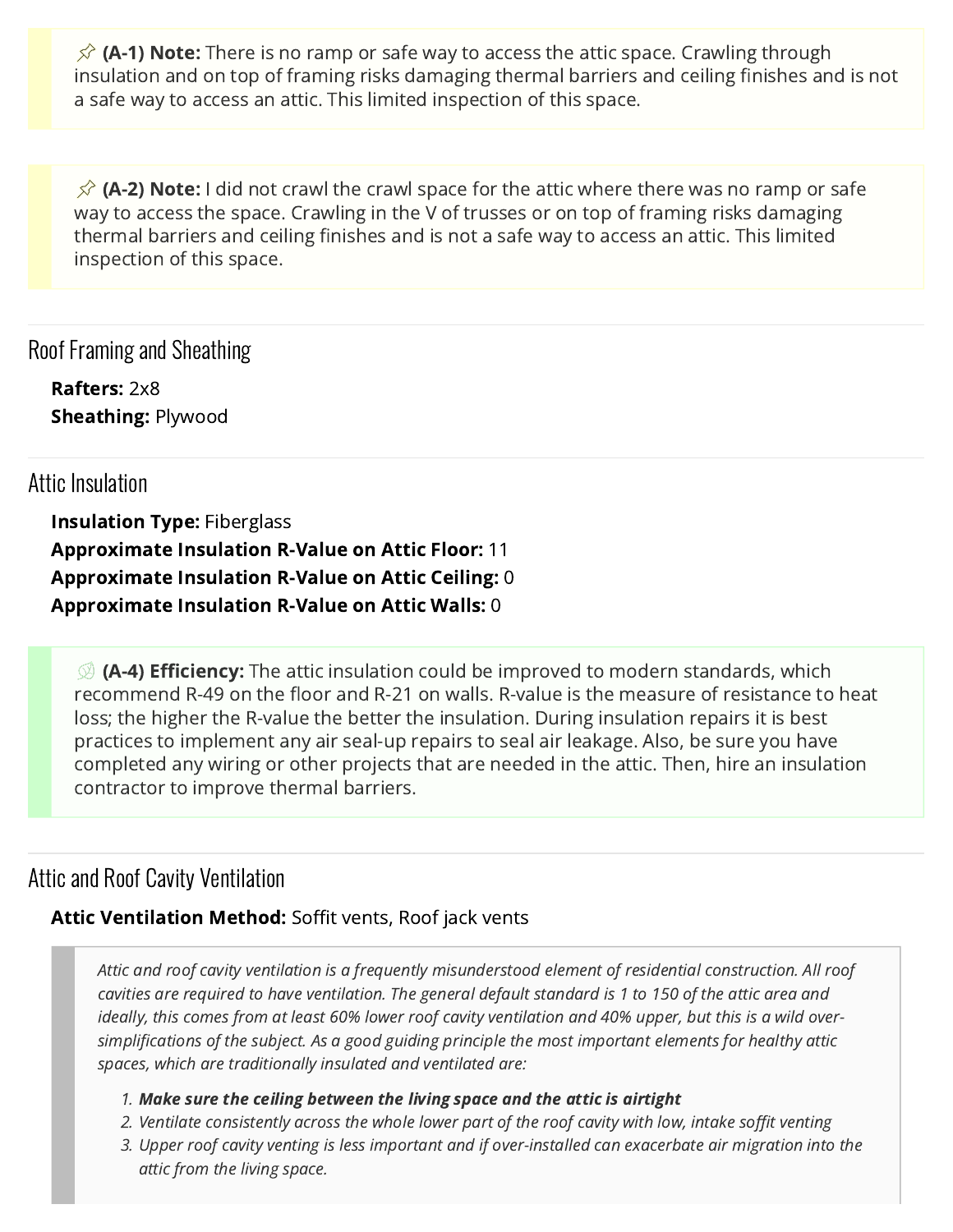4. Avoid power ventilators which can depressurize the attic and exacerbate air migration from the house into the attic.

For more information, please see[: Link](https://www.greenbuildingadvisor.com/article/lstibureks-rules-for-venting-roofs)

## Structure and Basement

## Foundation

% of Foundation Not Visible: 50% Evidence of Seismic Protection: None Found - Old House Building Configuration: Basement Foundation Description: Masonry block

<span id="page-43-1"></span>**(SB-1) Improve:** As always with older homes steps can be taken to improve the seismic stability of this home. Improvements include bolting the home to the foundation, adding sheer panels to pony walls and installing positive connections between posts and beams and posts and footings. Consult with a licensed general contractor or company specializing in seismic retrofits to further evaluate and improve the structure.

### Floor, Wall and Ceiling Framing

Wall Framing: Not visible Wall Sheathing: Not visible Floor Framing: 2x6 Sub-Floor Material: Plywood Ceiling Framing: 2x6

### Basement

Full, Rough and incomplete finishes

<span id="page-43-0"></span>**(SB-2) Repair:** The basement bedroom has no provision for escape and rescue. This is typically provided through an approved **escape and rescue opening**: a window or door and the window must meet some basic minimum size requirements that can have variation and exceptions but are basically: no more than 44-inches off the ground and with at least 5.7 sq/ft opening and at least 20-inches wide.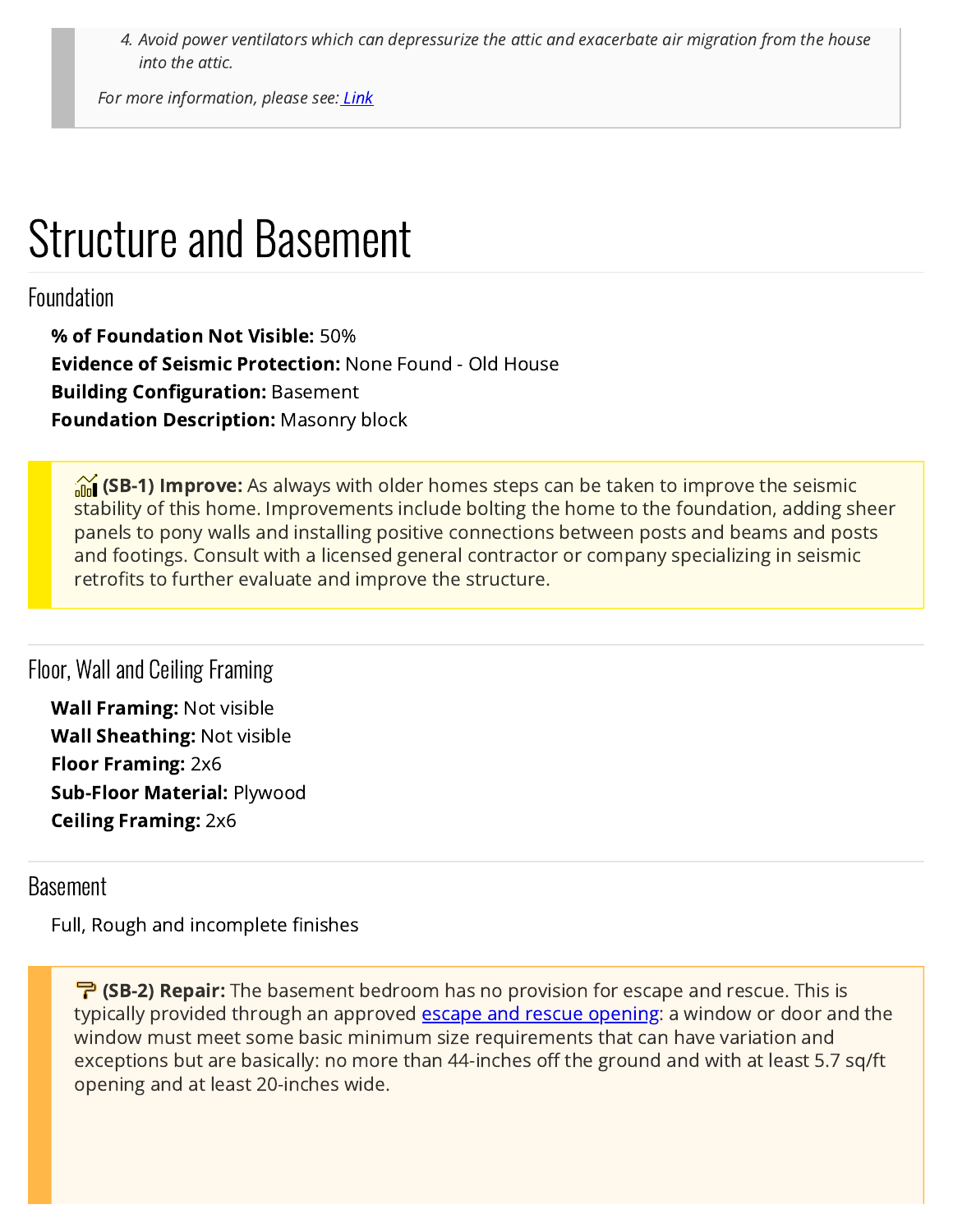

## Checking Out Procedure

Check Out List

Oven: Ø Off

Lights: 0 Off

Heating and Cooling: **Example 2** Restored to Pre-inspection temperatures

Appliances: Ø Off / finishing cycle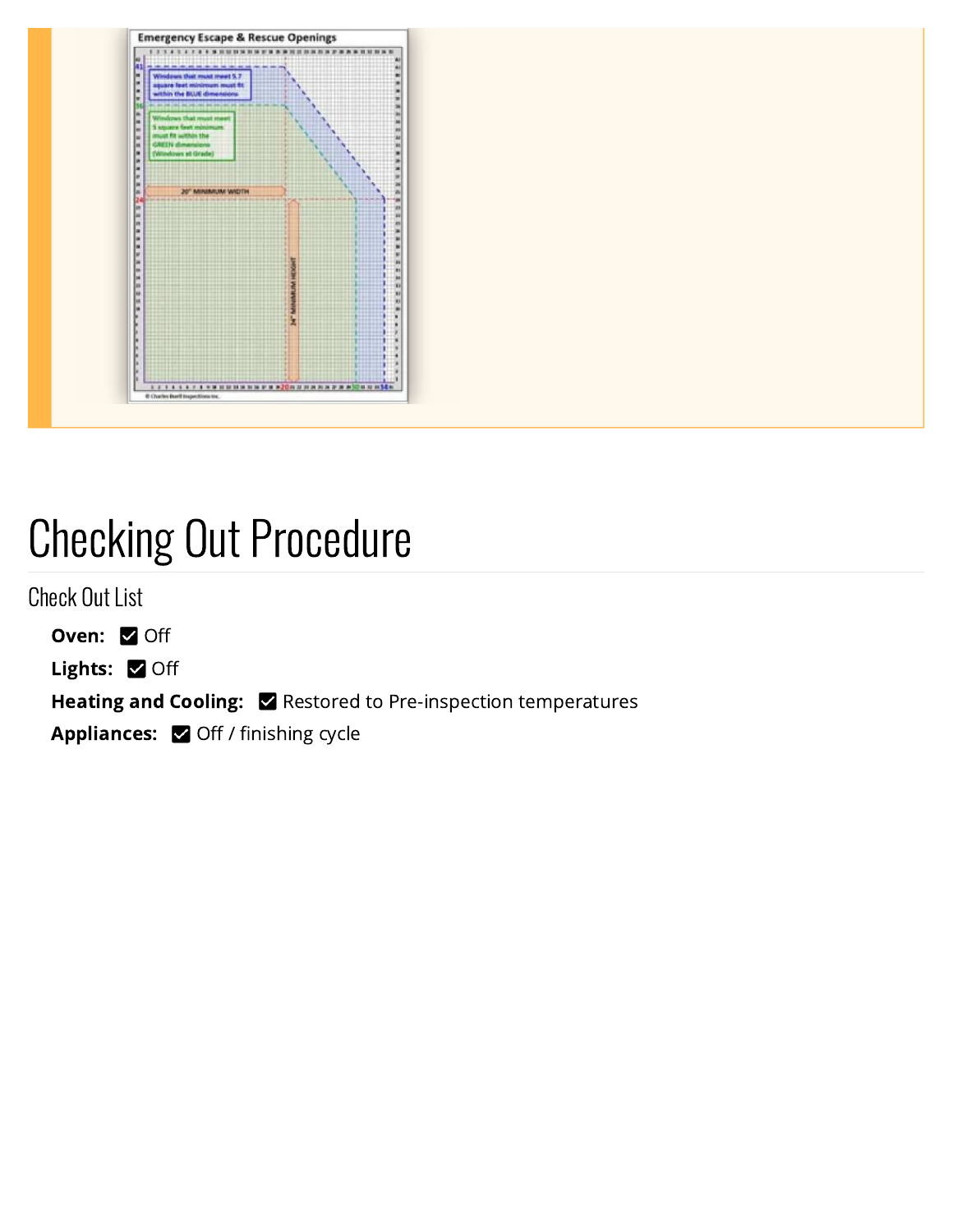# Receipt -- Sample Report

Report # 211104B Inspection Date: 2021-11-04

### Property inspected for:

Sample Report Sample Address 1

| Inspection Fee  | \$400.00    |
|-----------------|-------------|
| <b>Discount</b> | $$ -50.00$  |
|                 | \$350.00    |
|                 | <b>PAID</b> |

### Thank you for your business!

Frazier Inspections LLC C/O Brian Frazier 6767 Lafayette Dr Medina, 44256 330.903.3334



Frazier Inspections LLC 330.903.3334 [frazbdqw@outlook.com](mailto:frazbdqw@outlook.com?subject=My%20Frazier%20Inspections%20LLC%20Inspection%20Report) <https://www.frazierinspecting.com/>

Inspected by Brian Frazier

Inspector License #: OH Lic. # 2021007353